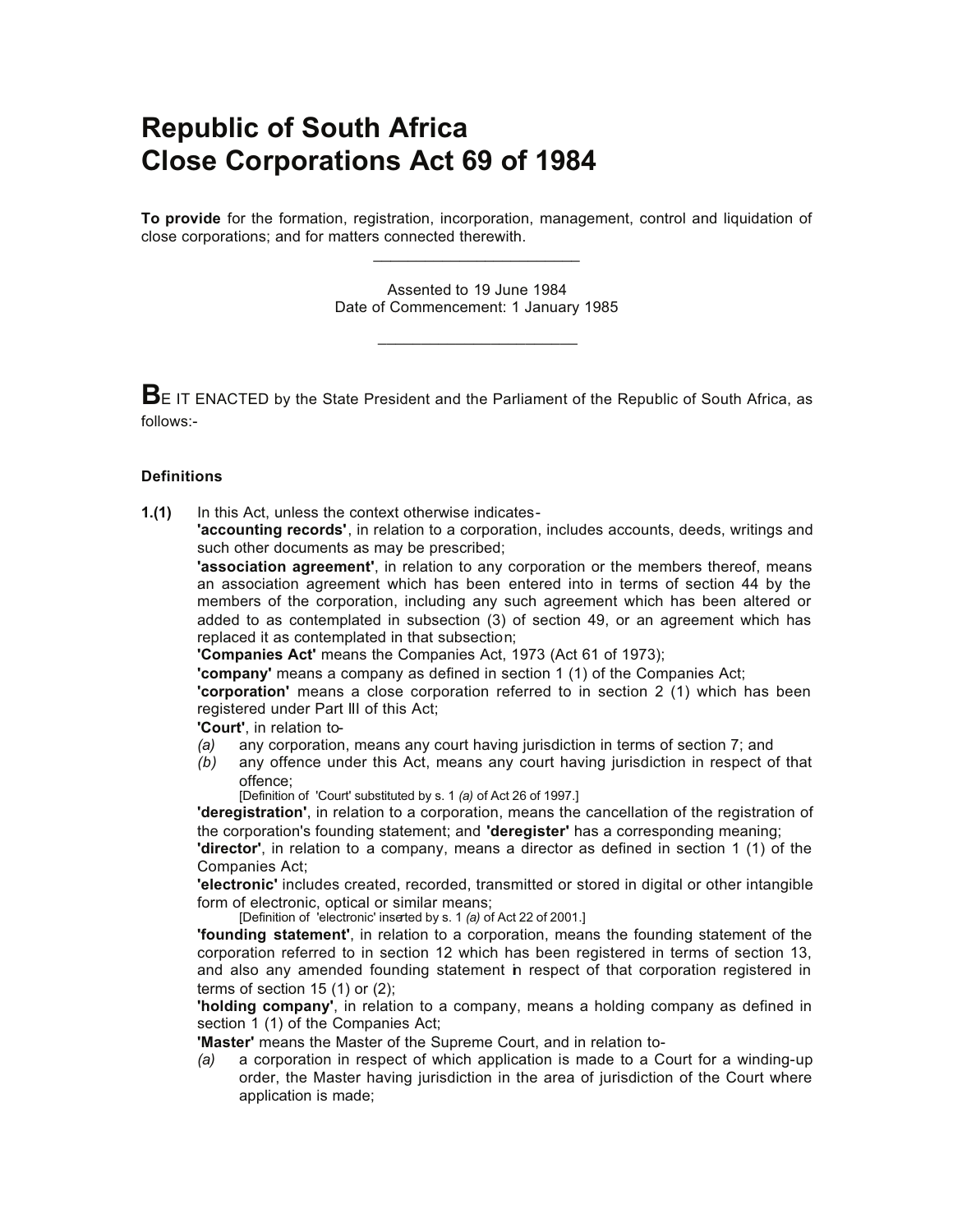- *(b)* a corporation being wound up by a Court, the Master having jurisdiction in the area of jurisdiction of the Court which issued the winding-up order;
- *(c)* a corporation other than a corporation referred to in paragraph *(a)* or *(b)*, the Master having jurisdiction in the area in which the registered office of that corporation is situated;

**'member'**, in relation to a corporation, means a person qualified for membership of a corporation in terms of section 29 and designated as a member in a founding statement of the corporation, including, subject to the provisions of this Act, a trustee, administrator, executor or curator, or other legal representative, referred to in paragraph *(c)* of subsection (2) of section 29, in respect of any such person who is insolvent, deceased, mentally disordered or otherwise incapable or incompetent to manage his affairs, but excluding any such person who has in terms of this Act ceased to be a member;

**'member's interest'** or **'interest'**, in relation to a member of a corporation, means the interest of the member in the corporation expressed in accordance with section 12 *(e)* as a percentage in the founding statement of the corporation;

**'Minister'**, in relation to any matter to be dealt with in the office of a Master in connection with the winding-up of a corporation, means the Minister of Justice and, in relation to any other matter, means the Minister of Trade and Industry;

[Definition of 'Minister' substituted by s. 1 of Act 38 of 1986.]

**'name'**, in relation to a corporation, means the full registered name of that corporation, or a registered literal translation of that name into any one other official language of the Republic, or a registered shortened form of that name or any such translation thereof, referred to in section 12*(a)*;

[Definition of 'name' inserted by s . 1 *(b)* of Act 26 of 1997.]

**'officer'**, in relation to-

- *(a)* a corporation, means any manager or secretary thereof, whether or not such manager or secretary is also a member of the corporation;
- *(b)* a company, means an officer as defined in section 1 (1) of the Companies Act;

**'prescribe'** means prescribe by regulation; and **'prescribed'** has a corresponding meaning;

**'Registrar'** means the Registrar of Close Corporations referred to in section 4; **'registration'**, in relation to-

- *(a)* any corporation, means the registration of the founding statement of the corporation referred to in section 12;
- *(b)* the founding statement or any amended founding statement of a corporation, means the registration thereof in terms of section 13 or section 15 (1) or (2), as the case may be;
- *(c)* any matter in connection with a corporation, or any member thereof, particulars of which are specified in terms of this Act in a founding statement of the corporation, means the specifying of particulars thereof in any such statement; and
- *(d)* any other matter in connection with which any duty or power in relation to the registration thereof is in terms of this Act imposed on or granted to the Registrar, means the registration thereof by him in accordance with any applicable provision of this Act; and **'registered'** has a corresponding meaning;

**'Registration Office'** means the Close Corporations Registration Office referred to in section 3;

**'regulation'** means any regulation made under this Act;

**'subsidiary'**, in relation to a company, means a subsidiary as defined in section 1 (1) of the Companies Act;

**'this Act'** includes the regulations.

- **(2)** Subject to subsection (3), the performance of the acts denoted by any of the following words or expressions, namely-
	- *(a)* 'give notice';
	- *(b)* 'issue, distribute, deliver or cause it to be done';
	- *(c)* 'lodge';
	- *(d)* 'lodge in the prescribed form';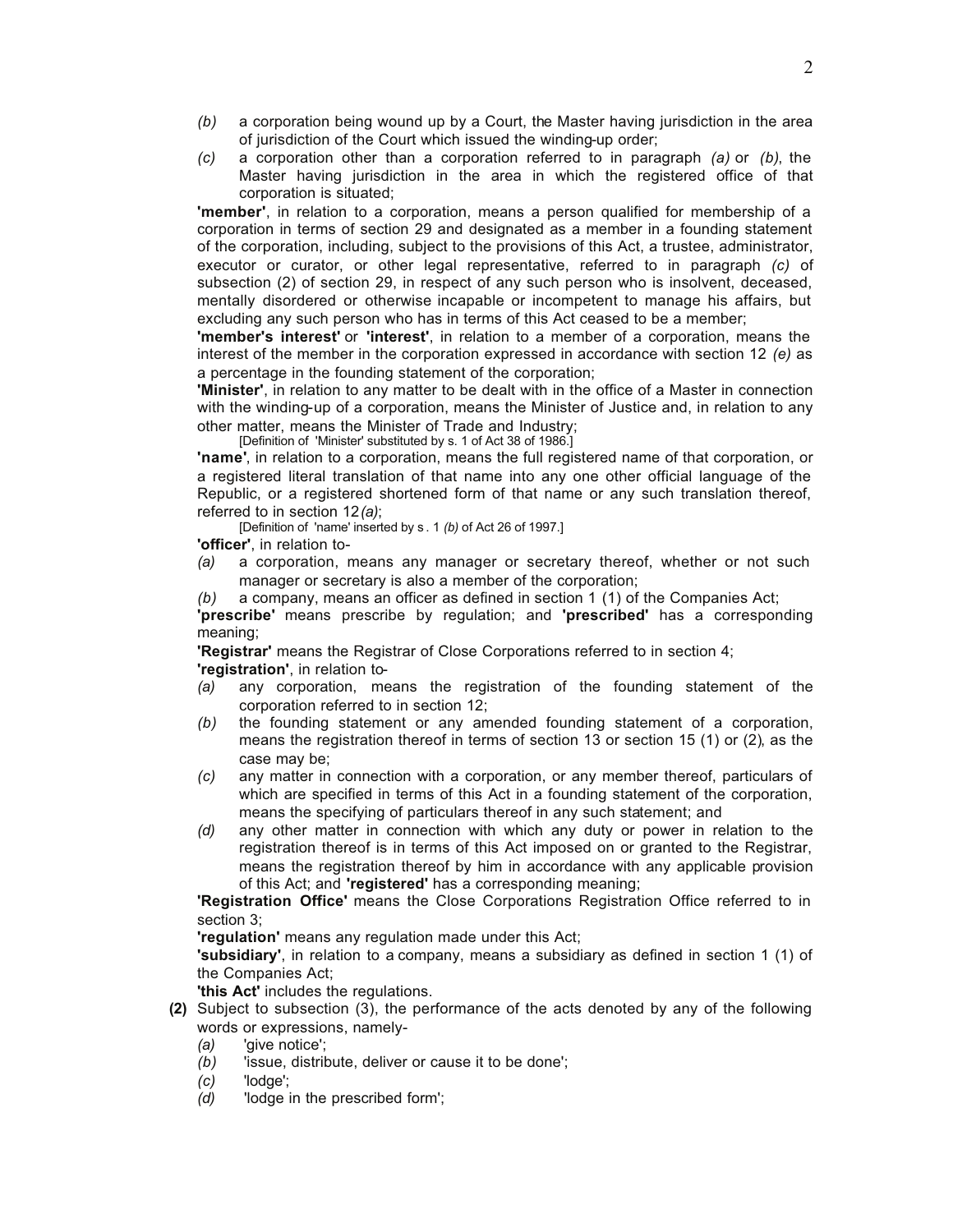- *(e)* 'lodge in the prescribed manner';
- *(f)* 'lodge under cover of';
- *(g)* 'notify in the prescribed form';
- *(h)* 'payment of prescribed fee';
- *(i)* 'publish',
- *(j)* 'registration'; and
- *(k)* 'written application',
- and any word or expression derived therefrom, must be regarded as including all electronic methods of performing such acts.

[Sub-s. (2) added by s. 1 *(b)* of Act 22 of 2001.]

- **(3)** *(a)* Subsection (2) shall not apply to a section of this Act until the Registrar publishes a notice in the *Gazette* making it applicable to that section.
	- *(b)* Different dates may be determined by the Registrar in respect of the application of subsection (2) to different sections of this Act. [Sub-s. (3) added by s. 1 *(b)* of Act 22 of 2001.]

# **PART I FORMATION AND JURISTIC PERSONALITY OF CLOSE CORPORATIONS (s 2)**

## **Formation and juristic personality of close corporations**

- **2.(1)** Any one or more persons, not exceeding ten, who qualify for membership of a close corporation in terms of this Act, may form a close corporation and secure its incorporation by complying with the requirements of this Act in respect of the registration of its founding statement referred to in section 12.
	- **(2)** A corporation formed in accordance with the provisions of this Act is on registration in terms of those provisions a juristic person and continues, subject to the provisions of this Act, to exist as a juristic person notwithstanding changes in its membership until it is in terms of this Act deregistered or dissolved.
	- **(3)** Subject to the provisions of this Act, the members of a corporation shall not merely by reason of their membership be liable for the liabilities or obligations of the corporation.
	- **(4)** A corporation shall have the capacity and powers of a natural person of full capacity in so far as a juristic person is capable of having such capacity or of exercising such powers.

# **PART II**

## **ADMINISTRATION OF ACT (ss 3-11)**

## **Registration Office and register**

- **3.(1)** For the registration of corporations under this Act there shall be an office in Pretoria called the Close Corporations Registration Office.
	- **(2)** Registers of names and registration numbers and such other matters concerning corporations as may be prescribed, shall be kept in the Registration Office.

## **Registrar**

- **4.(1)** The Minister shall, subject to the laws governing the public service, appoint a Registrar of Close Corporations, who shall-
	- *(a)* exercise the powers and perform the duties assigned to the Registrar by this Act; and
	- *(b)* subject to the directions of the Minister, be responsible for the administration of the Registration Office.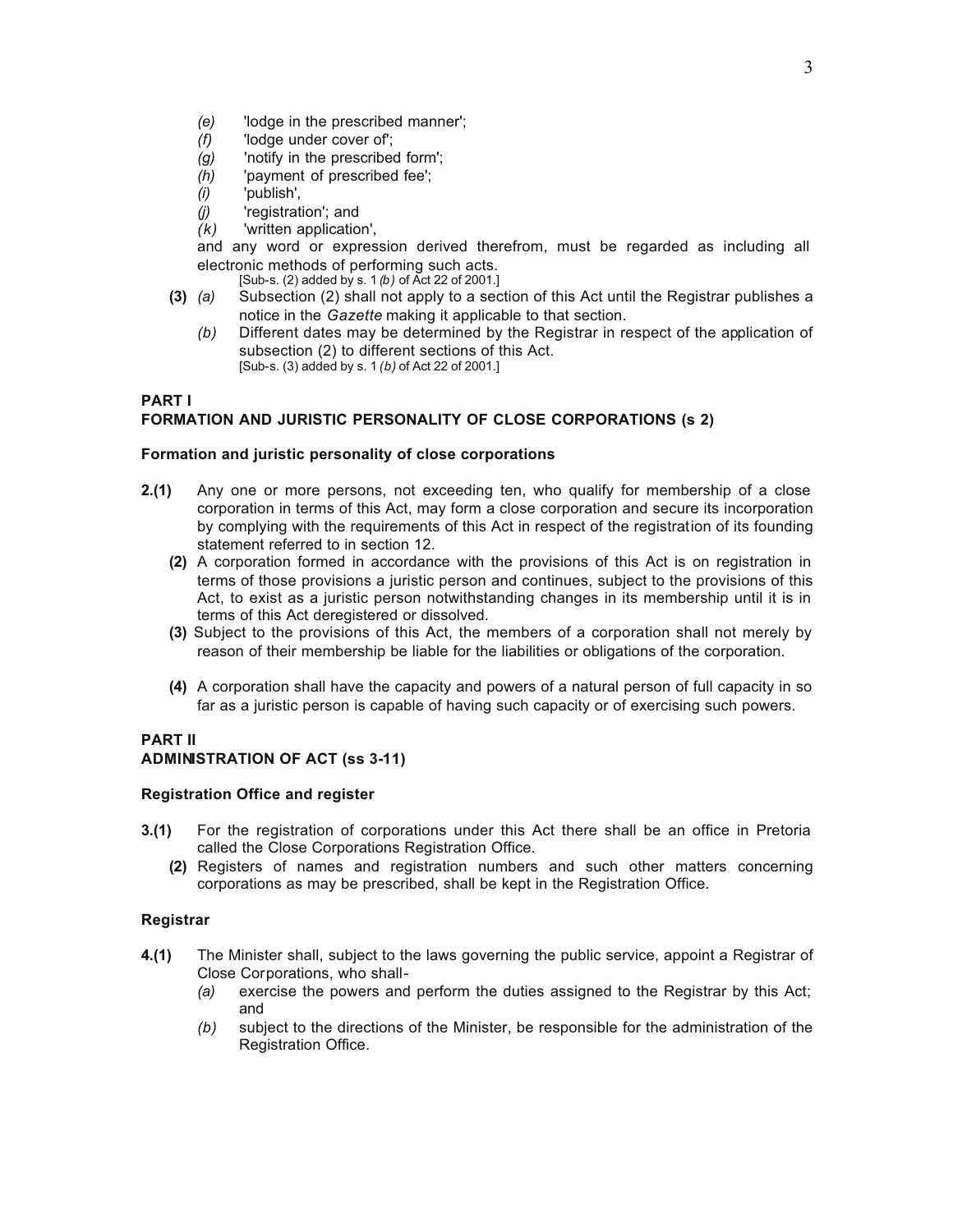- **(2)** The Minister may likewise appoint a Deputy Registrar and an Assistant Registrar, who shall, subject to the control of the Registrar, exercise any power or perform any duty conferred or imposed in terms of this Act on the Registrar, and whenever the Registrar is for any reason unable to perform his functions the Deputy Registrar shall act in his stead.
- **(3)** The Registrar may delegate any of the powers and entrust any of the duties assigned to him by this Act to any officer or employee in the public service.

#### **Inspection and copies of documents in Registration Office**

- **5.(1)** Any person may, on payment of the prescribed fee (including an additional fee if any document is not collected personally at the Registration Office)-
	- *(a)* inspect any document kept under this Act by the Registrar in respect of any corporation; or
	- *(b)* obtain a certificate from the Registrar as to the contents or part of the contents of any such document open to inspection; or
	- *(c)* obtain a copy of or extract from any such document.
	- **(1A)** Any person may, on payment of the prescribed fee, through any electronic medium approved by the Registrar-
		- *(a)* inspect any document which has been lodged with the Registrar under this Act and converted into electronic format, or
		- *(b)* obtain a copy of or extract from any such converted document. [Sub-s. (1A) inserted by section 2 *(a)* of Act 22 of 2001.]
		- **(2)** If the Registrar is satisfied-
			- *(a)* that any such inspection, certificate, copy or extract is required on behalf of a foreign government accredited to the Government of the Republic; and
			- *(b)* that no fee is payable in the foreign country concerned in respect of a corresponding inspection, certificate, copy or extract required on behalf of the Government of the Republic,

no fee referred to in subsection (1) or (1A) shall be payable. [Sub-s. (2) amended by section  $2$  (b) of Act 22 of 2001.]

**(3)** If the Registrar is satisfied that any such inspection, certificate, copy or extract is required for purposes of research by or under the control of an institution for higher education, he may permit such inspection or furnish such certificate, copy or extract without payment of fees.

## **Payment of fees**

- **6.(1)** The payment of any fee, additional fee or other money payable to the Registrar in terms of this Act shall, subject to the provisions of subsection (3), be effected-
	- *(a)* by affixing revenue stamps to any document concerned, which stamps may be cancelled by a Receiver of Revenue or the Registrar; or

**[NB:** Para. *(a)* has been deleted by s. 7 of the Corporate Laws Amendment Act 39 of 2002, a provision which will be put into operation by proclamation.**]**

*(b)* by impressing a stamp on any document concerned by means of a die approved by the Commissioner for Inland Revenue; or

**[NB:** Para. *(b)* has been deleted by s. 7 of the Corporate Laws Amendment Act 39 of 2002, a provision which will be put into operation by proclamation.**]**

*(b*A*)* by means of such electronic form of transfer of money as the Registrar may approve; or

[Para. *(b*A*)* inserted by s. 3 *(a)* of Act 22 of 2001.]

- *(c)* in such other manner as the Registrar may direct.
- **(2)** No document, form, return or notice in respect of which any fee is payable or any payment is required to be done in terms of this Act, shall be complete unless proof of payment of the required fee or other money has been lodged with, or acknowledged as having been received by, the Registrar.

[Sub-s. (2) substituted by s. 3 *(b)* of Act 22 of 2001.]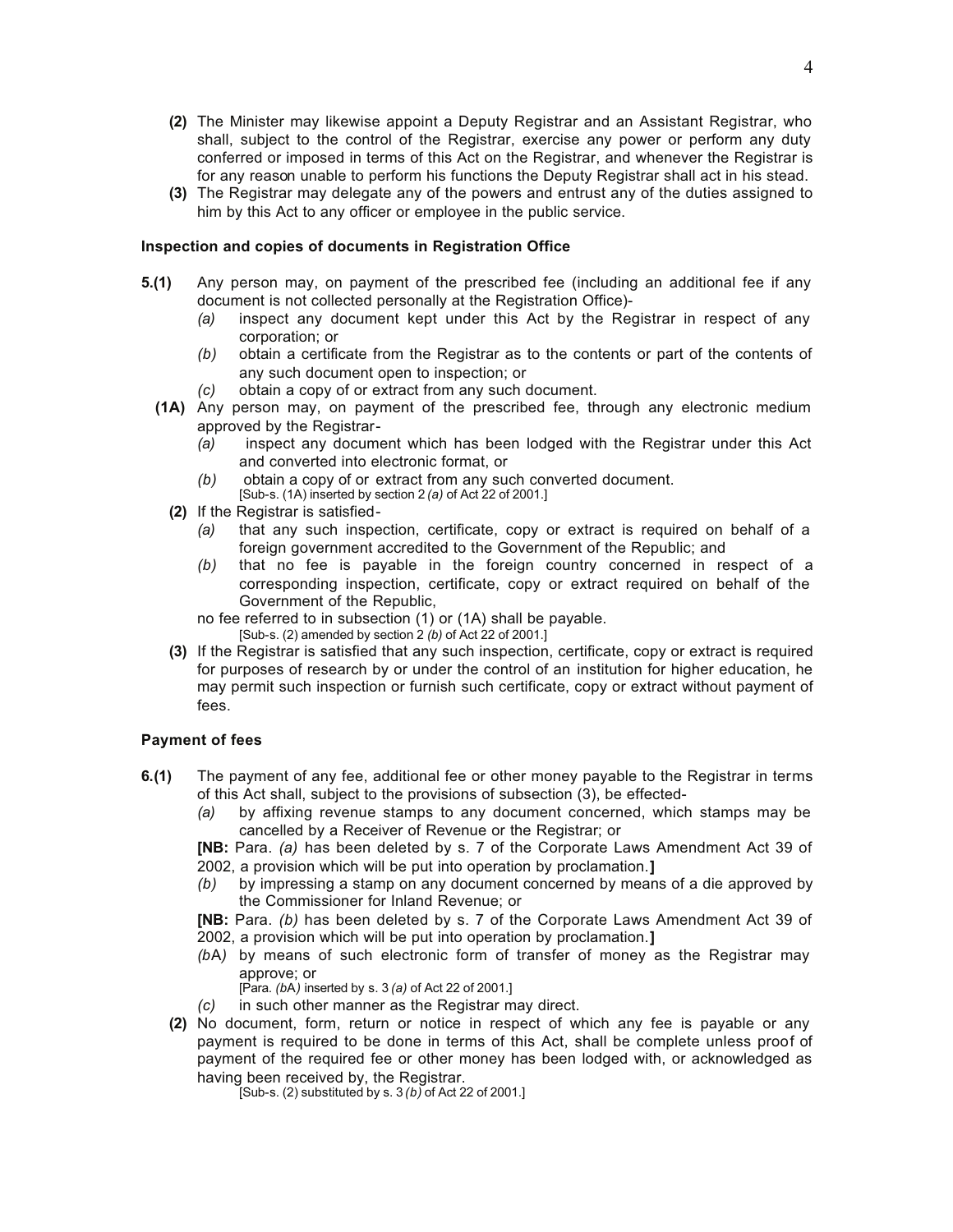- **(3)** For the purposes of subsection (1) the decision of the Registrar as to the manner in which in any particular case, or category of cases determined by him, any fee, additional fee or other money is in terms of this Act to be paid, shall be final.
- **(4)** Any fees and other moneys payable in terms of this Act to the Registrar, shall be debts due to the State recoverable by the Minister in any competent court.

#### **Courts having jurisdiction in respect of corporations**

- **7.** For the purposes of this Act any High Court and any magistrate's court, within whose area of jurisdiction the registered office or the main place of business of the corporation is situated, shall have jurisdiction.
	- [S. 7 substituted by s. 1 of Act 64 of 1988 and by s. 2 of Act 26 of 1997.]

#### **Security for costs in legal proceedings by corporations**

**8.** When a corporation in any legal proceedings is a plaintiff or applicant or brings a counterclaim or counterapplication, the court concerned may at any time during the proceedings if it appears that there is reason to believe that the corporation or, if it is being wound up, the liquidator thereof, will be unable to pay the costs of the defendant or respondent, or the defendant or respondent in reconvention, if he is successful in his defence, require security to be given for those costs, and may stay all proceedings till the security is given.

#### **Transmission of copies of Court orders to Registrar and Master**

**9.** When a Court makes any order in terms of this Act in relation to any corporation, the Registrar or clerk of the Court shall without delay by registered post transmit a copy of the order to the Registrar and, if such order relates to the winding-up of any corporation, a copy thereof to the Master as well.

[S. 9 amended by s. 14 of Act 22 of 2001.]

#### **Regulations and policy**

- **10.(1)** The Minister may make regulations-
	- *(a)* providing for the conduct and administration of the Registration Office, and prescribing the practice and procedure to be observed therein;
	- *(b)* prescribing the practice and procedure to be observed in the office of the Master in connection with the winding-up of corporations;
	- *(c)* providing for the reproduction of any records relating to corporations in the Registration Office or the office of the Master by means of microfilm, microcard, miniature photographic process, the conversion into electronic format in such a way as to allow such records to be reconverted to their original form without changing their original contents or form or any other process deemed suitable by the Minister;
	- *(d)* providing for the use for official purposes and the admissibility in evidence in any proceedings, whether in a court of law or otherwise, of any reproduction contemplated in paragraph *(c)*;
	- *(e)* providing for the keeping and preservation of any records, or any reproductions thereof contemplated in paragraph *(c)*, in the Registration Office or the office of the Master, the removal from such offices of such records or reproductions and the preservation thereof in any other place, and prescribing the circumstances under which such records or reproductions may be destroyed;
	- *(f)* prescribing how records required under this Act to be kept by a corporation may be kept, and prescribing the circumstances under which such records may be destroyed;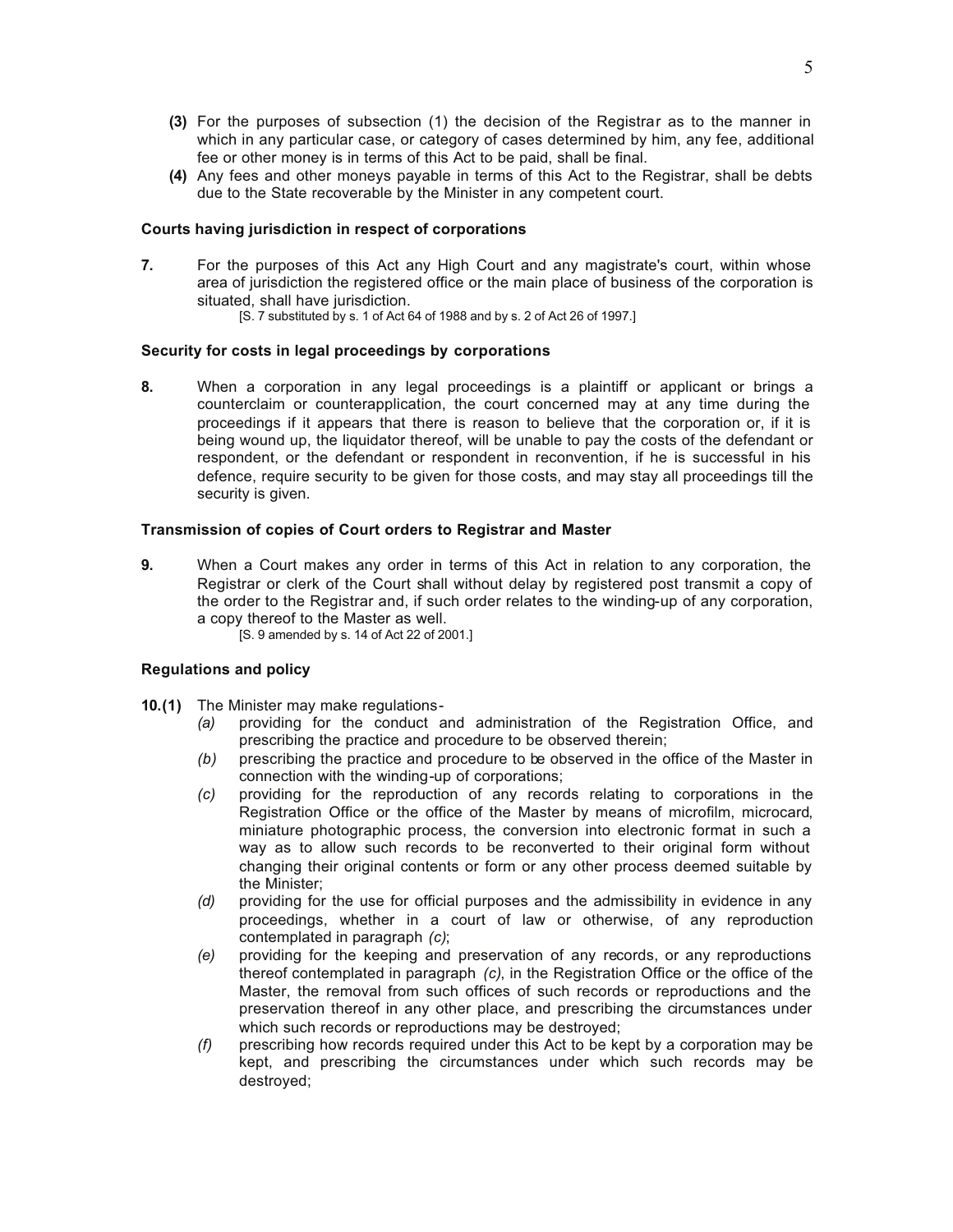- *(g)* prescribing the procedure to be followed with respect to any matter in connection with the winding-up of corporations;
- *(h)* prescribing the form and the contents of any return, notice or document provided for by this Act;
- *(i)* prescribing when an additional copy or copies of documents to be lodged under this Act shall require to be lodged, and whether such additional copy or copies shall be in the form of a copy or copies certified in a defined manner or shall be in duplicate original form;
- *(j)* with the concurrence of the Minister of Finance, prescribing the matters in respect of which fees shall be payable, the persons by whom and to whom the fees shall be payable and the tariff of such fees;
- *(k)* providing for a table of fees, subject to taxation by the Master, which shall be payable to a liquidator as remuneration;
- *(l)* prescribing a tariff of remuneration payable to any person performing on behalf of a liquidator any act relating to the winding-up of a corporation which the liquidator is not required to perform personally, and prohibiting the charging or recovery of remuneration at a higher tariff than the tariff so prescribed;
- *(m)* providing for the appointment by the Registrar in specified circumstances of an inspector to investigate the affairs of a corporation, for the powers of an inspector in conducting any such investigation, for the duty of any member, officer, employee or accounting officer of a corporation to make available books and documents in his or her custody or under his or her control and to afford such assistance as an inspector may require in connection with any such investigation; for reporting by an inspector to the Registrar; for the making available by the Registrar of any such report to other persons; for the admissibility of any such report as evidence in legal proceedings; and for defraying the expenses of, and in connection with, any such investigation;
- *(n)* as to any other matter required or permitted by this Act to be prescribed; and
- *(o)* generally, as to any matter which he or she considers it necessary or expedient to prescribe in order that the purposes of this Act may be achieved.
- **(1A)** *(a)* The Minister may determine policy for the appointment of a liquidator by the Master in order to promote consistency, fairness, transparency and the achievement of equality for persons previously disadvantaged by unfair discrimination.
	- *(b)* Any policy determined in accordance with the provisions of paragraph *(a)* must be tabled in Parliament before publication in the *Gazette*.
	- **(2)** Regulations made under subsection (1) may prescribe penalties for any contravention thereof or failure to comply therewith, not exceeding a fine or imprisonment for a period of six months or both a fine and such imprisonment.

[S. 10 amended by s. 2 of Act 38 of 1986 and by s. 4 of Act 22 of 2001 and substituted by s. 20 of Act 16 of 2003.]

#### **Functions of standing advisory committee on company law in relation to corporations**

- **11.(1)** The standing advisory committee on company law, appointed in terms of section 18 of the Companies Act, may from time to time make recommendations to the Minister in regard to any amendments to this Act which may appear to it to be advisable, and shall advise the Minister on any matter pertaining to this Act referred to it by the Minister.
	- **(2)** The standing advisory committee shall constitute and maintain a standing sub-committee for the purpose of considering and of advising it on such matters relating to corporations as may be referred by it to the sub-committee.
	- **(3)** The provisions of-
		- *(a)* the Companies Act and regulations made thereunder in relation to standing subcommittees of the standing advisory committee, and the members thereof, shall apply in respect of the standing sub-committee referred to in subsection (2) as if that sub-committee were constituted under subsection (4) of section 18 of the said Act; and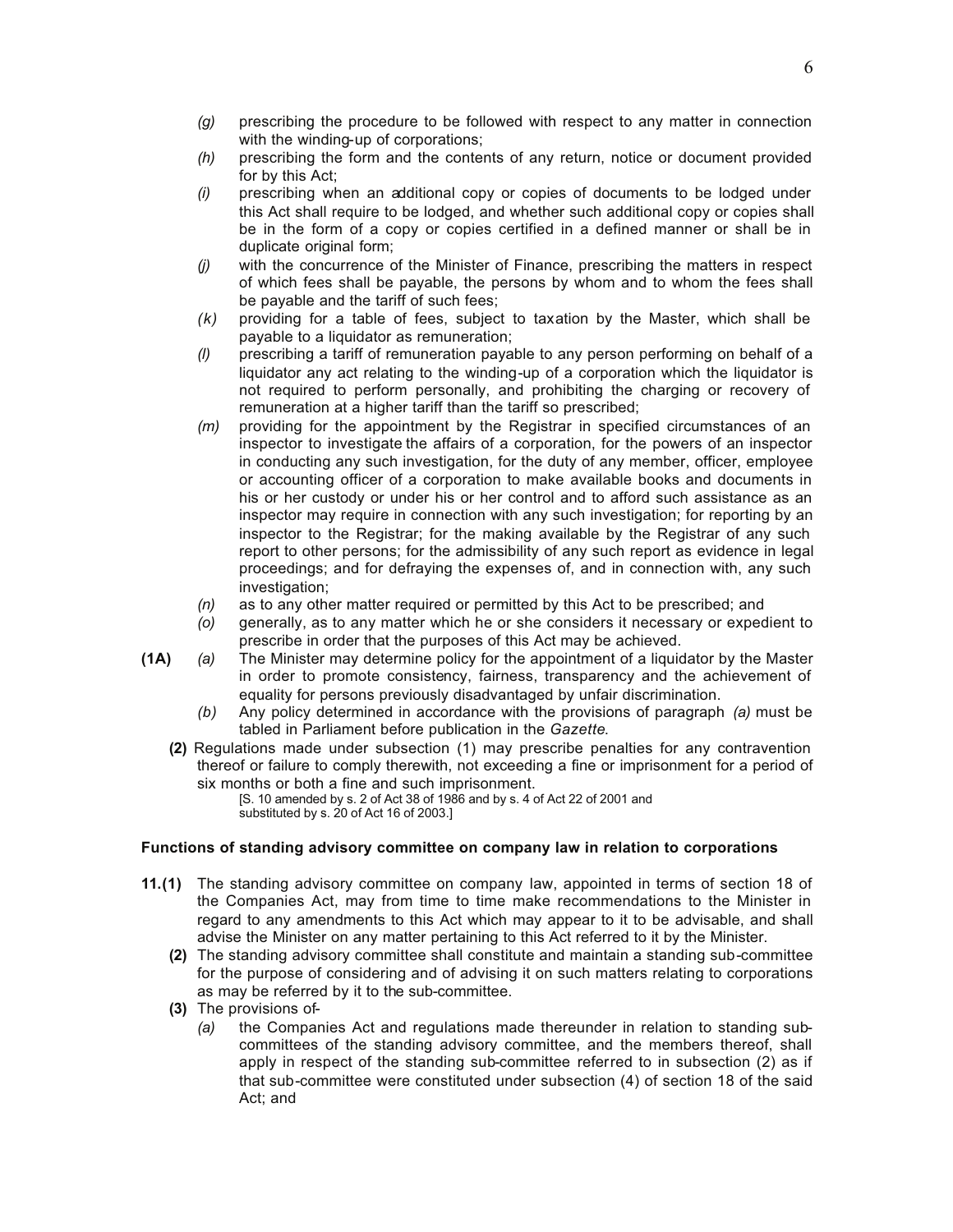*(b)* subsections (2) and (5) (in so far as they relate to the calling of persons to assist the standing advisory committee) of the said section 18 shall apply in respect of the standing advisory committee in the exercising by it of any power granted to it in terms of subsection (1) of this section.

# **PART III REGISTRATION, DEREGISTRATION AND CONVERSION (ss 12-27)**

# **Founding statement**

- **12.** Any person qualified for membership in terms of section 29 or, subject to section 28, any number of such persons who intend to form a corporation, shall draw up a founding statement in the prescribed form in one of the official languages of the Republic. which shall be signed by or on behalf of every person who is to become a member of the corporation upon its registration and which shall, subject to the provisions of this Act, contain the following particulars:
	- *(a)* The full name of the corporation: Provided that a literal translation of that name into any one other official language of the Republic, or a shortened form of that name or such translation thereof, may in addition be given; [Para. *(a)* substituted by s. 3 of Act 26 of 1997.]
	- *(b)* the principal business to be carried on by the corporation;
	- *(c)* (i) a postal address for the corporation; and
		- (ii) the address (not being the number of a post office box) of the office of the corporation referred to in section 25 (1);
	- *(d)* the full name of each member, his identity number or, if he has no such number, the date of his birth, and his residential address; [Para. *(d)* substituted by s. 1 of Act 81 of 1992.]
	- *(e)* the size, expressed as a percentage, of each member's interest in the corporation;
	- *(f)* particulars of the contribution of each member to the corporation in accordance with section 24 (1), including-
		- (i) any amounts of money; and
		- (ii) a description, and statement of the fair value, of any property (whether corporeal or incorporeal) or any service referred to in section 24 (1);
	- *(g)* (i) the name and postal address of a qualified person who or firm which has consented in writing to his or its appointment as accounting officer of the corporation; and
		- (ii) the date of the end of the financial year of the corporation.

# **Registration of founding statement**

- **13.** If a founding statement referred to in section 12 complying with the requirements of this Act is lodged with the Registrar in the manner prescribed, and if the business to be carried on by the corporation is lawful, the Registrar shall upon payment of the prescribed fee register such statement in his or her registers and shall give notice of the registration in the *Gazette*.
	- [S. 13 substituted by s. 3 of Act 38 of 1986 and by s. 5 of Act 22 of 2001.]

# **Certificate of incorporation**

**14.(1)** Upon the registration of such founding statement the Registrar shall assign a registration number to the corporation concerned and endorse under his or her hand on the statement, or otherwise issue in writing, a certificate that the corporation is incorporated: Provided that the Registrar may change or amend such registration number in order to rectify duplications of such numbers or to achieve any other objective which it is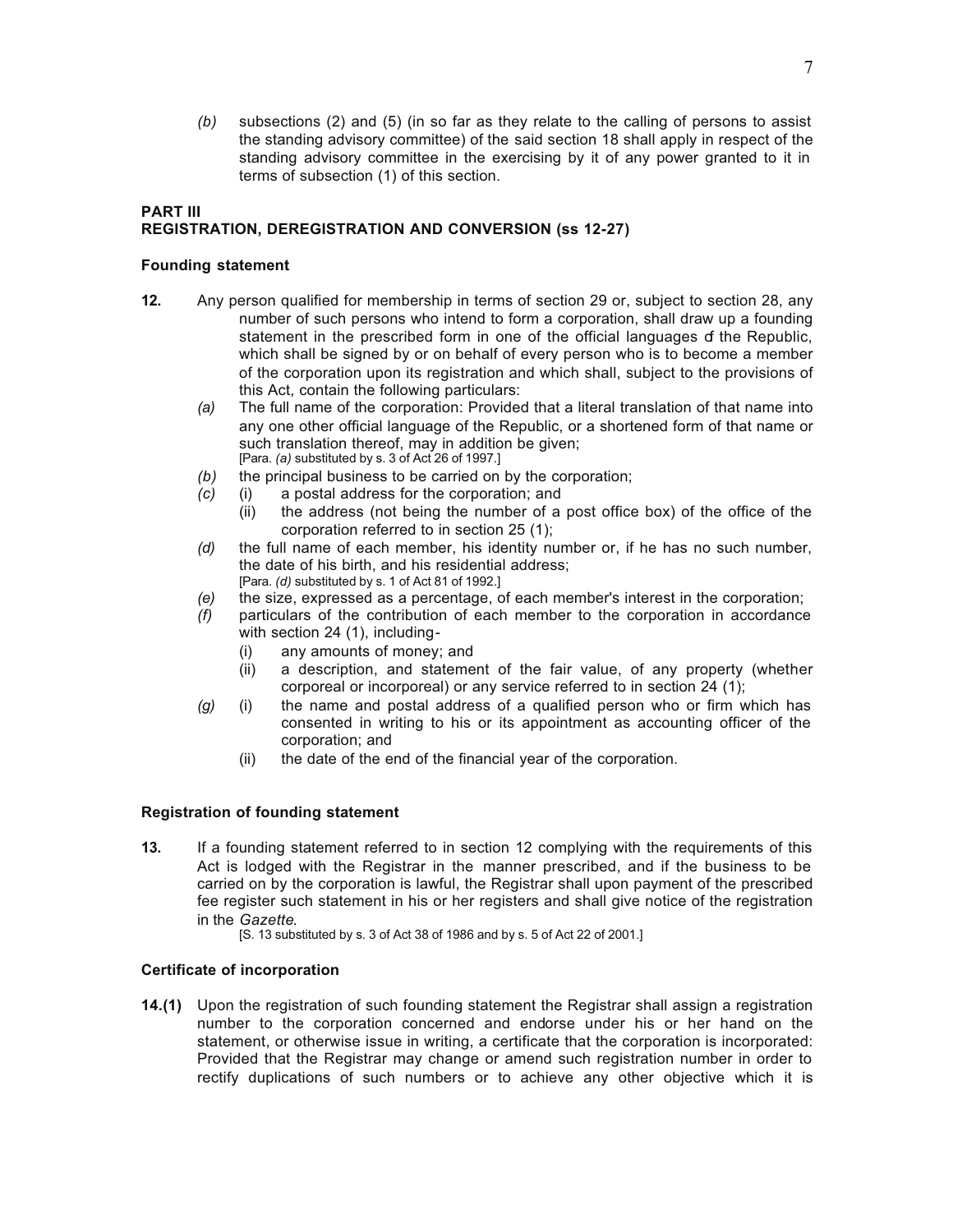necessary or expedient to achieve for the proper maintenance of the register of close corporations.

- [Sub-s. (1) substituted by s. 6 of Act 22 of 2001.]
- **(2)** A certificate of incorporation given by the Registrar in terms of subsection (1) or section 27 (4) *(c)*, or a copy thereof, as the case may be, shall upon its mere production, in the absence of proof of fraud or error, be conclusive evidence that all the requirements of this Act in respect of registration of the corporation concerned and of matters precedent and incidental thereto have been complied with, and that the corporation concerned is duly incorporated under this Act.

[Sub-s. (2) substituted by s. 4 of Act 38 of 1986.]

#### **Registration of amended founding statement**

**15.(1)** If any change is made or occurs in respect of any matter particulars of which are stated in a founding statement of a corporation in accordance with paragraph *(b)*, *(d)*, *(e)* or *(f)* of section 12, the corporation shall, subject to the provisions of section 29 (3) *(c)* and *(d)*, within 28 days after such change lodge with the Registrar for registration in his or her registers an amended founding statement, in the prescribed form together with the prescribed fee, signed by or on behalf of every member of the corporation and by or on behalf of any person who will become a member on such registration, and which contains particulars and the date of the change.

[Sub-s. (1) substituted by s. 2 *(a)* of Act 81 of 1992 and by s. 7 *(a)* of Act 22 of 2001.]

- **(2)** If any change is made or occurs in respect of any matter particulars of which are so stated in accordance with paragraph *(a)*, *(c)* or *(g)* of section 12, an amended founding statement shall in accordance with the requirements of subsection (1) be lodged with the Registrar for registration, and any such change shall only take effect when such statement has been so registered in the relevant registers, or upon a later date mentioned in such statement: Provided that a statement in the prescribed form which upon registration thereof shall form part of the founding statement or amended founding statement, shall, instead of an amended founding statement, be lodged with the Registrar for registration if any such change is made or occurs in respect of-
	- *(a)* any matter of which particulars are so stated in accordance with paragraph *(c)* of section 12, in which case the accounting officer may sign such statement on behalf of the members if the corporation has approved of the said change and the accounting officer so certifies in writing; or
	- *(b)* the name or address of the duly appointed accounting officer, in which case the accounting officer may sign such statement on behalf of the members, and the said change shall take effect upon the date mentioned in the statement. [Sub-s. (2) amended by s. 2 *(b)* of Act 81 of 1992.]
- **(2A)** If a founding statement is altered or something is added thereto by an order of court referred to in section 49, the provisions of subsection (1) in relation to the lodging of an amended founding statement therein referred to, shall *mutatis mutandis* apply in respect of such founding statement.
	- [Sub-s. (2A) inserted by s. 5 *(a)* of Act 38 of 1986.]
- **(2B)** Upon registration of any amended founding statement in accordance with the requirements of subsection (1), (2) or (2A), the Registrar shall issue a certificate to the effect that the amended founding statement has been registered. [Sub-s. (2B) inserted by s. 7 *(b)* of Act 22 of 2001.]
	- **(3)** *(a)* If a corporation fails to lodge an amended founding statement in terms of and in accordance with the provisions of subsection (1), (2) or (2A), as the case may be, the Registrar may on his own initiative or on application by any member or creditor of the corporation serve on the members of the corporation in accordance with section 25 (2) *(a)* a reminder by registered post to make good the default within 28 days of the date of the reminder.

[Para. *(a)* substituted by s. 5 *(b)* of Act 38 of 1986 and amended by s. 14 of Act 22 of 2001.]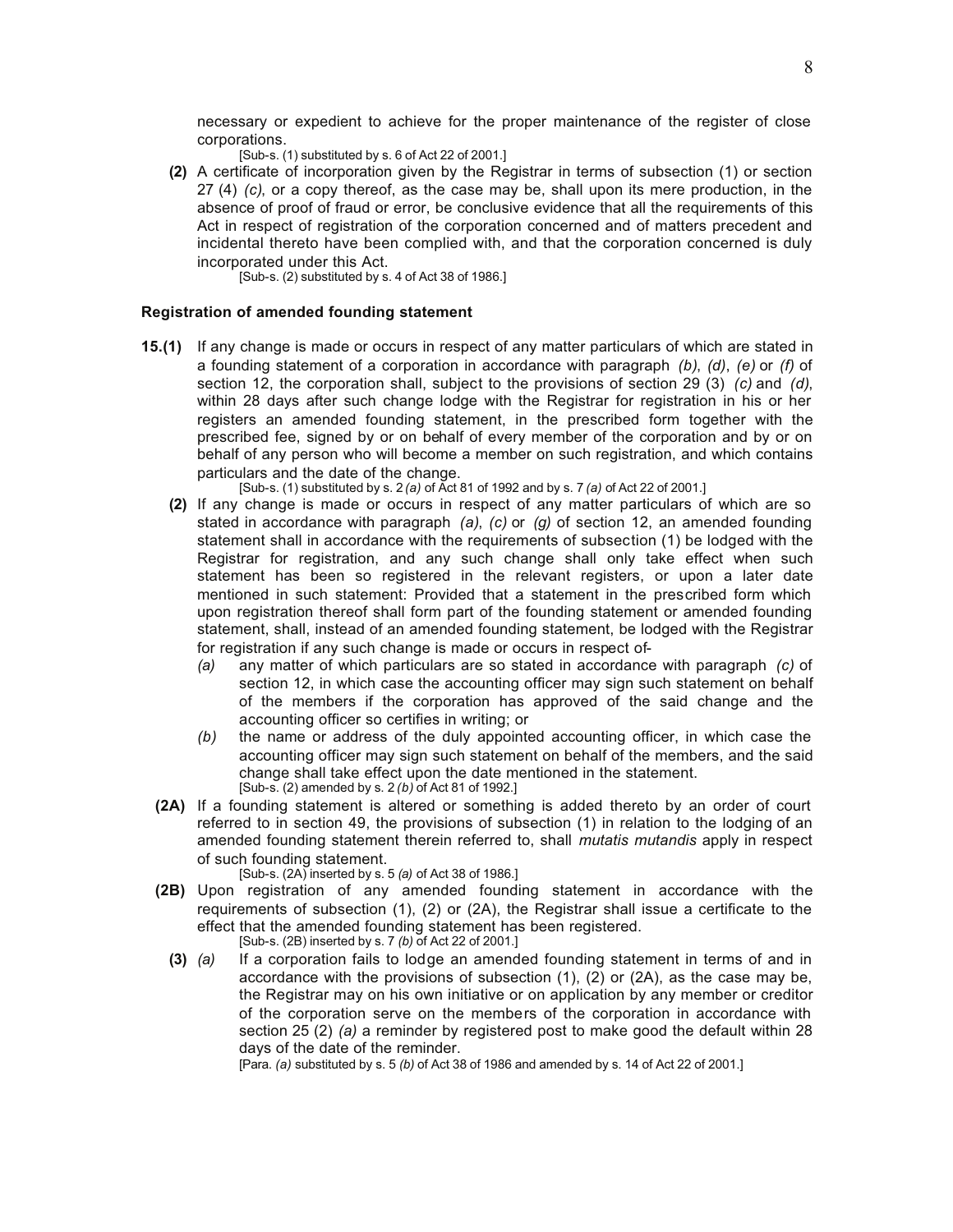- *(b)* If the members concerned fail to comply with any such reminder, the Registrar may direct those members by written notice, so served on the members by registered post, to make good the default within 28 days of the date of the notice. [Para. *(b)* amended by s. 14 of Act 22 of 2001.]
- *(c)* If the members concerned fail to comply with any such direction, the Registrar may by further written notice so served on the members by registered post, impose on the members, or any of them, a penalty not exceeding five rand per day from the date upon which the reminder referred to in paragraph *(a)* was sent.
- *(d)* When the Registrar has served a notice referred to in paragraph *(c)* on the members, he may not less than 21 days after the date of that notice forward a certified copy thereof to the clerk of the magistrate's court in whose area of jurisdiction the registered office of the corporation is situated, who shall record it, and thereupon such notice shall have the effect of a civil judgment of that magistrate's court against every such member for the amount of the penalty in question.
- *(e)* On application by one or more of the members concerned the court in question may reduce or rescind the penalty, or exempt any one or some of the members from the effect of the notice.

**[NB:** A. s. 15A has been inserted by s. 8 of the Corporate Laws Amendment Act 39 of 2002, a provision which will be put into operation by proclamation. See PENDLEX.**]**

## **Keeping of copies of founding statements by corporations**

- **16.(1)** A corporation shall keep a copy of its founding statement and any proof of its registration at the registered office of the corporation.
	- **(2)** A document referred to in subsection (1) shall during the business hours of the corporation be open to inspection by any person upon payment to the corporation, in the case of a person who is not a member of the corporation, of one rand or such lesser amount as the corporation may determine.
	- **(3)** A member or officer of a corporation who refuses access for the purposes of an inspection in terms of subsection (2) to a person entitled thereto, shall be guilty of an offence.

#### **No constructive notice of particulars in founding statement and other documents**

- **17.** No person shall be deemed to have knowledge of any particulars merely because such particulars are stated, or referred to, in any founding statement or other document regarding a corporation registered by the Registrar or lodged with him, or which is kept at the registered office of a corporation in accordance with the provisions of this Act.
- **18. ......**

[S. 18 repealed by s. 4 of Act 26 of 1997.]

#### **Undesirable names and reservation of names**

- **19.(1)** No founding statement containing a name for a corporation to be incorporated and no amended founding statement containing a new name for a corporation shall be registered if the name is in the opinion of the Registrar undesirable.
	- **(2)** Any person who intends to form a corporation or any corporation which intends to change its name shall, on the prescribed form and on payment of the prescribed fee, apply to the Registrar for the reservation of a name: Provided that a company being converted into a corporation in terms of this Act shall not be required to so reserve its name if the name remains identical.
	- **(3)** A reservation contemplated in subsection (2) shall be valid from the date of approval by the Registrar for a period not exceeding two months. [S. 19 substituted by s. 5 of Act 26 of 1997.]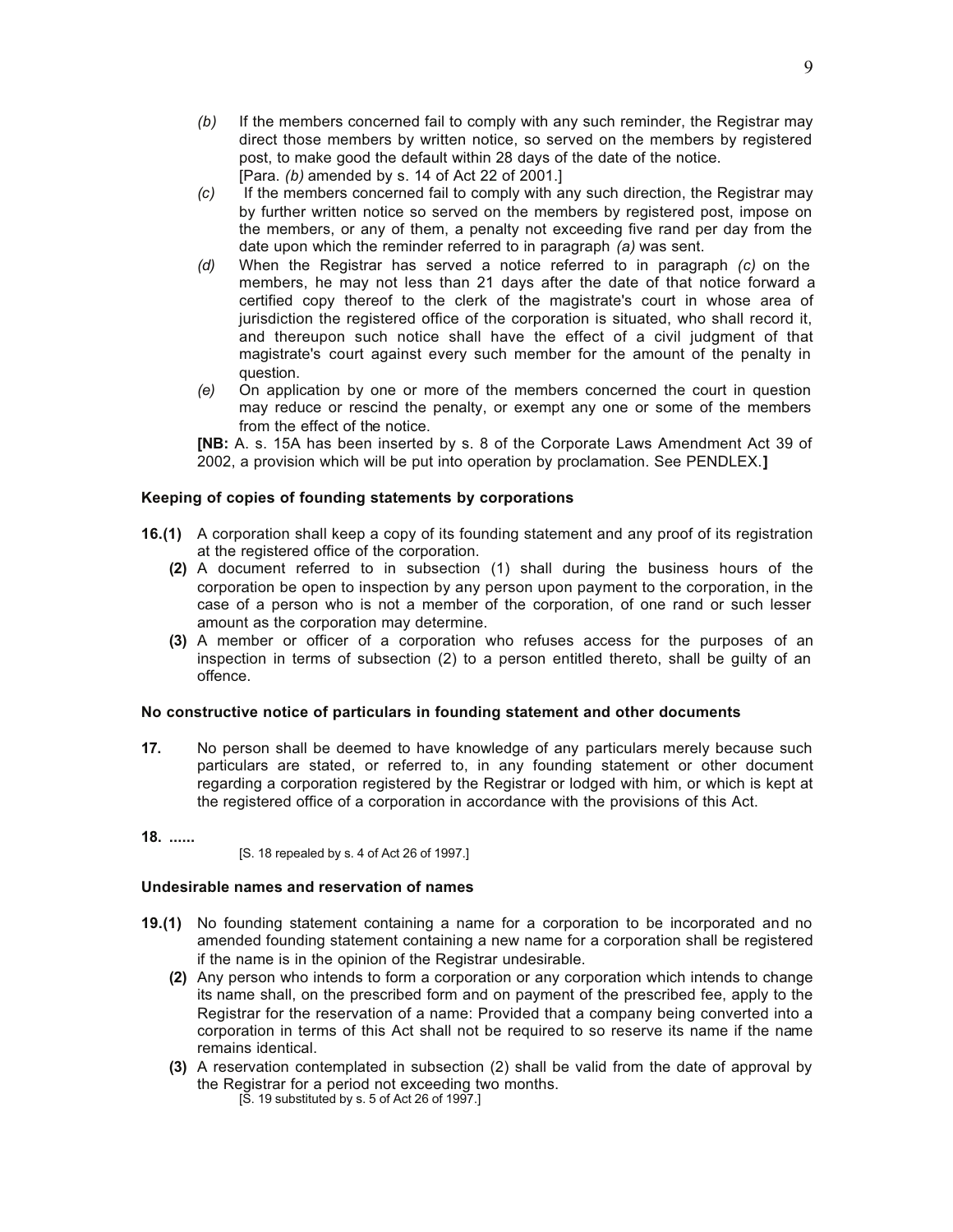#### **Order to change name**

- **20.(1)** If within a period of one year after the registration of a founding statement of a corporation it appears to the Registrar that a name mentioned in the founding statement is undesirable, he shall order the corporation concerned to change such name.
	- **(2)** Any interested person may-
		- *(a)* within a period of one year referred to in subsection (1), on payment of the prescribed fee apply in writing to the Registrar for an order directing the corporation to change its name on the ground of undesirability or that such name is calculated to cause damage to the applicant; or
		- *(b)* within a period of two years after the registration of a founding statement apply to a Court for an order directing the corporation to change its name on the ground of undesirability or that such name is calculated to cause damage to the applicant, and the Court may on such application make such order as it deems fit. [Sub-s. (2) substituted by s. 3 *(a)* of Act 81 of 1992.]
	- **(3)** The Registrar may, after application has been made in terms of paragraph *(a)* of subsection (2), in writing order the corporation concerned to change its name if, in the opinion of the Registrar, it is or has become undesirable.
	- **(3A)** Any person feeling aggrieved by any decision or order of the Registrar under this section may, within one month after the date of such decision or order, apply to a competent provincial or local division of the Supreme Court for relief, and the Court may consider the merits of any such matter, receive further evidence and make any order it deems fit. [Sub-s. (3A) inserted by s. 3 *(b)* of Act 81 of 1992.]
	- **(3B)** No prescribed fee mentioned in section 15 (1) shall be payable in respect of the registration of an amended founding statement by virtue of an order under subsection (1) or (3) of this section.
		- [Sub-s. (3B) inserted by s. 3 *(b)* of Act 81 of 1992 and substituted by s. 8 of Act 22 of 2001.]
		- **(4)** A corporation which fails within any period mentioned in an order under subsection (1) or (3) to comply with any such order, shall be guilty of an offence.
		- **(5)** No provision of this Act shall be construed as affecting the rights of any person at common law to bring an action against any corporation for passing off any business, goods or services as those of another person.

## **Effect of change of name**

- **21.(1)** A change in terms of this Act of a name of a corporation shall not affect any right or obligation of the corporation or any legal proceedings instituted by or against the corporation, and any legal proceedings that could have been continued or commenced by or against the corporation prior to the change of name may, notwithstanding such change of name, after the change be continued or commenced by or against the corporation, as the case may be.
	- **(2)** Upon the production by a corporation of a certified copy of a founding statement reflecting a change of name of that corporation to any registrar or other officer charged with the maintenance of a register under any law, and on compliance with all the requirements pursuant to any such law as to the form of application (if any) and the payment of any required fee, such registrar or other officer shall make in his register all such alterations as are necessary, by reason of the change of name in respect of the corporation.

## **Formal requirements as to names and registration numbers**

- **22.(1)** The abbreviation CC, in capital letters, or its equivalent in any other official language, shall be subjoined to the name used by a corporation. [Sub-s. (1) substituted by s. 6 *(a)* of Act 26 of 1997.]
	- **(2)** A corporation shall refer to the registration number of the corporation on all prescribed documents and correspondence sent by the corporation to the Registration Office.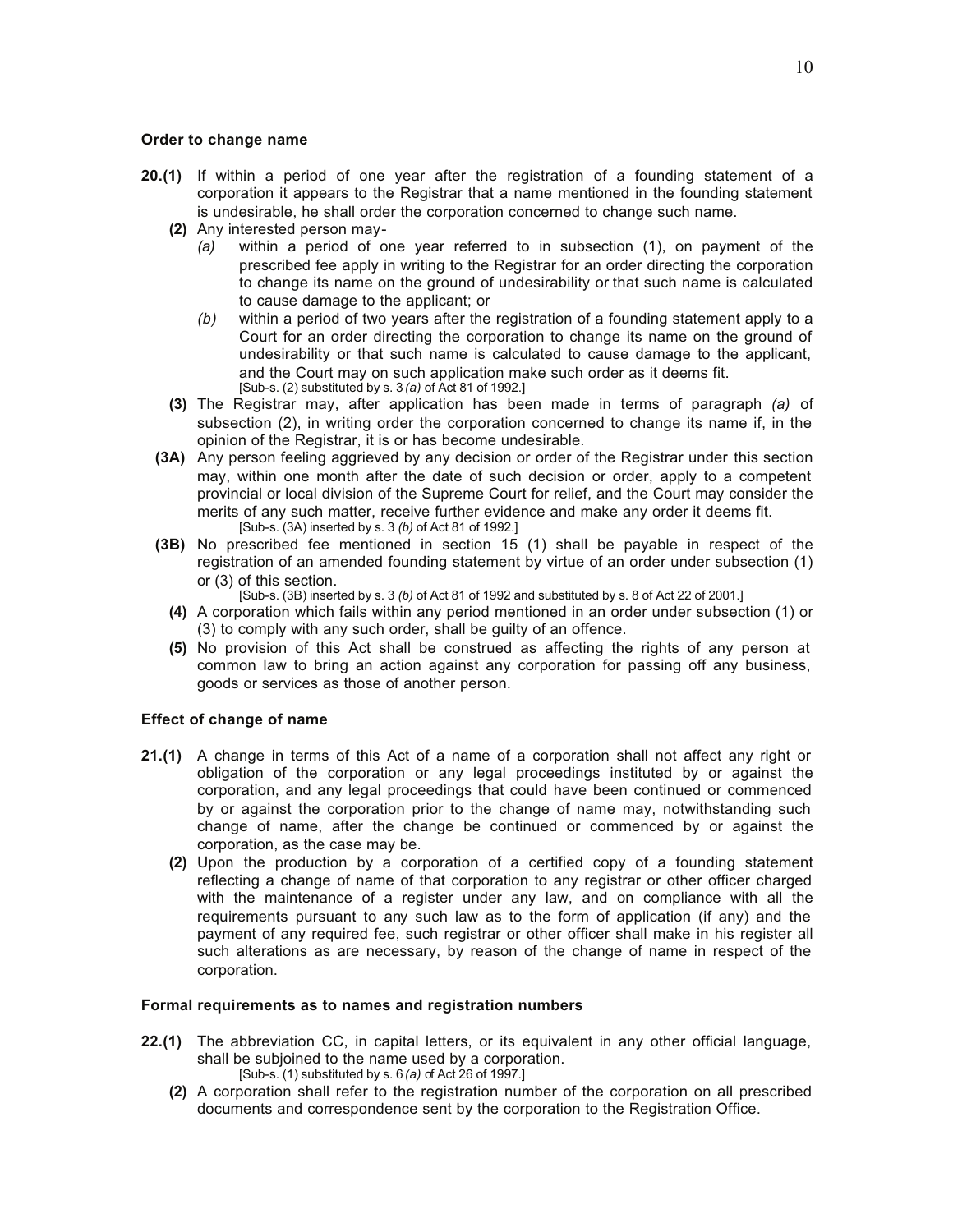- **(3)** If a corporation is being wound up, the statement 'In Liquidation' or 'In Voluntary Liquidation', as the case may be, shall for the duration of such winding-up be subjoined to the name used by the corporation.
	- [Sub-s. (3) substituted by s. 6 *(b)* of Act 26 of 1997.]
- **(4)** Any corporation which fails to comply with the provisions of subsection (3) shall be guilty of an offence.

[Sub-s. (4) inserted by s. 6 *(c)* of Act 26 of 1997.]

#### **Improper references to incorporation in terms of Act**

- **22.A** Any person carrying on business under a name or title-
	- *(a)* to which an abbreviation contemplated in section 22 (1) is subjoined; or
	- *(b)* of which the words 'close corporation' or its equivalent in any other official language or any abbreviation thereof form part in a way which indicates incorporation as a close corporation in terms of this Act,

shall, unless duly incorporated as a close corporation in terms of this Act, be guilty of an offence.

[S. 22A inserted by s. 4 of Act 81 of 1992 and substituted by s. 7 of Act 26 of 1997.]

#### **Use and publication of names**

- **23.(1)** Every corporation-
	- *(a)* shall display its registered full name (or a registered literal translation thereof into any one other official language of the Republic) and registration number in a conspicuous position and in characters easily legible on the outside of its registered office and every office or place in which its business is carried on; [Para. *(a)* substituted by s. 8 *(a)* of Act 26 of 1997.]
	- *(b)* shall have that name (or such translation thereof) and registration number mentioned in legible characters in all notices and other official publications of the corporation, including notices or other offical publications in electronic format, and in all bills of exchange, promissory notes, endorsements, cheques and orders for money, goods or services purporting to be signed by or on behalf of the corporation, and all letters, delivery notes, invoices, receipts and letters of credit of the corporation; and
		- [Para. *(b)* substituted by s. 5 of Act 81 of 1992 and by s. 9 of Act 22 of 2001.]
	- *(c)* shall use a registered shortened form of that name only in conjunction with that name or such literal translation thereof.
	- **(2)** If any member of, or any other person on behalf of, a corporation-
		- *(a)* issues or authorizes the issue of any such notice or official publication of the corporation, or signs or authorizes to be signed on behalf of the corporation any such bill of exchange, promissory note, endorsement, cheque or order for money, goods or services; or
		- *(b)* issues or authorises the issue of any such letter, delivery note, invoice, receipt or letter of credit of the corporation,

[Para. *(b)* substituted by s. 8 *(b)* of Act 26 of 1997.]

without the name of the corporation, or such registered literal translation thereof, and its registration number being mentioned therein in accordance with subsection (1) *(b)*, he shall be guilty of an offence, and shall further be liable to the holder of the bill of exchange, promissory note, cheque or order for money, goods or services for the amount thereof, unless the amount is duly paid by the corporation.

**(3)** Any corporation which fails to comply with any provision of subsection (1) shall be guilty of an offence.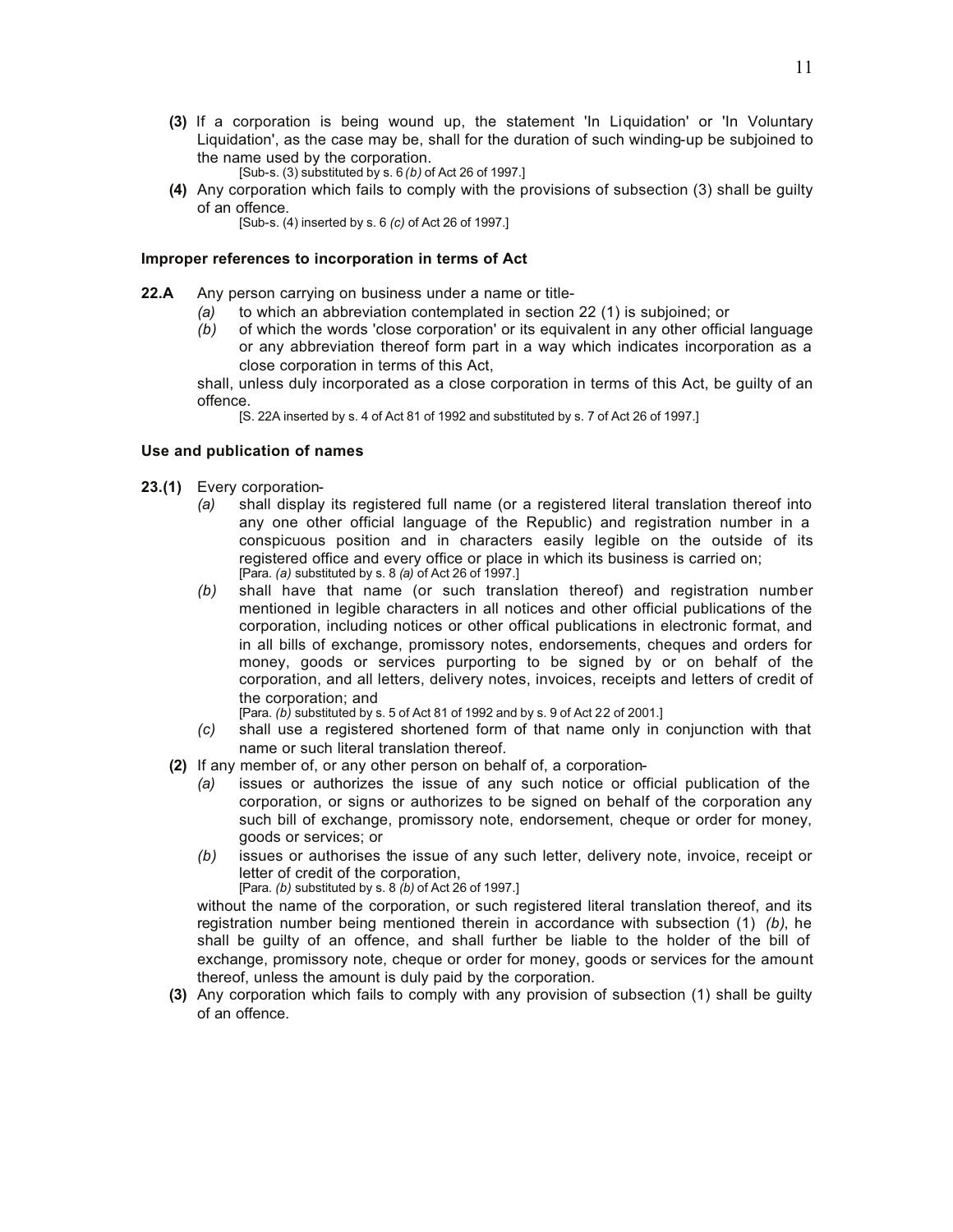#### **Contributions by members**

- **24.(1)** Every person who is to become a member of a corporation upon its registration, shall make to the corporation an initial contribution of money, of property (whether corporeal or incorporeal), or of services rendered in connection with and for the purposes of the formation and incorporation of the corporation, and particulars of such contribution shall be stated in the founding statement of the corporation referred to in section 12, as required by paragraph *(f)* of that section.
	- **(2)** The amount or value of the members' contributions, or of the contribution of any one or more members, may from time to time by agreement among all the members-
		- *(a)* be increased by additional contributions of money or property (whether corporeal or incorporeal) to the corporation by existing members or, in terms of section 33 (1) *(b)*, by a person becoming a member of a registered corporation; or
		- *(b)* be reduced, provided that a reduction by way of a repayment to any member shall comply with the provisions of section 51 (1).
	- **(3)** Particulars of any increase or reduction of a member's contribution in terms of subsection (2) shall be furnished in an amended founding statement referred to in section 15 (1).
	- **(4)** Money or property referred to in subsection (1) or (2) *(a)* shall, in order to vest ownership thereof in the corporation, be paid, delivered or transferred, as the case may be, to the corporation within a period of 90 days-
		- *(a)* after the date of registration of the corporation, in the case of an initial contribution referred to in subsection (1); or
		- *(b)* after the date of the registration of an amended founding statement in connection with any additional contribution referred to in subsection (2) *(a)*.
	- **(5)** An undertaking by a member to make an initial or an additional contribution to a corporation shall be enforceable by the corporation in legal proceedings.

#### **Postal address and registered office**

- **25.(1)** Every corporation shall have in the Republic a postal address and an office to which, subject to subsection (2), all communications and notices to the corporation may be addressed.
	- **(2)** Any-
		- *(a)* notice, order, communication or other document which is in terms of this Act required or permitted to be served upon any corporation or member thereof, shall be deemed to have been served if it has been delivered at the registered office, or has been sent by registered post to the registered office or postal address, of the corporation; and
			- [Para. *(a)* amended by s. 14 of Act 22 of 2001.]
		- *(b)* process which is required to be served upon any corporation or member thereof shall, subject to applicable provisions in respect of such service in any law, be served by so delivering or sending it.

## **Deregistration**

**26.(1)** If the Registrar has reasonable cause to believe that a corporation is not carrying on business or is not in operation, he shall serve on the corporation at its postal address a letter by registered post in which the corporation is notified thereof and informed that if he is not within 60 days from the date of his letter informed in writing that the corporation is carrying on business or is in operation, the corporation will, unless good cause is shown to the contrary, be deregistered.

[Sub-s. (1) amended by s. 14 of Act 22 of 2001.]

**[NB:** Sub-s. (1) has been substituted by s. 9 of the Corporate Laws Amendment Act 39 of 2002, a provision which will be put into operation by proclamation. See PENDLEX.**]**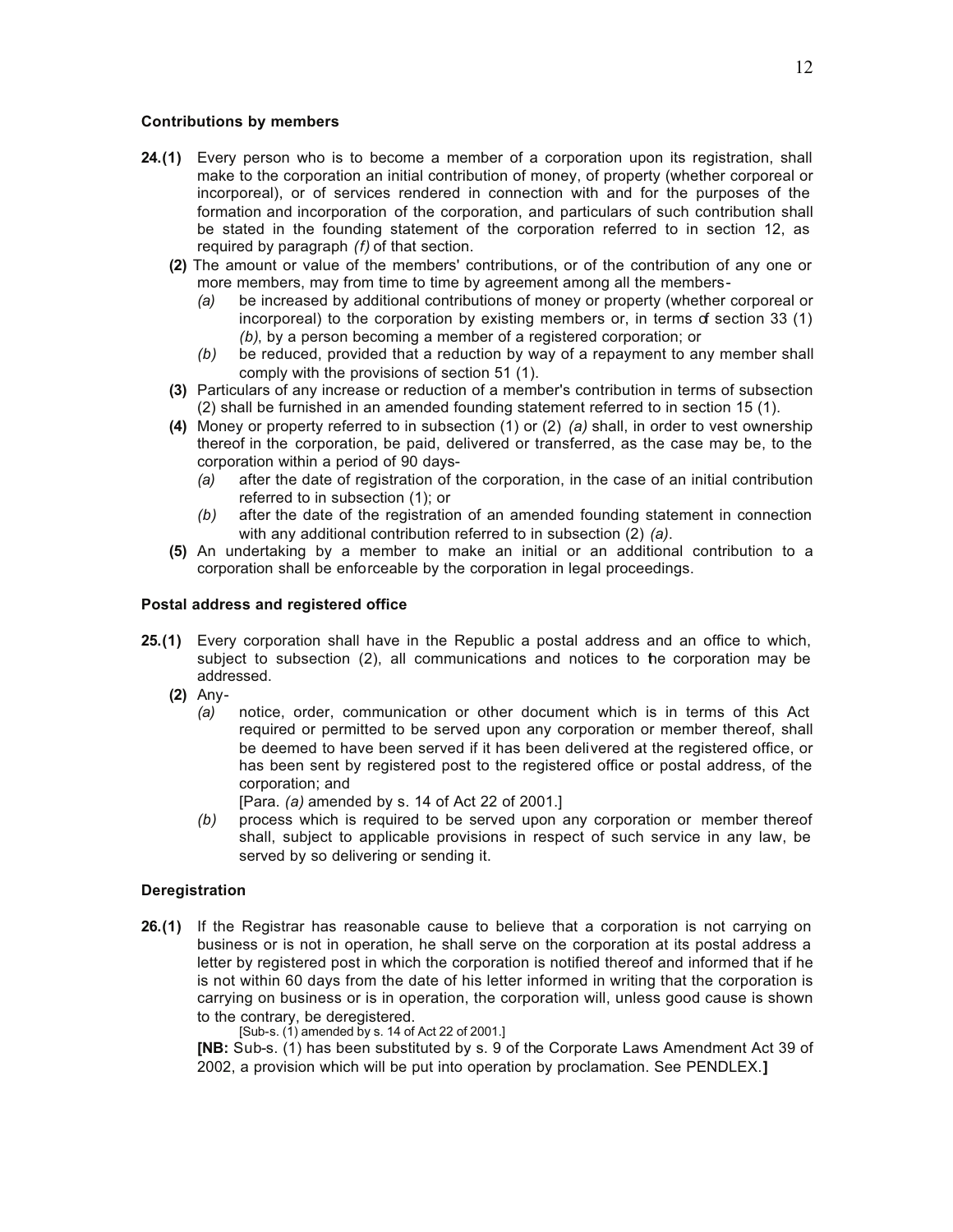- **(2)** After the expiration of the period of 60 days mentioned in a letter referred to in subsection (1), or upon receipt from the corporation of a written statement signed by or on behalf of every member to the effect that the corporation has ceased to carry on business and has no assets or liabilities, the Registrar may, unless good cause to the contrary has been shown by the corporation, deregister that corporation.
- **(3)** Where a corporation has been deregistered, the Registrar shall give notice to that effect in the *Gazette*, and the date of the publication of such notice shall be deemed to be the date of deregistration.
- **(4)** The deregistration of a corporation shall not affect any liability of a member of the corporation to the corporation or to any other person, and such liability may be enforced as if the corporation were not deregistered.

## **Conversion of companies into corporations**

- **27.(1)** Any company having ten or fewer members all of whom qualify for membership of a corporation in terms of section 29 of this Act, may be converted into a corporation, provided that every member of the company becomes a member of the corporation.
	- **(2)** In respect of a conversion referred to in subsection (1), there shall be lodged with the Registrar-
		- *(a)* an application for conversion, in the prescribed form, signed by all the members of the company, containing a statement that upon conversion the assets of the corporation, fairly valued, will exceed its liabilities, and that after conversion the corporation will be able to pay its debts as they become due in the ordinary course of its business;
		- *(b)* a statement in writing by the auditor of the company that he has no reason to believe that a material irregularity contemplated in subsection (3) of section 26 of the Public Accountants' and Auditors' Act, 1951 (Act 51 of 1951), has taken place or is taking place in relation to the company or, where steps have been taken in terms of that subsection, that such steps and other proceedings in terms of the subsection have been completed; and
		- *(c)* a founding statement referred to in section 12 lodged in accordance with section 13.
	- **(3)** For the purposes of the founding statement referred to in subsection (2) *(c)*
		- *(a)* there shall, in regard to the requirements of section 12 *(f)*, be a statement of the aggregate of the contributions of the members, which shall be for an amount not greater than the excess of the fair value of the assets to be acquired by the corporation over the liabilities to be assumed by the corporation by reason of the conversion: Provided that the corporation may treat any portion of such excess not reflected as members' contributions, as amounts which may be distributed to its members;
		- *(b)* the members' interests stated in terms of section 12 *(e)* need not necessarily be in proportion to the number of shares in the company held by the respective members at the time of the conversion.
	- **(4)** If the provisions of subsection (2) have been complied with, the Registrar shall, if he is satisfied that the company concerned has complied materially with the requirements of the Companies Act-
		- *(a)* register the founding statement in accordance with the provisions of section 13;
		- *(b)* satisfy himself that, simultaneously with such registration, the registration of the memorandum and the articles of association of the company concerned is cancelled in accordance with the provisions of the Companies Act;
		- *(c)* endorse on the founding statement, or otherwise issue in writing, a certificate of incorporation as provided by section 14 (1): Provided that such certificate shall state the fact that the corporation has been converted from a company and shall mention the name and registration number of the former company; and [Para. *(c)* substituted by s. 7 of Act 38 of 1986 and amended by s. 10 of Act 22 of 2001.]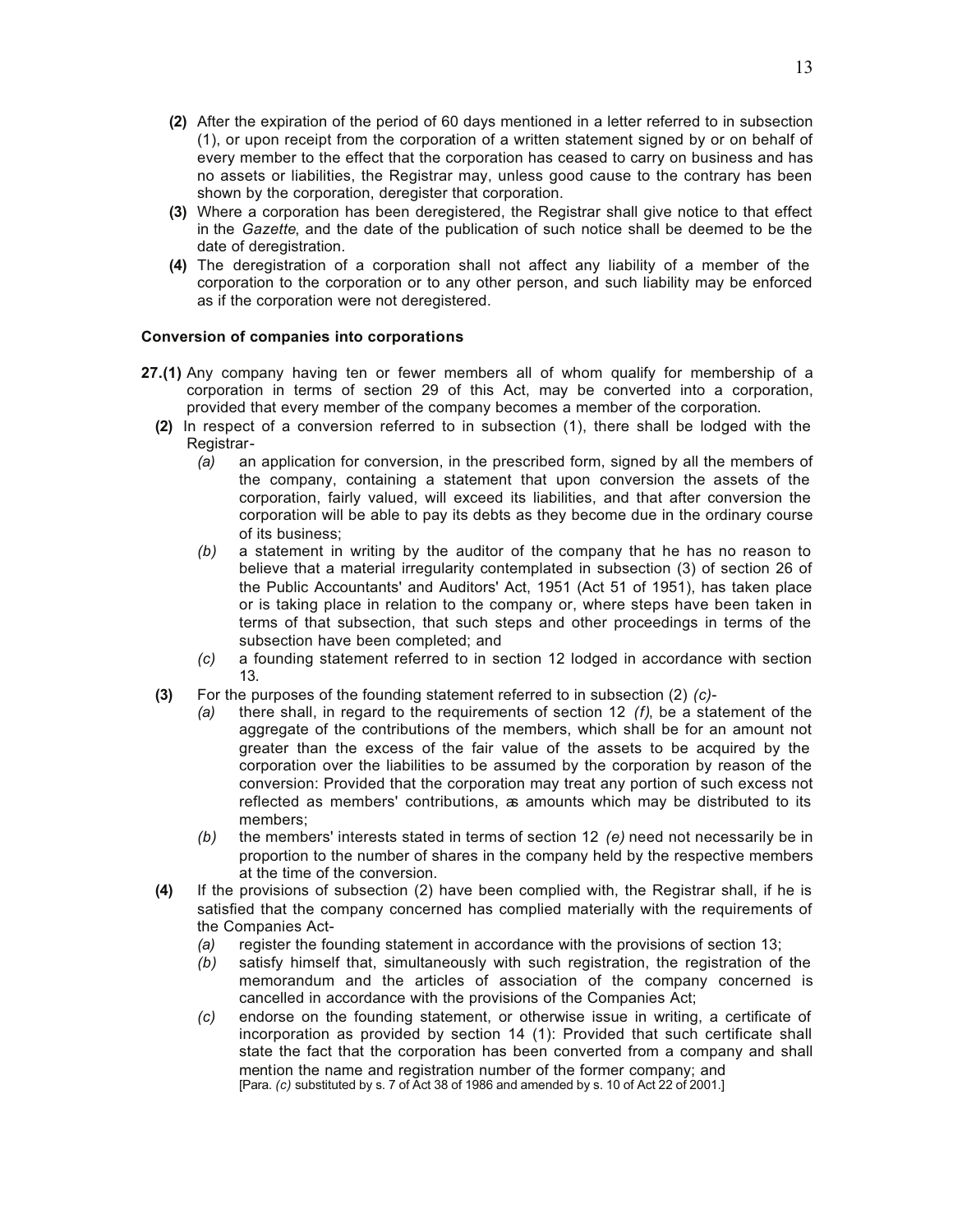- *(d)* give notice in the *Gazette* of the conversion.
	- [Sub-s. (4) amended by s. 6 of Act 81 of 1992.]
- **(5)** *(a)* On the registration of a corporation converted from a company, the assets, rights, liabilities and obligations of the company shall vest in the corporation.
	- *(b)* Any legal proceedings instituted by or against the company before the registration may be continued by or against the corporation, and any other thing done by or in respect of the company shall be deemed to have been done by or in respect of the corporation.
	- *(c)* The conversion of a company into a corporation shall in particular not affect-
		- (i) any liability of a director or officer of the company to the company on the ground of breach of trust or negligence, or to any other person pursuant to any provision of the Companies Act; or
		- (ii) any liability of the company, or of any other person, as surety.
	- *(d)* The juristic person which prior to the conversion of a company into a corporation existed as a company, shall notwithstanding the conversion continue to exist as a juristic person but in the form of a corporation. [Para. *(d)* added by s. 2 (1) of Act 64 of 1988.]
- **(6)** The corporation shall forthwith after its conversion from a company, give notice in writing of the conversion to all creditors of the company at the time of conversion, and to all other parties to contracts or legal proceedings in which the company was involved at the time of the conversion.
- **(7)** Upon the production by a corporation which has been converted from a company of a certified copy of its founding statement referred to in subsection (4) *(a)*, to any registrar or other officer charged with the maintenance of a register under any law, and on compliance with all the requirements pursuant to any such law as to the form of application (if any) and the payment of any required fee, such registrar or officer shall make in his register all such alterations as are necessary by reason of the conversion of the company into a corporation: Provided that no transfer or stamp duties shall be payable in respect of such alterations in registers.
- **(8)** If the accounting officer mentioned in the founding statement of a converted corporation is not the person who or firm which has acted as auditor for the company, the appointment of that person or firm shall lapse upon the conversion into a corporation.
- **(9)** If a corporation is converted into a company in accordance with the provisions of the Companies Act, the registration of the founding statement of the corporation shall be cancelled simultaneously with the registration of the memorandum and articles of association of the company in terms of that Act.

## **PART IV MEMBERSHIP (ss 28-41)**

## **Number of members**

**28.** A corporation may at its incorporation have one or more members, but at no time shall the number of members exceed ten.

## **Requirements for membership**

- **29.(1)** Subject to the provisions of subsection (2) *(b)* and *(c)*, only natural persons may be members of a corporation and no juristic person or trustee of a trust *inter vivos* in that capacity shall directly or indirectly (whether through the instrumentality of a nominee or otherwise) hold a member's interest in a corporation. [Sub-s. (1) substituted by s. 3 (1) of Act 64 of 1988.]
	- **(1A)** The provisions of subsection (1) shall not apply to the membership of a corporation of a natural person who holds that membership for the benefit of a trust *inter vivos* if immediately before 13 April 1987 a natural person held membership of the corporation for the benefit of that trust: Provided that-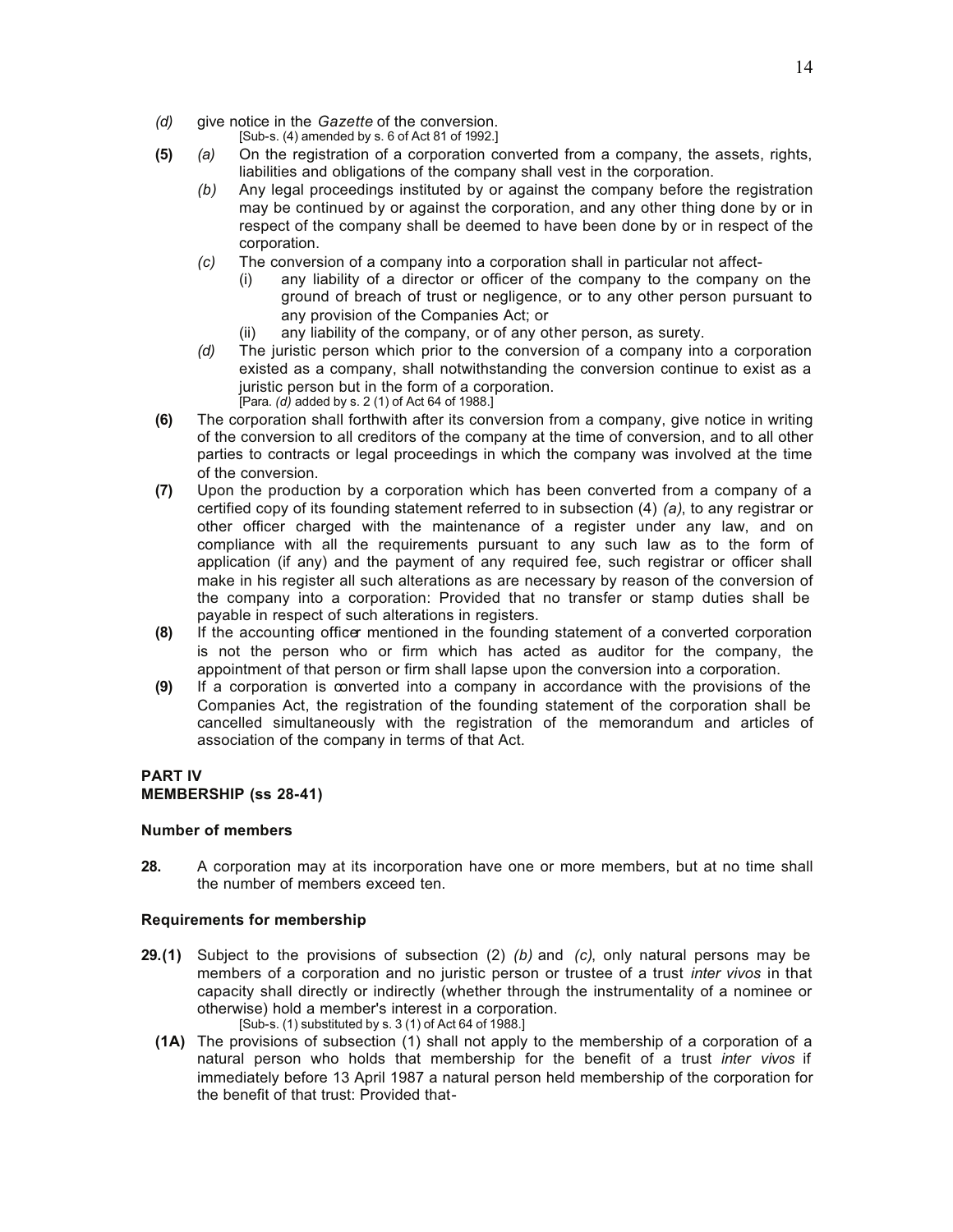- *(a)* no juristic person shall directly or indirectly be a beneficiary of that trust;
- *(b)* the member concerned shall, as between himself and the corporation, personally have all the obligations and rights of a member;
- *(c)* the corporation shall not be obliged to observe or have any obligation in respect of any provision of  $\alpha$  affecting the trust or any agreement between the trust and the member concerned of the corporation; and
- *(d)* if at any time the number of natural persons at that time entitled to receive any benefit from the trust shall, when added to the number of members of the corporation at that time, exceed 10, the provisions of, and exemption under, this subsection shall cease to apply and shall not again become applicable notwithstanding any diminution in the number of members or beneficiaries. [Sub-s. (1A) inserted by s. 1 of Act 17 of 1990.]
- **(2)** The following persons shall qualify for membership of a corporation:
	- *(a)* Any natural person entitled to a member's interest;
		- *(b)* a natural or juristic person, *nomine officii,* who is a trustee of a testamentary trust entitled to a member's interest, provided that-
			- (i) no juristic person is a beneficiary of such trust; and
			- (ii) if the trustee is a juristic person, such juristic person is not directly or indirectly controlled by any beneficiary of the trust; and
		- *(c)* a natural or juristic person, *nomine officii,* who, in the case of a member who is insolvent, deceased, mentally disordered or otherwise incapable or incompetent to manage his affairs, is a trustee of his insolvent estate or an administrator, executor or curator in respect of such member or is otherwise a person who is his duly appointed or authorized legal representative.
- **(3)** *(a)* The membership of any person qualified therefor in terms of subsection (2) shall commence on the date of the registration of a founding statement of the corporation containing the particulars required by section 12 in regard to such person and his member's interest.
	- *(b)* Where any person is to become a member of a registered corporation the existing member or members of the corporation shall ensure that the requirements of section 15 (1) regarding the lodging of an amended founding statement with the Registrar are complied with.
	- *(c)* A trustee of an insolvent estate, administrator, executor or curator, or other legal representative, referred to in subsection (2) *(c)*, in respect of any member of a corporation, who is not obliged or who does not intend to transfer the interest of the member in the corporation in accordance with the provisions of this Act within 28 days of his assuming office to any other person, shall within that period, or any extended period allowed by the Registrar on application by him, request the existing member or members of the corporation to lodge with the Registrar in accordance with section 15 (1) an amended founding statement designating him, *nomine officii,* as representative of the member of the corporation in question.
	- *(d)* Where the corporation has no other member, any such representative himself shall, in the circumstances contemplated in paragraph *(c)*, act on behalf of the corporation in accordance with the provisions of section 15 (1), read with the said paragraph *(c)*.
	- *(e)* The provisions of paragraphs *(c)* and *(d)* shall not affect the power of such representative, as from the date of his assuming office, and whether or not any such amended founding statement has been lodged, to represent the member concerned in all matters in which he himself as a member could have acted, until the interest of that member in the corporation has in accordance with the provisions of this Act been transferred to any other qualified person.
- **(4)** A corporation is not concerned with the execution of any trust in respect of any member's interest in the corporation.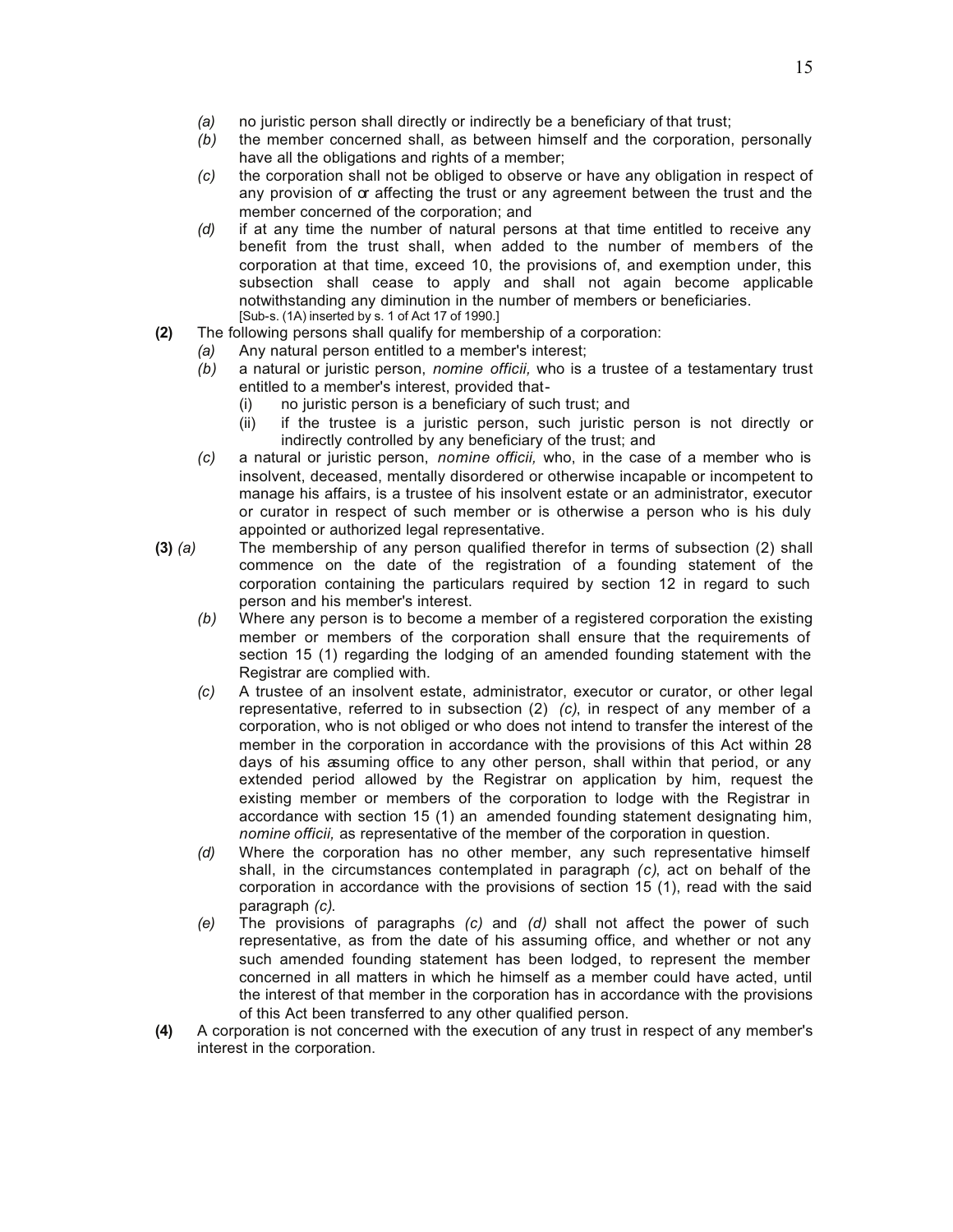#### **Nature of member's interest**

- **30.(1)** The interest of any member in a corporation shall be a single interest expressed as a percentage and shall be moveable property which shall be transferable in the manner provided by this Act.
	- [Sub-s. (1) substituted by s. 9 of Act 26 of 1997.]
	- **(2)** Two or more persons shall not be joint holders of the same member's interest in a corporation.

#### **Certificate of member's interest**

**31**. Each member of a corporation shall be issued with a certificate, signed by or on behalf of every member of that corporation, and stating the current percentage of such member's interest in the corporation.

#### **Representation of members**

**32.(1)** A minor who is a member of a corporation, other than a minor whose guardian has lodged a written consent referred to in section 47 (1) *(a)* (ii), shall be represented in the corporation by his guardian.

**(2) ......**

- [Sub-s. (2) deleted by s. 11 of Act 22 of 2001.]
- **(3)** A member subject to any other legal disability shall be represented in the corporation by his duly appointed or authorized legal representative referred to in paragraph *(c)* of subsection (2) of section 29.

#### **Acquisition of member's interest by new member**

- **33.(1)** A person becoming a member of a registered corporation shall acquire his member's interest required for membership-
	- *(a)* from one or more of the existing members or his or their deceased or insolvent estates; or
	- *(b)* pursuant to a contribution made by such person to the corporation, in which case the percentage of his member's interest is determined by agreement between him and the existing members, and the percentages of the interests of the existing members in the corporation shall be reduced in accordance with the provisions of section 38 *(b)*.
	- **(2)** The contribution referred to in subsection (1) *(b)* may consist of an amount of money, or of any property (whether corporeal or incorporeal) of a value agreed upon by the person concerned and the existing members.

#### **Disposal of interest of insolvent member**

- **34.(1)** Notwithstanding any provision to the contrary in any association agreement or other agreement between members, a trustee of the insolvent estate of a member of a corporation may, in the discharge of his duties, sell that member's interest-
	- *(a)* to the corporation, if there are one or more members other than the insolvent member;
	- *(b)* to the members of the corporation other than the insolvent member, in proportion to their member's interests or as they may otherwise agree upon; or
	- *(c)* subject to the provisions of subsection (2), to any other person who qualifies for membership of a corporation in terms of section 29.
	- **(2)** If the corporation concerned has one or more members other than the insolvent, the following provisions shall apply to a sale in terms of subsection (1) *(c)* of the insolvent member's interest: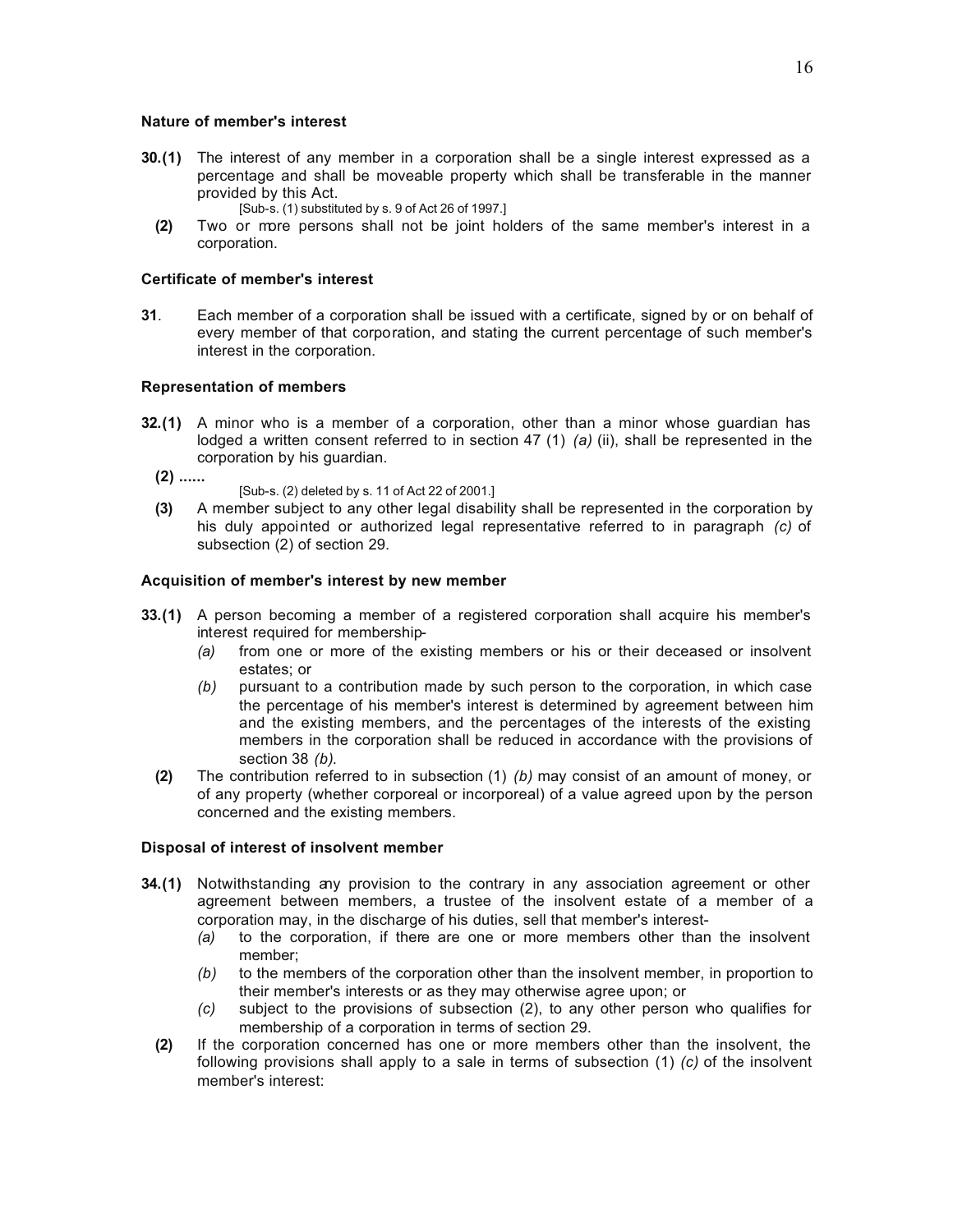- *(a)* The trustee shall deliver to the corporation a written statement giving particulars of the name and address of the proposed purchaser, the purchase price and the time and manner of payment thereof;
- *(b)* for a period of 28 days after the receipt by the corporation of the written statement the corporation or the members, in such proportions as they may agree upon, shall have the right, exercisable by written notice to the trustee, to be substituted as purchasers of the whole, and not a part only, of the insolvent member's interest at the price and on the terms set out in the trustee's written statement; and
- *(c)* if the insolvent member's interest is not purchased in terms of paragraph *(b)*, the sale referred to in the trustee's written statement shall become effective and be implemented.

## **Attachment and sale in execution of member's interest**

**34.A** The provisions of section 34 shall apply *mutatis mutandis* to any attachment and sale in execution of a member's interest in a corporation. [S. 34A substituted by s. 10 of Act 26 of 1997.]

# **Disposal of interest of deceased member**

- **35.** Subject to any other arrangement in an association agreement, an executor of the estate of a member of a corporation who is deceased shall, in the performance of his duties-
	- *(a)* cause the deceased member's interest in the corporation to be transferred to a person who qualifies for membership of a corporation in terms of section 29 and is entitled thereto as legatee or heir or under a redistribution agreement, if the remaining member or members of the corporation (if any) consent to the transfer of the member's interest to such person; or
	- *(b)* if any consent referred to in paragraph *(a)* is not given within 28 days after it was requested by the executor, sell the deceased member's interest-
		- (i) to the corporation, if there is any other member or members than the deceased member;
		- (ii) to any other remaining member or members of the corporation in proportion to the interests of those members in the corporation or as they may otherwise agree upon; or
		- (iii) to any other person who qualifies for membership of a corporation in terms of section 29, in which case the provisions of subsection (2) of section 34 shall *mutatis mutandis* apply in respect of any such sale.
	- **(5)** If a corporation is deregistered while having outstanding liabilities, the persons who are members of such corporation at the time of deregistration shall be jointly and severally liable for such liabilities.
		- [Sub-s. (5) substituted by s. 6 (1) of Act 38 of 1986.]
	- **(6)** The Registrar may on application by any interested person, if he is satisfied that a corporation was at the time of its deregistration carrying on business or was in operation, or that it is otherwise just that the registration of the corporation be restored, restore the said registration.
	- **(7)** The Registrar shall give notice of the restoration of the registration of a corporation in the *Gazette,* and as from the date of such notice the corporation shall continue to exist and be deemed to have continued in existence as from the date of deregistration as if it were not deregistered.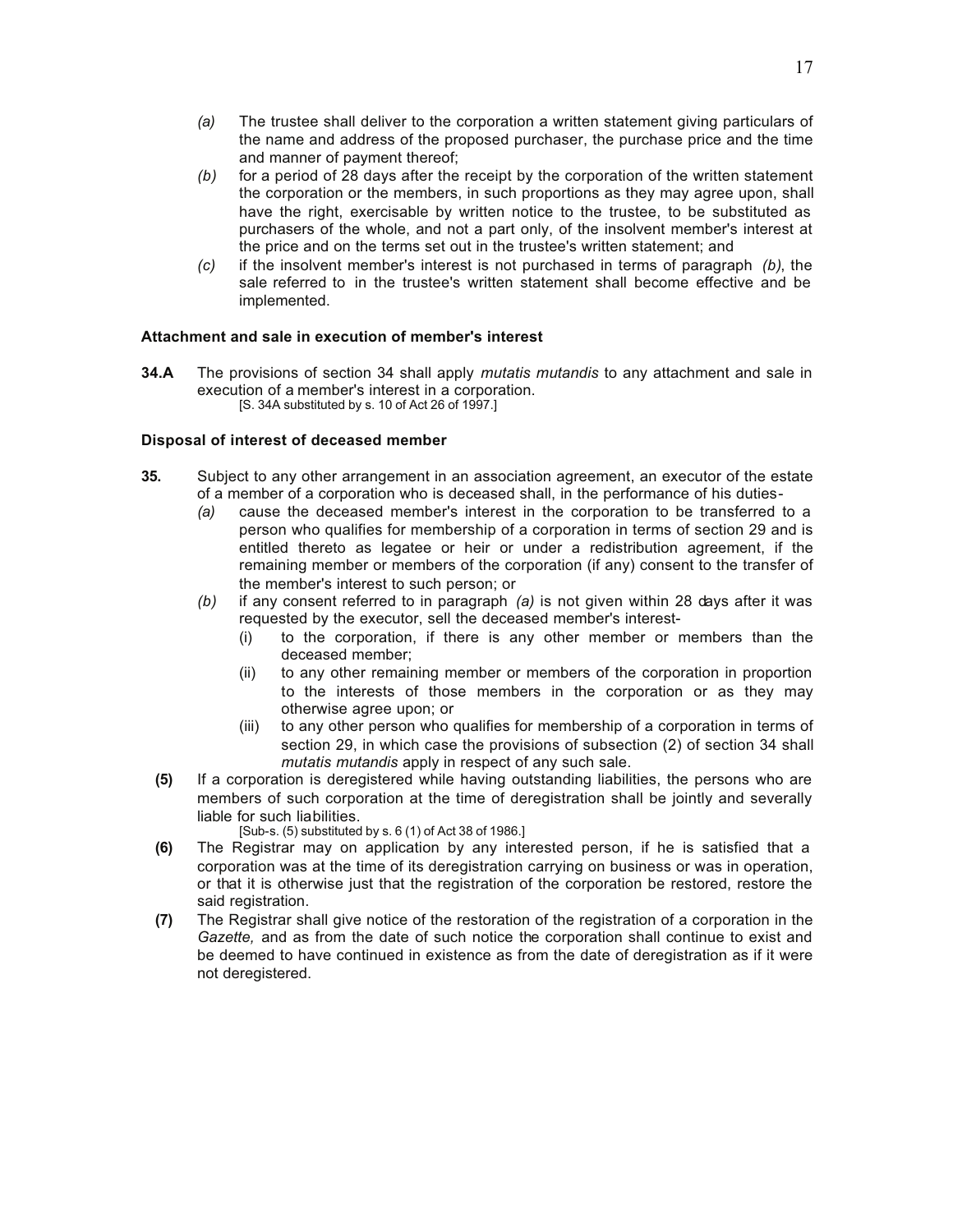## **Cessation of membership by order of Court**

- **36.(1)** On application by any member of a corporation a Court may on any of the following grounds order that any member shall cease to be a member of the corporation:
	- *(a)* Subject to the provisions of the association agreement (if any), that the member is permanently incapable, because of unsound mind or any other reason, of performing his part in the carrying on of the business of the corporation;
	- *(b)* that the member has been guilty of such conduct as taking into account the nature of the corporation's business, is likely to have a prejudicial effect on the carrying on of the business;
	- *(c)* that the member so conducts himself in matters relating to the corporation's business that it is not reasonably practicable for the other member or members to carry on the business of the corporation with him; or
	- *(d)* that circumstances have arisen which render it just and equitable that such member should cease to be a member of the corporation:

Provided that such application to a Court on any ground mentioned in paragraph *(a)* or *(d)* may also be made by a member in respect of whom the order shall apply.

- **(2)** A Court granting an order in terms of subsection (1) may make such further orders as it deems fit in regard to-
	- *(a)* the acquisition of the member's interest concerned by the corporation or by members other than the member concerned; or
	- *(b)* the amounts (if any) to be paid in respect of the member's interest concerned or the claims against the corporation of that member, the manner and times of such payments and the persons to whom they shall be made; or
	- *(c)* any other matter regarding the cessation of membership which the Court deems fit.

## **Other dispositions of members' interests**

- **37.** Every disposition by a member of a corporation of his interest, or a portion thereof, in the corporation, other than a disposition provided for in section 34, 35 or 36, whether to the corporation, any other member or any other person qualifying for membership in terms of section 29, shall be done-
	- *(a)* in accordance with the association agreement (if any); or
	- *(b)* with the consent of every other member of the corporation:

Provided that no member's interest shall be acquired by the corporation unless it has one or more other members.

## **Maintenance of aggregate of members' interests**

- **38.** The aggregate of the members' interests in a corporation expressed as a percentage shall at all times be one hundred per cent, and for that purpose-
	- *(a)* any transfer of the whole, or a portion, of a member's interest shall be effected by the cancellation or the reduction, as the case may be, of the interest of the member concerned and the allocation in the name of the transferee, if not already a member, of a member's interest of the percentage concerned, or the addition to the interest of an existing member of the percentage concerned;
	- *(b)* when a person becomes a member of a registered corporation pursuant to a contribution made by him to the corporation, the percentage of his member's interest shall be agreed upon by him and the existing members, and the percentages of the interests of the existing members shall be reduced proportionally or as they may otherwise agree; and
	- *(c)* any member's interest acquired by the corporation shall be added to the respective interests of the other members in proportion to their existing interests or as they may otherwise agree.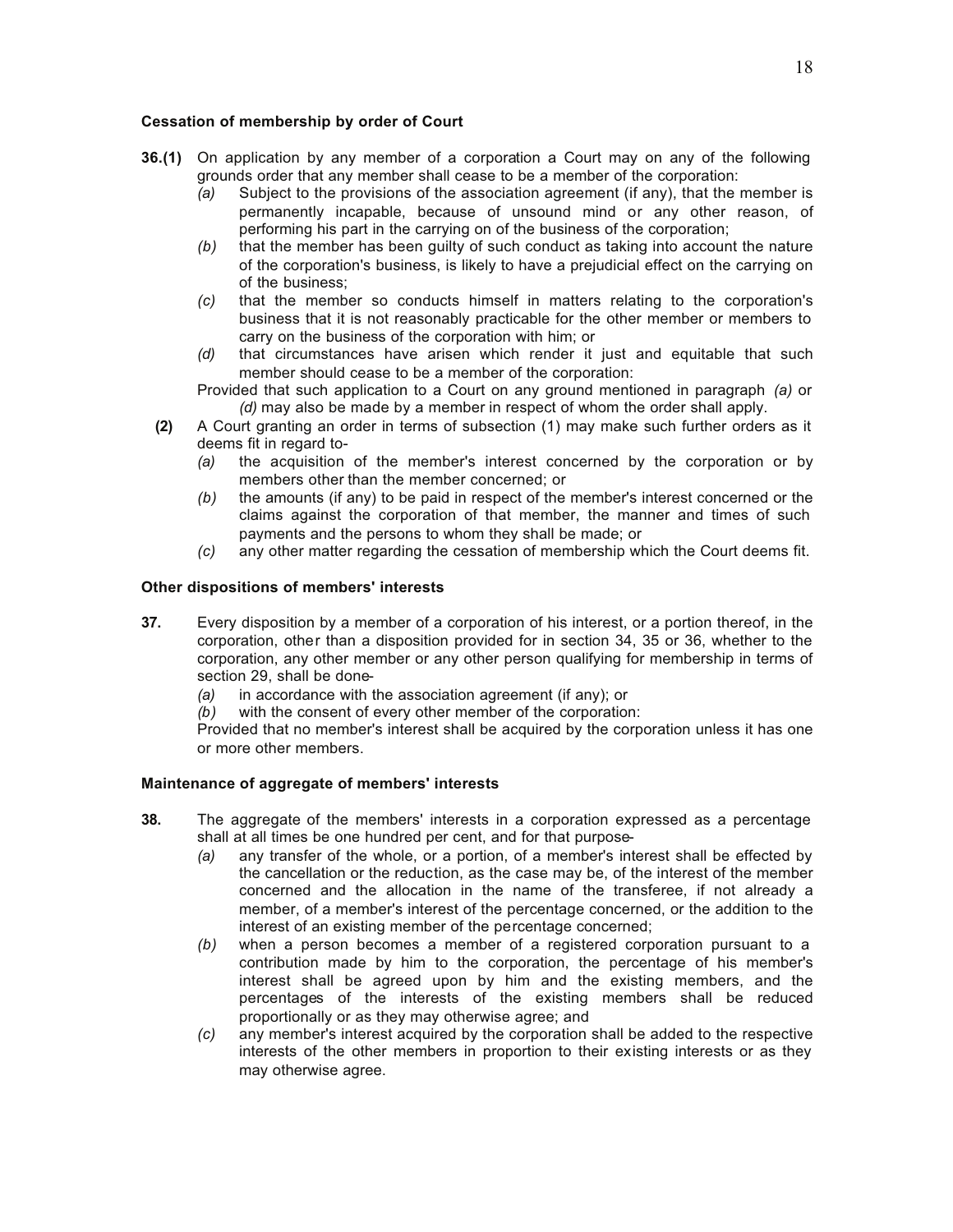## **Payment by corporation for members' interests acquired**

- **39.(1)** Payment by a corporation in respect of its acquisition of a member's interest in the corporation shall be made only-
	- *(a)* with the previously obtained written consent of every member of the corporation, other than the member whose interest is acquired, for the specific payment;
	- *(b)* if, after such payment is made, the corporation's assets, fairly valued, exceed all its liabilities;
	- *(c)* if the corporation is able to pay its debts as they become due in the ordinary course of its business; and
	- *(d)* if such payment will in the particular circumstances not in fact render the corporation unable to pay its debts as they become due in the ordinary course of its business.
	- **(2)** For the purposes of subsection (1) 'payment' shall include the delivery or transfer of any property.

# **Financial assistance by corporation in respect of acquisition of members' interests**

- **40.** A corporation may give financial assistance (whether directly or indirectly and whether by means of a loan, guarantee, the provision of security or otherwise) for the purpose of, or in connection with, any acquisition of a member's interest in that corporation by any person, only-
	- *(a)* with the previously obtained written consent of every member of the corporation for the specific assistance;
	- *(b)* if, after such assistance is given, the corporation's assets, fairly valued, exceed all its liabilities;
	- *(c)* if the corporation is able to pay its debts as they become due in the ordinary course of its business; and
	- *(d)* if such assistance will in the particular circumstances not in fact render the corporation unable to pay its debts as they become due in the ordinary course of its business.

## **Publication of names of members**

- **41.(1)** A corporation shall not issue or send to any person any business letter, whether in electronic or any other format, bearing a registered name of the corporation, unless the forenames (or the initials) and surname of every member thereof are stated thereon.  $[Sub-s]$ . (1) substituted by s. 12 of Act 22 of 2001.]
	- **(2)** Any corporation which contravenes any provision of subsection (1) shall be guilty of an offence.

# **PART V**

# **INTERNAL RELATIONS (ss 42-52)**

## **Fiduciary position of members**

- **42.(1)** Each member of a corporation shall stand in a fiduciary relationship to the corporation.
	- **(2)** Without prejudice to the generality of the expression 'fiduciary relationship', the provisions of subsection (1) imply that a member-
		- *(a)* shall in relation to the corporation act honestly and in good faith, and in particular-
			- (i) shall exercise such powers as he may have to manage or represent the corporation in the interest and for the benefit of the corporation; and
			- (ii) shall not act without or exceed the powers aforesaid; and
		- *(b)* shall avoid any material conflict between his own interests and those of the corporation, and in particular-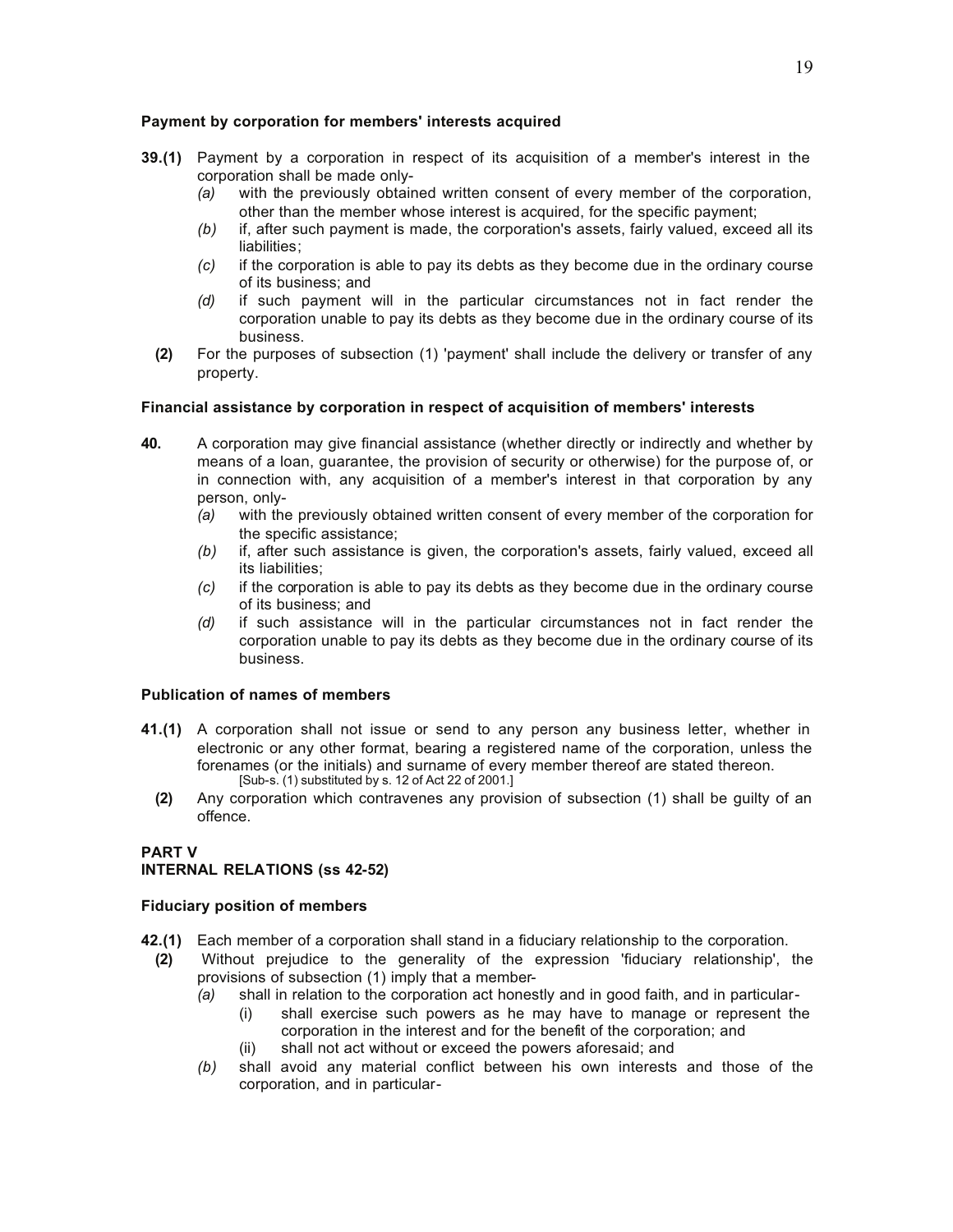- (i) shall not derive any personal economic benefit to which he is not entitled by reason of his membership of or service to the corporation, from the corporation or from any other person in circumstances where that benefit is obtained in conflict with the interests of the corporation;
- (ii) shall notify every other member, at the earliest opportunity practicable in the circumstances, of the nature and extent of any direct or indirect material interest which he may have in any contract of the corporation; and
- (iii) shall not compete in any way with the corporation in its business activities.
- **(3)** *(a)* A member of a corporation whose act or omission has breached any duty arising from his fiduciary relationship shall be liable to the corporation for-
	- (i) any loss suffered as a result thereof by the corporation; or
	- (ii) any economic benefit derived by the member by reason thereof.
	- *(b)* Where a member fails to comply with the provisions of subparagraph (ii) of paragraph *(b)* of subsection (2) and it becomes known to the corporation that the member has an interest referred to in that subparagraph in any contract of the corporation, the contract in question shall, at the option of the corporation, be voidable: Provided that where the corporation chooses not to be bound a Court may on application by any interested person, if the Court is of the opinion that in the circumstances it is fair to order that such contract shall nevertheless be binding on the parties, give an order to that effect, and may make any further order in respect thereof which it may deem fit.
- **(4)** Except as regards his duty referred to in subsection (2) *(a)* (i), any particular conduct of a member shall not constitute a breach of a duty arising from his fiduciary relationship to the corporation, if such conduct was preceded or followed by the written approval of all the members where such members were or are cognisant of all the material facts.

# **Liability of members for negligence**

- **43.(1)** A member of a corporation shall be liable to the corporation for loss caused by his failure in the carrying on of the business of the corporation to act with the degree of care and skill that may reasonably be expected from a person of his knowledge and experience.
	- **(2)** Liability referred to in subsection (1) shall not be incurred if the relevant conduct was preceded or followed by the written approval of all the members where such members were or are cognisant of all the material facts.

# **Association agreements**

- **44.(1)** The members of a corporation having two or more members may at any time enter into a written association agreement signed by or on behalf of each member, which regulates-
	- *(a)* any matter which in terms of this Act may be set out or agreed upon in an association agreement; and
	- *(b)* any other matter relating to the internal relationship between the members, or the members and the corporation, in a manner not inconsistent with the provisions of this Act.
	- **(2)** A corporation shall keep any association agreement at the registered office of the corporation where any member may inspect it and may make extracts therefrom or copies thereof.
	- **(3)** Whether or not an association agreement exists, any other agreement, express or implied, between all the members of a corporation on any matter that may be regulated by an association agreement shall be valid, provided that such express or implied agreement-
		- *(a)* is not inconsistent with any provision of an association agreement;
		- *(b)* does not affect any person other than the corporation or a member who is a party to it; and
		- *(c)* ceases to have any effect when any party to it ceases to be a member of the corporation.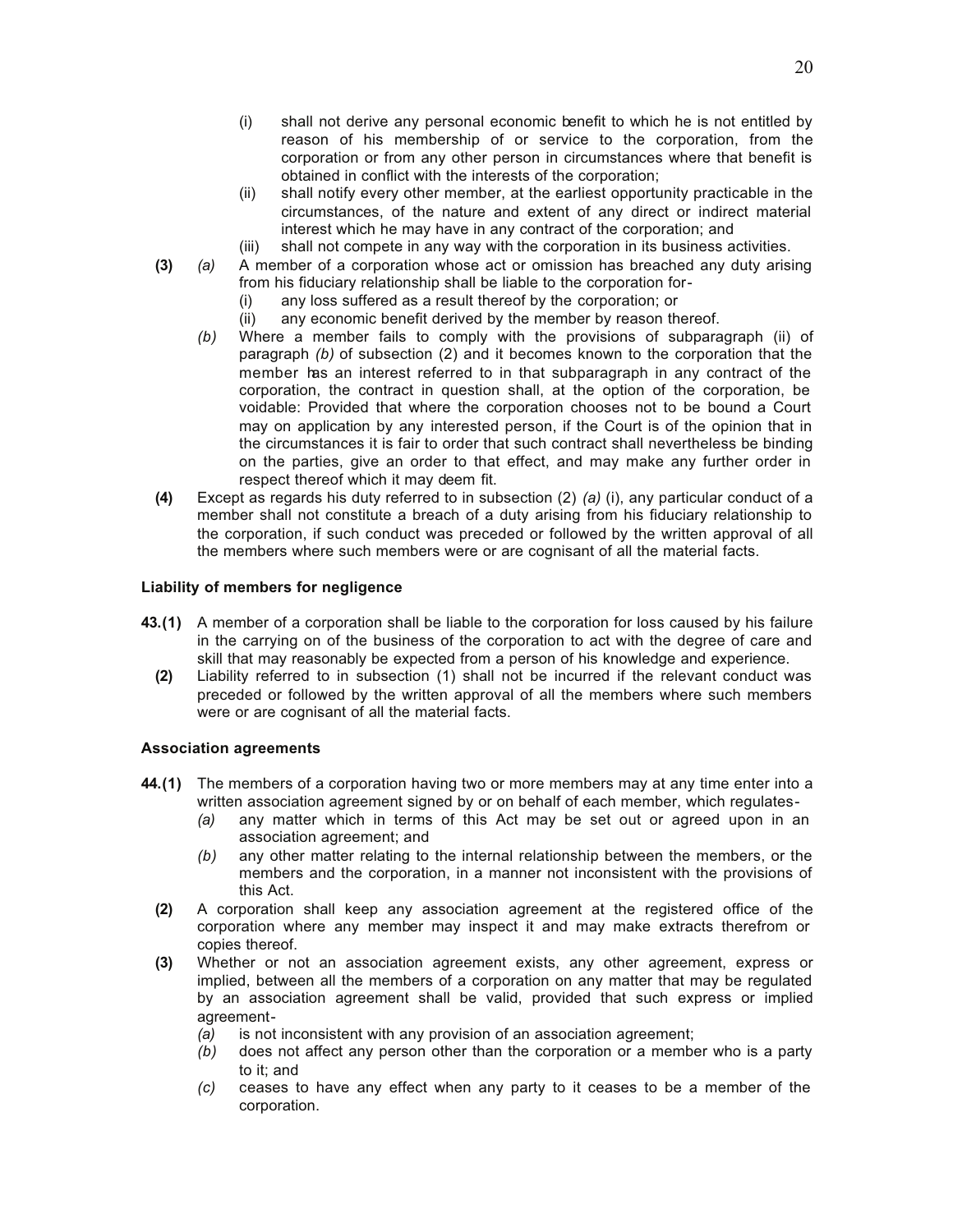- **(4)** Subject to the provisions of this Act, an association agreement or an agreement referred to in subsection (3) shall bind the corporation to every member in his capacity as a member of that corporation and, in such capacity, every member to the corporation and to every other member.
- **(5)** A new member of a corporation shall be bound by an existing association agreement between the other members as if he has signed it as a party thereto.
- **(6)** Any amendment to, or the dissolution of, an association agreement shall be in writing and signed by or on behalf of each member, including a new member referred to in subsection (5).

#### **No access to or constructive notice of association agreements**

**45.** No person who is not a member of a corporation shall, except by virtue of a provision of this Act, be entitled to inspect any association agreement in respect of that corporation, and no person dealing with the corporation shall be deemed to have knowledge of any particular thereof merely because it is stated or referred to therein, whether or not the agreement is in accordance with section 44 (2) kept at the registered office of the corporation.

#### **Variable rules regarding internal relations**

- **46.** The following rules in respect of internal relations in a corporation shall apply in so far as this Act or an association agreement in respect of the corporation does not provide otherwise:
	- *(a)* Every member shall be entitled to participate in the carrying on of the business of the corporation;
	- *(b)* subject to the provision of section 47, members shall have equal rights in regard to the management of the business of the corporation and in regard to the power to represent the corporation in the carrying on of its business: Provided that the consent in writing of a member holding a member's interest of at least 75 per cent, or of members holding together at least that percentage of the members' interests, in the corporation, shall be required for-
		- (i) a change in the principal business carried on by the corporation;
		- (ii) a disposal of the whole, or substantially the whole, undertaking of the corporation;
		- (iii) a disposal of all, or the greater portion of, the assets of the corporation; and
		- any acquisition or disposal of immovable property by the corporation; (iv) any acquisition or disposal of in<br>[Para. *(b)* amended by s. 8 of Act 38 of 1986.]
		-
	- *(c)* differences between members as to matters connected with a corporation's business shall be decided by majority vote at a meeting of members of the corporation;
	- *(d)* at any meeting of members of a corporation each member shall have the number of votes that corresponds with the percentage of his interest in the corporation;
	- *(e)* a corporation shall indemnify every member in respect of expenditure incurred or to be incurred by him-
		- (i) in the ordinary and proper conduct of the business of the corporation; and
		- (ii) in regard to anything done or to be done for the preservation of the business or property of the corporation; and
	- *(f)* payments by a corporation to its members by reason only of their membership in terms of section 51 (1) shall be of such amounts and be effected at such times as the members may from time to time agree upon, and such payments shall be made to members in proportion to their respective interests in the corporation.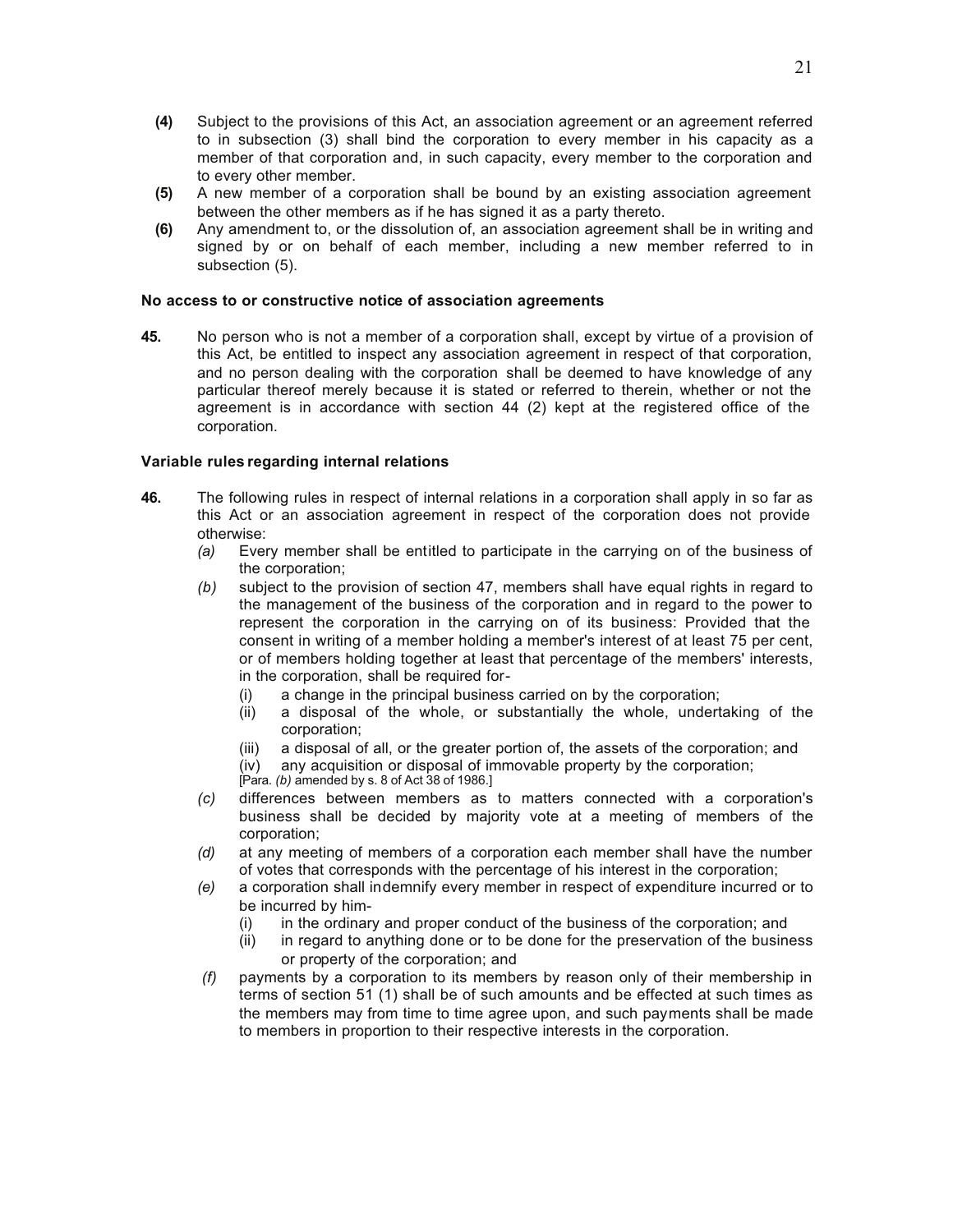## **Disqualified persons regarding management of corporation**

- **47.** Notwithstanding any other provision of this Act or in any association agreement or any other agreement to the contrary, the following persons shall be disqualified from taking part in the management of a corporation:
	- *(a)* Any person under legal disability, except-
		- **(i) ......**

[Sub-para. (i) deleted by s. 13 of Act 22 of 2001.]

- (ii) a minor who has attained at least the age of 18 years and whose guardian has lodged with the corporation a written consent to the minor's participation in the management of the business of the corporation;
- *(b)* save under authority of a Court
	- (i) an unrehabilitated insolvent;
	- (ii) any person removed from an office of trust on account of misconduct;
	- (iii) any person who has at any time been convicted of theft, fraud, forgery or uttering a forged document, perjury, any offence under the Prevention of Corruption Act, 1958 (Act 6 of 1958), the Corruption Act, 1992 (Act 94 of 1992), Part 1 to 4, or section 17, 20 or 21 (in so far as it relates to the aforementioned offences) of Chapter 2 of the Prevention and Combating of Corrupt Activities Act, 2004, or any offence involving dishonesty or in connection with the formation or management of a company or a corporation, and has been sentenced therefor to imprisonment for at least six months without the option of a fine; and

[Sub-para. (iii) substituted by s. 36 (1) of Act 12 of 2004.]

- *(c)* any person who is subject to any order of a court under the Companies Act disqualifying him from being a director of a company. [Sub-s. (1) amended by s. 11 *(b)* of Act 26 of 1997.]
- **(2)** Any person disqualified under the provisions of subsection (1) *(b)* or *(c)* who directly or indirectly takes part in or is concerned with the management of any corporation, shall be guilty of an offence.

[Sub-s. (2) substituted by s. 11 *(c)* of Act 26 of 1997.] [S. 47 amended by s. 11 *(a)* of Act 26 of 1997.]

## **Meetings of members**

- **48.(1)** Any member of a corporation may by notice to every other member and every other person entitled to attend a meeting of members, call a meeting of members for any purpose disclosed in the notice.
	- **(2)** Unless an association agreement provides otherwise-
		- *(a)* a notice referred to in subsection (1) shall, as regards the date, time and venue of the meeting, fix a reasonable date and time, and a venue which is reasonably suitable for all persons entitled to attend the particular meeting;
		- *(b)* three-fourths of the members present in person at the meeting, shall constitute a quorum; and
		- *(c)* only members present in person at the meeting may vote at that meeting. [Para. *(c)* added by s. 9 *(c)* of Act 38 of 1986.]
	- **(2A)** Unless an association agreement provides otherwise, a meeting at which a quorum is not present within half an hour after the time appointed for the meeting, shall be adjourned to a day not earlier than seven days and not later than 21 days after the date of that meeting, and if at such adjourned meeting a quorum is not present within half an hour after the time appointed for the meeting, the members present in person shall constitute a quorum.

[Sub-s. (2A) inserted by s. 12 of Act 26 of 1997.]

- **(2B)** Where a meeting has been adjourned as contemplated in subsection (2A), the member who adjourned the meeting shall, upon a date not more than three days after the adjournment, send a written notice to each member of the corporation stating-
	- *(a)* the date, time and place to which the meeting has been adjourned;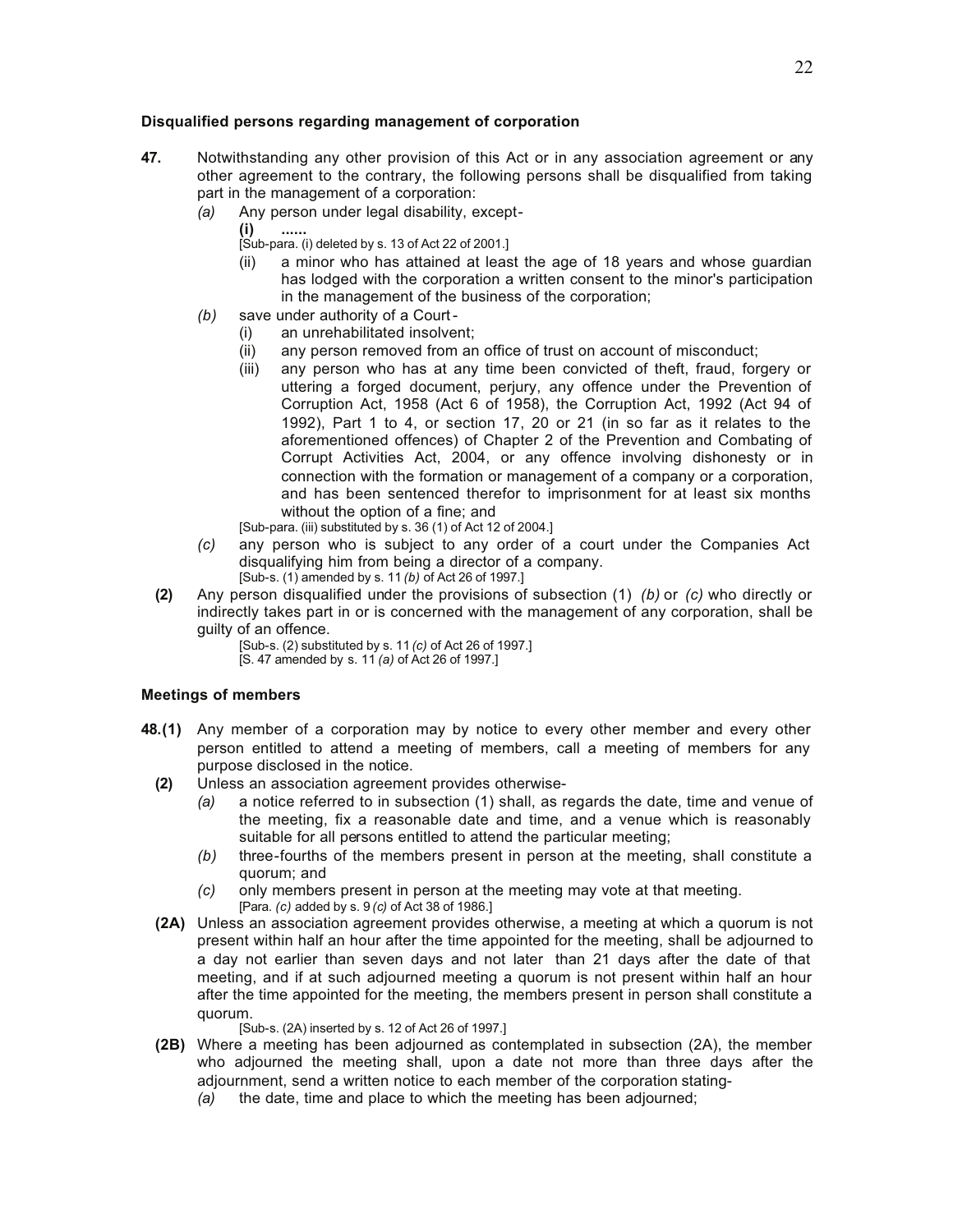- *(b)* the matters before the meeting when it was adjourned; and
- *(c)* the grounds for the adjournment.
	- [Sub-s. (2B) inserted by s. 12 of Act 26 of 1997.]
- **(3)** *(a)* A corporation shall record a report of the proceedings at a meeting of its members within 14 days after the date on which the meeting was held in a minute book which shall be kept at the registered office of the corporation.
	- *(b)* A resolution in writing, signed by all the members and entered into the minute book, shall be as valid and effective as if it were passed at a meeting of the members duly convened and held.

# **Unfairly prejudicial conduct**

- **49.(1)** Any member of a corporation who alleges that any particular act or omission of the corporation or of one or more other members is unfairly prejudicial, unjust or inequitable to him, or to some members including him, or that the affairs of the corporation are being conducted in a manner unfairly prejudicial, unjust or inequitable to him, or to some members including him, may make an application to a Court for an order under this section.
	- **(2)** If on any such application it appears to the Court that the particular act or omission is unfairly prejudicial, unjust or inequitable as contemplated in subsection (1), or that the corporation's affairs are being conducted as so contemplated, and if the Court considers it just and equitable, the Court may with a view to settling the dispute make such order as it thinks fit, whether for regulating the future conduct of the affairs of the corporation or for the purchase of the interest of any member of the corporation by other members thereof or by the corporation.
	- **(3)** When an order under this section makes any alteration or addition to the relevant founding statement or association agreement, or replaces any association agreement, the alteration or addition or replacement shall have effect as if it were duly made by agreement of the members concerned.
	- **(4)** A copy of an order made under this section which-
		- *(a)* alters or adds to a founding statement shall within 28 days of the making thereof be lodged by the corporation with the Registrar for registration; or
		- *(b)* alters or adds to or replaces any association agreement, shall be kept by the corporation at its registered office where any member of the corporation may inspect it.
	- **(5)** Any corporation which fails to comply with any provision of subsection (4) shall be guilty of an offence.

## **Proceedings against fellow-members on behalf of corporation**

- **50.(1)** Where a member or a former member of a corporation is liable to the corporation-
	- *(a)* to make an initial contribution or any additional contribution contemplated in subsections (1) and (2) *(a)*, respectively, of section 24; or
	- *(b)* on account of-
		- (i) the breach of a duty arising from his fiduciary relationship to the corporation in terms of section 42; or
		- (ii) negligence in terms of section 43,

any other member of the corporation may institute proceedings in respect of any such liability on behalf of the corporation against such member or former member after notifying all other members of the corporation of his intention to do so.

**(2)** After the institution of such proceedings by a member the leave of the Court concerned shall be required for a withdrawal of the proceedings or for any settlement of the claim, and the Court may in connection with such withdrawal or settlement make such orders as it may deem fit.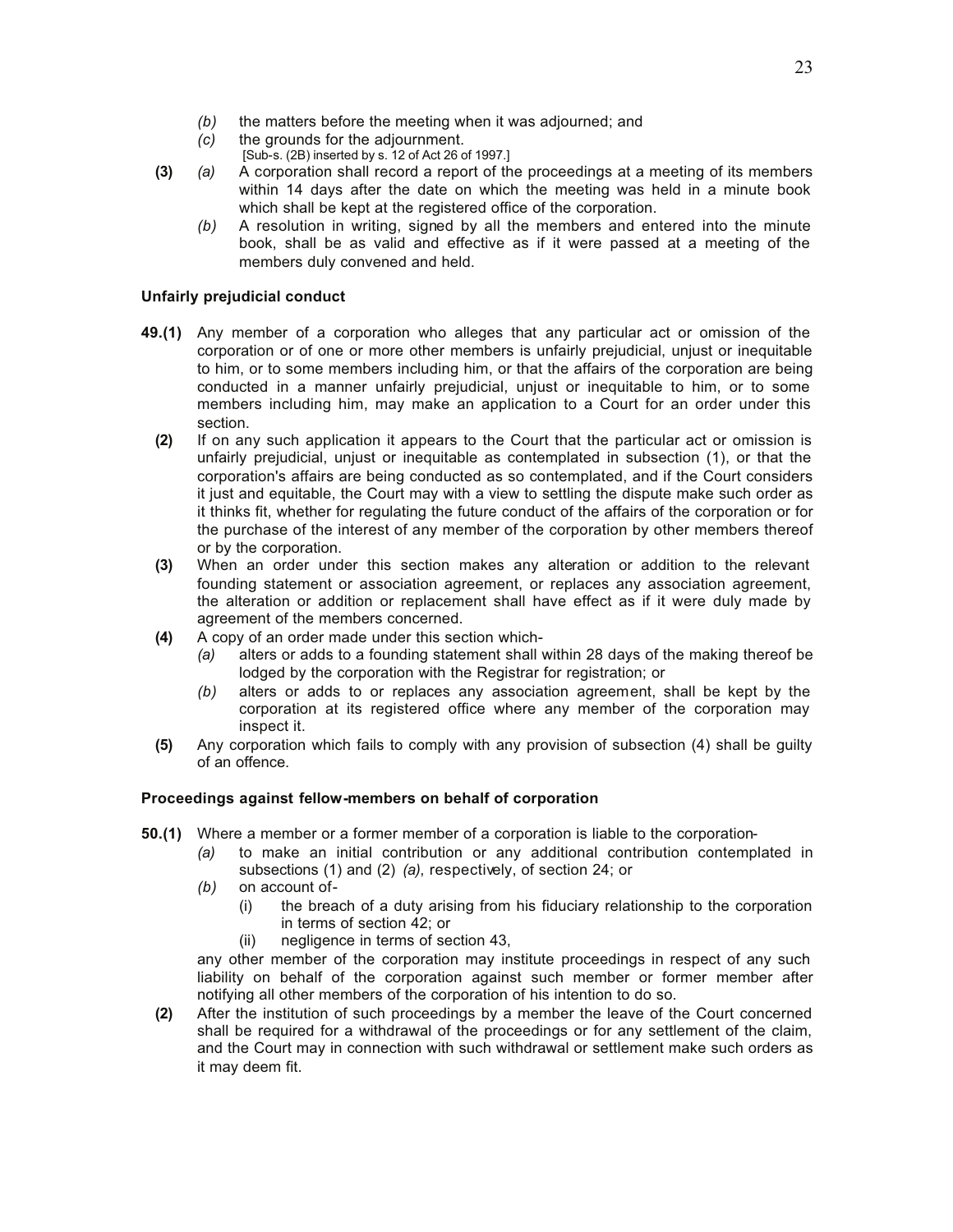**(3)** If a Court in any particular case finds that the proceedings, if unsuccessful, have been instituted without *prima facie* grounds, it may order the member who has instituted them on behalf of the corporation, himself to pay the costs of the corporation and of the defendant in question in such manner as the Court may determine.

## **Payments by corporation to members**

- **51.(1)** Any payment by a corporation to any member by reason only of his membership, may be made only-
	- *(a)* if, after such payment is made, the corporation's assets, fairly valued, exceed all its liabilities;
	- *(b)* if the corporation is able to pay its debts as they become due in the ordinary course of its business; and
	- *(c)* if such payment will in the particular circumstances not in fact render the corporation unable to pay its debts as they become due in the ordinary course of its business.
	- **(2)** A member shall be liable to a corporation for any payment received contrary to any provision of subsection (1).
	- **(3)** For the purposes of this section-
		- *(a)* without prejudice to the generality of the expression 'payment by a corporation to any member by reason only of his membership', that expression-
			- (i) shall include a distribution, or a repayment of any contribution, or part thereof, to a member;
			- (ii) shall exclude any payment to a member in his capacity as a creditor of the relevant corporation and, in particular, a payment as remuneration for services rendered as an employee or officer of the corporation, a repayment of a loan or of interest thereon or a payment of rental; and
		- *(b)* 'payment' shall include the delivery or transfer of any property.

## **Prohibition of loans and furnishing of security to members and others by corporation**

- **52.(1)** A corporation shall not, directly or indirectly, make a loan-
	- *(a)* to any of its members;
	- *(b)* to any other corporation in which one or more of its members together hold more than a 50 per cent interest; or
	- *(c)* to any company or other juristic person (except a corporation) controlled by one or more members of the corporation,

and shall not provide any security to any person in connection with any obligation of any such member, or other corporation, company or other juristic person.

- **(2)** The provisions of subsection (1) shall not apply in respect of the making of any particular loan or the provision of any particular security with the express previously obtained consent in writing of all the members of a corporation.
- **(3)** Any member of a corporation who authorizes or permits or is a party to the making of any loan or the provision of any security contrary to any provision of this section-
	- *(a)* shall be liable to indemnify the corporation and any other person who had no actual knowledge of the contravention against any loss directly resulting from the invalidity of such loan or security; and
	- *(b)* shall be guilty of an offence.
- (4) For the purposes of this section-
	- *(a)* 'loan' includes-
		- (i) a loan of any property; and

(ii) any credit extended by a corporation where the debt concerned is not payable or is not being paid in accordance with normal business practice in respect of the payment of debts of the same kind;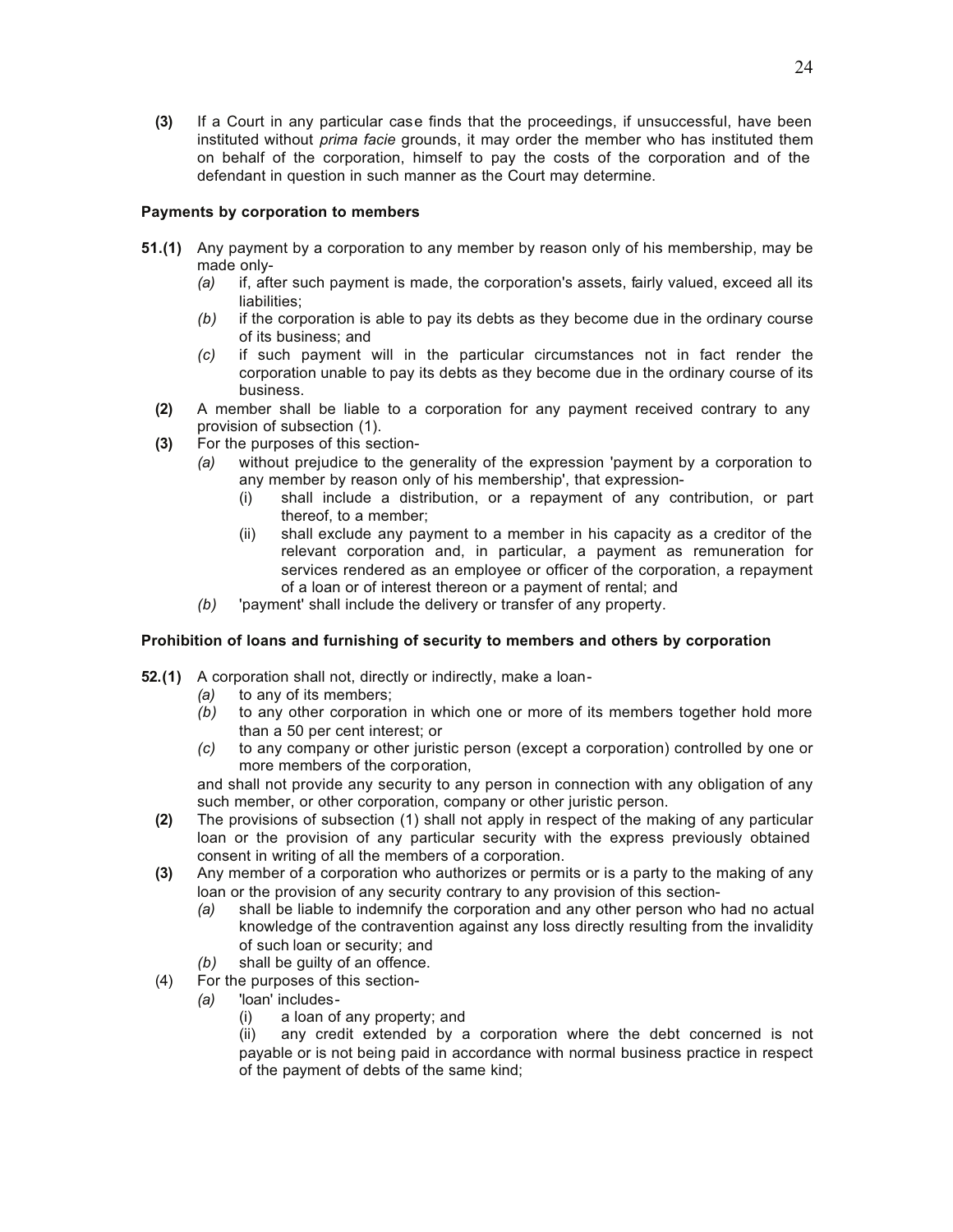- *(b)* one or more members of a corporation shall only be deemed to control a company or other juristic person as contemplated in subsection (1) *(c)*, if the circumstances envisaged in section 226 (1A) *(b)* of the Companies Act in relation to a director or manager or his nominee, or directors or managers or their nominees, referred to in that section, and a company or body corporate, are present in respect of any such member or his nominee, or such members or their nominees, and any such company or other juristic person; and
- *(c)* 'security' includes a guarantee.

# **PART VI EXTERNAL RELATIONS (ss 53-55)**

# **Pre-incorporation contracts**

- **53.(1)** Any contract in writing entered into by a person professing to act as an agent or a trustee for a corporation not yet formed, may after its incorporation be ratified or adopted by such corporation as if the corporation had been duly incorporated at the time when the contract was entered into.
	- **(2)** The ratification or adoption by a corporation referred to in subsection (1) shall be in the form of a consent in writing of all the members of the corporation, given within a time specified in the contract or, if no time is specified, within a reasonable time after incorporation.

# **Power of members to bind corporation**

- **54.(1)** Subject to the provisions of this section, any member of a corporation shall in relation to a person who is not a member and is dealing with the corporation, be an agent of the corporation.
	- **(2)** Any act of a member shall bind a corporation whether or not such act is performed for the carrying on of the business of the corporation unless the member so acting has in fact no power to act for the corporation in the particular matter and the person with whom the member deals has, or ought reasonably to have, knowledge of the fact that the member has no such power.

[S. 54 amended by s. 10 of Act 38 of 1986 and substituted by s. 13 of Act 26 of 1997.]

# **Application of sections 37 and 226 of Companies Act, 1973**

- **55.(1)** If the relationship between any company and any corporation is such that the corporation, if it were a company, would be a holding company of such company, the provisions of section 37 of the Companies Act regarding-
	- *(a)* the employment of funds of a company in a loan to; or
	- *(b)* the provision of any security by a company to another person in connection with an obligation of,

its holding company, or a company which is a subsidiary of that holding company but is not a subsidiary of itself, shall *mutatis mutandis* apply in relation to any such employment of funds or provision of security by any such company in respect of any such corporation and in respect of any company which would be a subsidiary of the corporation were it a company, but which is not a subsidiary of the first-mentioned company.

**(2)** In the application in terms of subsection (1) of the provisions of subsection (3) *(b)* of the said section 37 of the Companies Act any reference therein to a director or officer, or a former director or officer, of a holding company, shall be construed as a reference to any member or officer, or former member or officer, of a corporation envisaged in subsection  $(1)$ .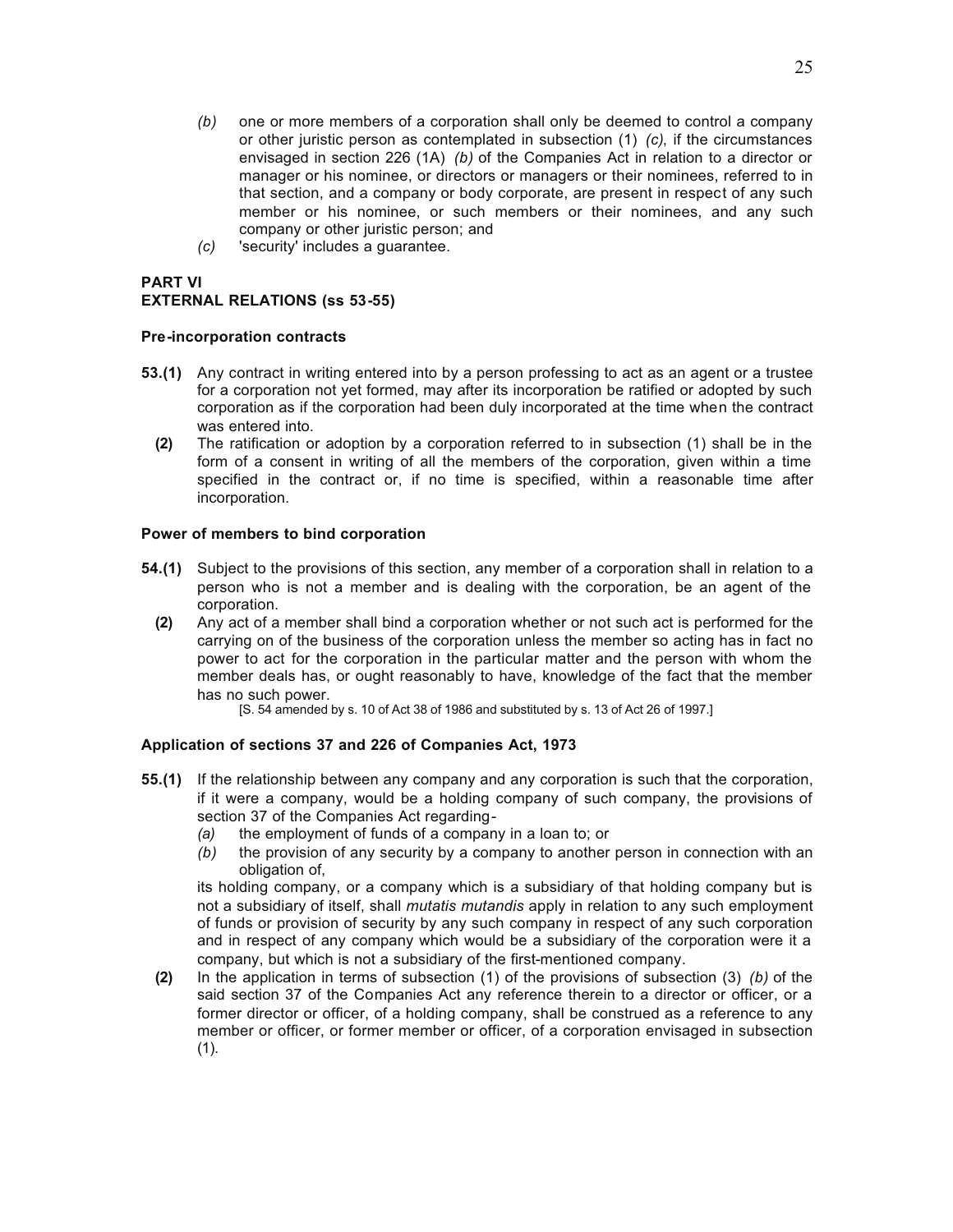- **(3)** If the relationship between any company and any corporation is as envisaged in subsection (1), the provisions of section 226 of the Companies Act regarding the making by a company of any loan to, or the provision of security by a company to another person in connection with any obligation of-
	- *(a)* any director or manager of the company's holding company or of another company which is a subsidiary of its holding company; or
	- *(b)* another company or another juristic person controlled by one or more directors or managers of the company's holding company or of a company which is a subsidiary of its holding company, [Para. *(b)* substituted by s. 2 *(a)* of Act 17 of 1990.]

shall *mutatis mutandis* apply in relation to any such loan or provision of security by any such company in respect of-

- (i) any member or officer of any such corporation, or any director or officer of another company which would be a subsidiary of any such corporation were the corporation a company; and
- (ii) another company or another juristic person controlled by one or more members of any such corporation, or by one or more directors or managers of a company which would be a subsidiary of the corporation were it a company.

[Sub-para. (iii) substituted by s. 2 *(b)* of Act 17 of 1990.]

**(4)** In the application in terms of subsection (3) of the provisions of subsection (5) of the said section 226 of the Companies Act any reference therein to any director or officer of a holding company, shall be construed as a reference to any member or officer of a corporation envisaged in subsection (1).

# **PART VII**

# **ACCOUNTING AND DISCLOSURE (ss 56-62)**

#### **Accounting records**

- **56.(1)** A corporation shall keep in one of the official languages of the Republic such accounting records as are necessary fairly to present the state of affairs and business of the corporation, and to explain the transactions and financial position of the business of the corporation, including-
	- *(a)* records showing its assets and liabilities, members' contributions, undrawn profits, revaluations of fixed assets and amounts of loans to and from members;
	- *(b)* a register of fixed assets showing in respect thereof the respective dates of any acquisition and the cost thereof, depreciation (if any), and where any assets have been revalued, the date of the revaluation and the revalued amount thereof, the respective dates of any disposals and the consideration received in respect thereof: Provided that in the case of a corporation which has been converted from a company in terms of section 27, the existing fixed asset register of the company shall be deemed to be such a register in respect of the corporation, and such particulars therein shall be deemed to apply in respect of it; [Para. *(b)* amended by s. 7 of Act 81 of 1992.]
	- *(c)* records containing entries from day to day of all cash received and paid out, in sufficient detail to enable the nature of the transactions and, except in the case of cash sales, the names of the parties to the transactions to be identified;
	- *(d)* records of all goods purchased and sold on credit, and services received and rendered on credit, in sufficient detail to enable the nature of those goods or services and the parties to the transactions to be identified;
	- *(e)* statements of the annual stocktaking, and records to enable the value of stock at the end of the financial year to be determined; and
	- *(f)* vouchers supporting entries in the accounting records.
	- **(2)** The accounting records relating to-
		- *(a)* contributions by members;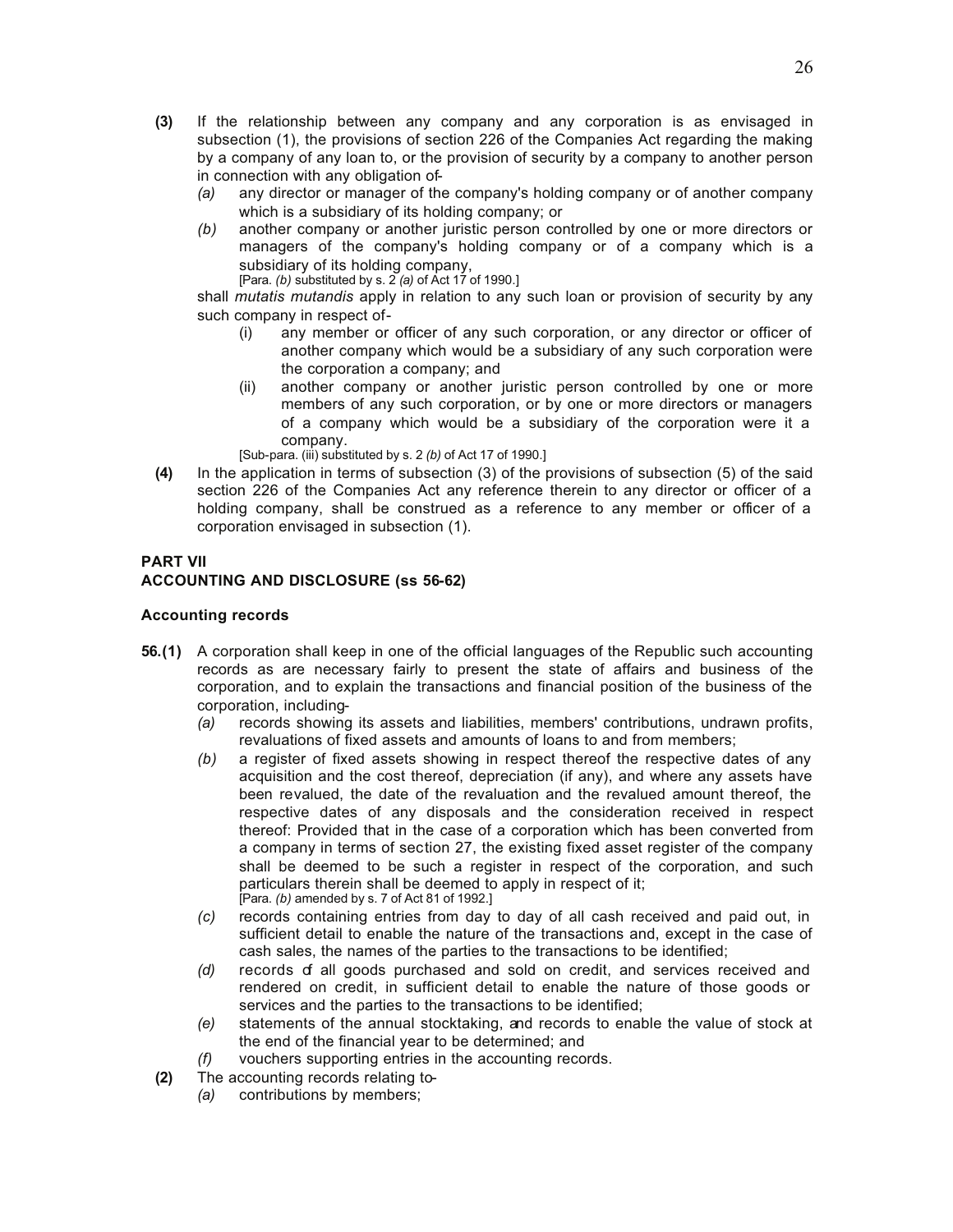- *(b)* loans to and from members; and
- *(c)* payments to members,

shall contain sufficient detail of individual transactions to enable the nature and purpose thereof to be clearly identified.

- **(3)** The accounting records referred to in subsection (1) shall be kept in such a manner as to provide adequate precautions against falsification and to facilitate the discovery of any falsification.
- **(4)** The accounting records shall be kept at the place or places of business or at the registered office of the corporation and shall, wherever kept, be open at all reasonable times for inspection by any member.
- **(5)** *(a)* Any corporation which fails to comply with any provision of any of the preceding subsections of this section, and every member thereof who is a party to such failure or who fails to take all reasonable steps to secure compliance by the corporation with any such provision, shall be guilty of an offence.
	- *(b)* In any proceedings against any member of a corporation in respect of an offence consisting of a failure to take reasonable steps to secure compliance by a corporation with any provision referred to in paragraph *(a)*, it shall be a defence if it is proved that the accused had reasonable grounds for believing and did believe that a competent and reliable person was charged with the duty of seeing that any such provision was complied with, and that such person was in a position to discharge that duty, and that the accused had no reason to believe that such person had in any way failed to discharge that duty.

# **Financial year of corporation**

- **57.(1)** *(a)* A corporation shall fix a date on which, in each year, its financial year will end. *(b)* The financial year of a corporation shall be its annual accounting period.
	- **(2)** The date referred to in subsection (1) *(a)* may, subject to the provisions of section 15 (2), be changed by the corporation to any other date: Provided that the corporation may not change the date referred to in subsection (1) *(a)* more than once in any financial year. [Sub-s. (2) amended by s. 3 *(a)* of Act 17 of 1990.]
	- **(3)** Subject to any increase or reduction of the duration of a financial year by reason of the provisions of subsection (4), the duration of each financial year of a corporation shall be 12 months ending on the date or other date referred to in subsection (1) *(a)* or (2).
	- **(4)** Notwithstanding the provisions of subsection (3)-
		- *(a)* the first financial year of a corporation shall commence on the date of its registration and shall end on the date referred to in subsection (1) *(a)* occurring not less than 3 nor more than 15 months after the date of registration: Provided that the first financial year of a corporation converted from a company in terms of section 27, shall end on the date on which the financial year of the company would have ended had it not been so converted; and [Para. *(a)* amended by s. 11 of Act 38 of 1986.]
		- *(b)* in the case of a corporation which has in terms of subsection (2) changed the date referred to in subsection (1) *(a)*, the financial year shall commence at the end of the previous financial year and shall end on the date as changed occurring not less than 3 or more than 18 months after the end of that previous financial year. [Para. *(b)* substituted by s. 3 *(b)* of Act 17 of 1990.]

## **Annual financial statements**

- **58.(1)** The members of a corporation shall within nine months after the end of every financial year of the corporation cause annual financial statements in respect of that financial year to be made out in one of the official languages of the Republic. [Sub-s. (1) amended by s. 4 *(a)* of Act 64 of 1988.]
	- **(2)** The annual financial statements of a corporation-
		- *(a)* shall consist of-
			- (i) a balance sheet and any notes thereon; and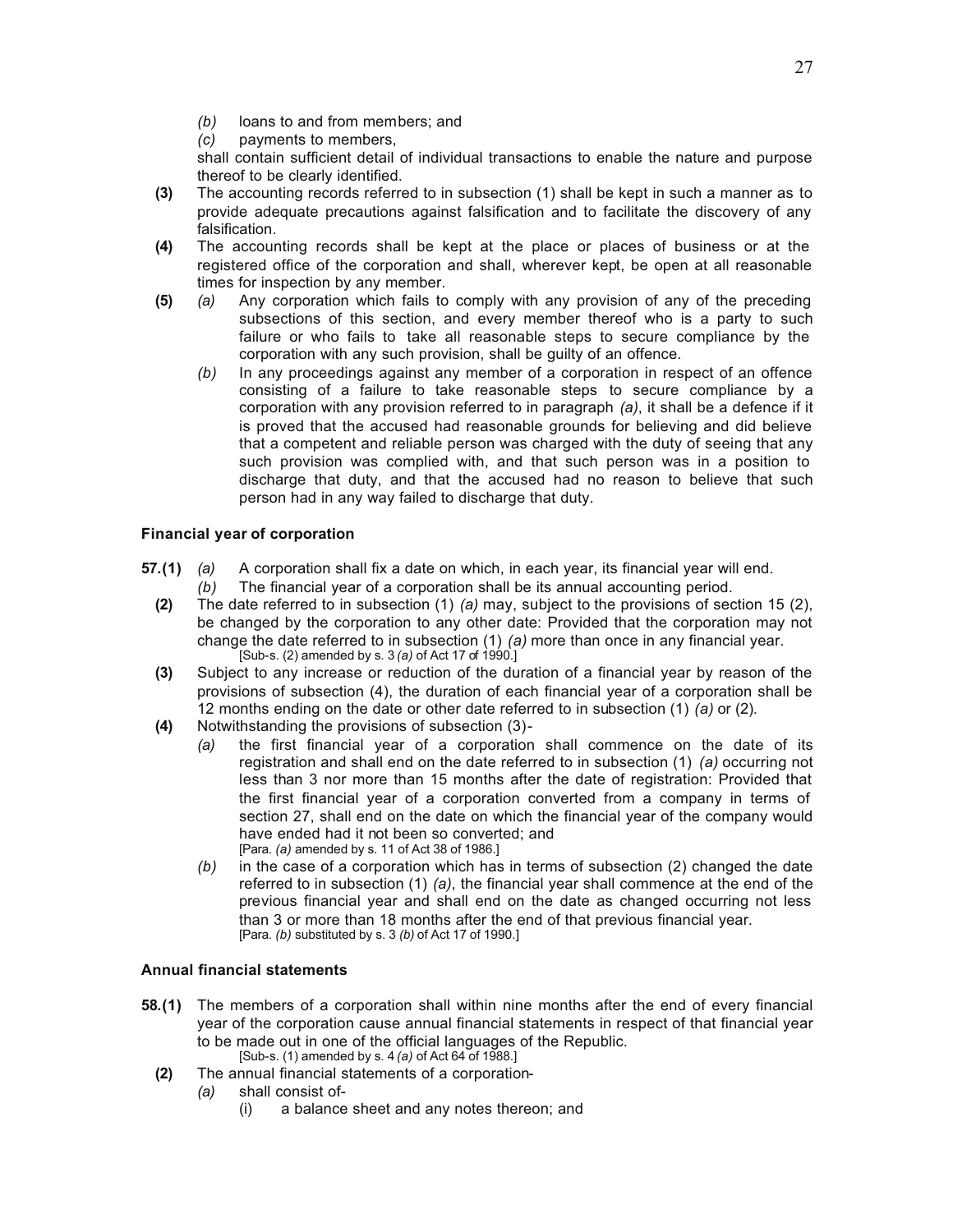- (ii) an income statement or any similar financial statement where such form is appropriate, and any notes thereon;
- *(b)* shall in conformity with generally accepted accounting practice, appropriate to the business of the corporation, fairly present the state of affairs of the corporation as at the end of the financial year concerned, and the results of its operations for that year;
- *(c)* shall disclose separately the aggregate amounts, as at the end of the financial year, of contributions by members, undrawn profits, revaluations of fixed assets and amounts of loans to or from members, and the movements in these amounts during the year;
- *(d)* shall be in agreement with the accounting records, which shall be summarised in such a form that-
	- (i) compliance with the provisions of this subsection is made possible; and
	- (ii) an accounting officer is enabled to report to the corporation in terms of section 62 (1) *(c)* without it being necessary to refer to any subsidiary accounting records and vouchers supporting the entries in the accounting records:

Provided that nothing contained in this paragraph shall be construed as preventing an accounting officer, if he deems it necessary, from inspecting such subsidiary accounting records and vouchers; and

- [Para. *(d)* added by s. 12 (1) *(b)* of Act 38 of 1986.]
- *(e)* shall contain the report of the accounting officer referred to in section 62 (1) *(c)*. [Para. *(e)* added by s. 12 (1) *(b)* of Act 38 of 1986.] [Sub-s. (2) amended by s. 4 *(a)* of Act 64 of 1988.]
- **(3)** The annual financial statements shall be approved and signed by or on behalf of a member holding a member's interest of at least 51%, or members together holding members' interests of at least 51%, in the corporation .
	- [Sub-s. (3) substituted by s. 4 *(b)* of Act 64 of 1988.]
- **(4)** *(a)* Any member of a corporation who fails to take all reasonable steps to comply or to secure compliance with any provision of this section, shall be guilty of an offence.
	- *(b)* In any proceedings against any member of a corporation under paragraph *(a)* the defence referred to in section 56 (5) *(b)* shall be available to him. [Para. *(b)* substituted by s. 12 (1) *(c)* of Act 38 of 1986.]

# **Appointment of accounting officers**

- **59.(1)** Every corporation shall appoint an accounting officer in accordance with the provisions of this Act.
	- **(2)** The appointment of the first accounting officer of a corporation referred to in section 12 *(g)* (i) shall take effect on the date of the registration of the corporation.
	- **(3)** If a vacancy occurs in the office of an accounting officer, whether as a result of a removal, resignation or otherwise, the corporation shall within 28 days appoint another accounting officer and comply with the provisions of subsection (2) of section 15: Provided that the provisions of subsection (3) of the said section 15 shall apply where the said subsection (2) of that section has not so been complied with, whether or not an appointment of such other accounting officer has been made.

[Sub-s. (3) amended by s. 14 *(a)* of Act 26 of 1997.]

- **(4)** A corporation shall inform its accounting officer in writing of his removal from office.
- **(5)** *(a)* An accounting officer shall on resignation or removal from office forthwith inform every member of the corporation thereof in writing, and shall send a copy of the letter to the last known address of the registered office of the corporation and shall in addition forthwith by registered post inform the Registrar-
	- (i) that he has resigned or been removed from office;
	- (ii) of the date of his resignation or removal from office;
	- (iii) of the date up to which he performed his duties; and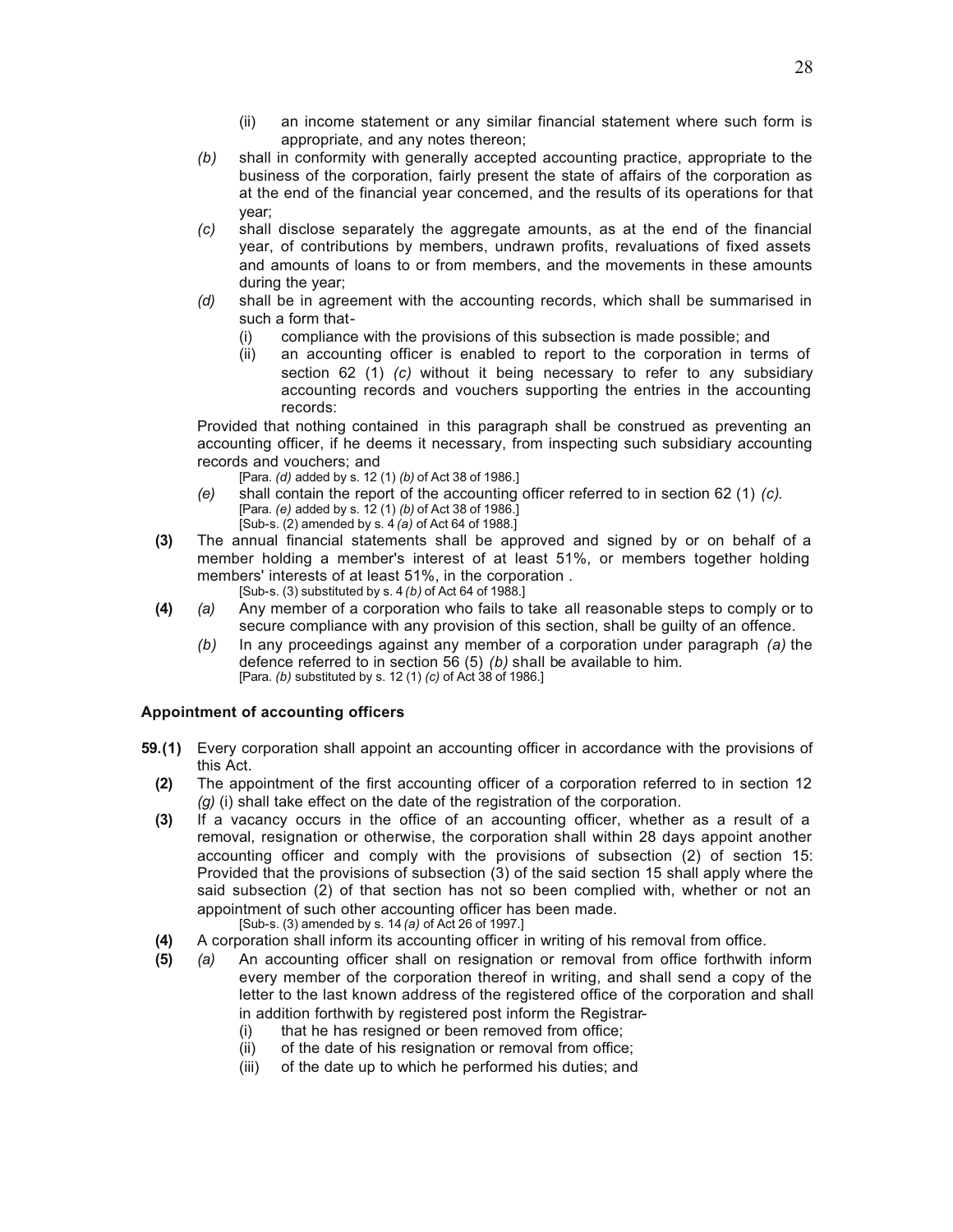(iv) whether, at the time of the resignation or removal from office of the accounting officer, that officer was aware of any matters in the financial affairs of the corporation which are in contravention of the provisions of this Act: Provided that an accounting officer who was aware of any such matter shall submit the full particulars thereof in writing to the Registrar.

[Sub-para. (iv) substituted by s. 14 *(b)* of Act 26 of 1997.]

[Para. *(a)* substituted by s. 8 of A ct 81 of 1992 and amended by s. 14 of Act 22 of 2001.]

*(b)* If an accounting officer who has been removed from office is of the opinion that he was removed for improper reasons, he shall forthwith by registered post inform the Registrar thereof, and shall send a copy of the letter to every member. [Para. *(b)* amended by s. 14 of Act 22 of 2001.]

## **Qualifications of accounting officers**

- **60.(1)** No person shall be appointed as or hold the office of an accounting officer of a corporation, unless he is a member of a recognized profession which-
	- *(a)* as a condition for membership, requires its members to have passed examinations in accounting and related fields of study which in the opinion of the Minister would qualify such members to perform the duties of an accounting officer under this Act;
	- *(b)* has the power to exclude from membership those persons found guilty of negligence in the performance of their duties or of conduct which is discreditable to their profession; and
	- *(c)* has been named in a notice referred to in subsection (2). [Sub-s. (1) amended by s. 9 *(a)* of Act 81 of 1992.]
	- (2) The Minister may from time to time publish by notice in the *Gazette* the names of those professions whose members are qualified to perform the duties of an accounting officer in terms of this Act.
	- **(3)** A member or employee of a corporation, and a firm whose partner or employee is a member or employee of a corporation, shall not qualify for appointment as an accounting officer of such corporation unless all the members consent in writing to such appointment.
	- **(4)** A firm as defined in section 1 of the Public Accountants' and Auditors' Act, 1991 (Act 80 of 1991), and any other firm may be appointed as an accounting officer of a corporation, provided each partner in the latter firm is qualified to be so appointed. [Sub-s. (4) substituted by s. 9 *(b)* of Act 81 of 1992.]

## **Right of access and remuneration of accounting officers**

- **61.(1)** An accounting officer of a corporation shall at all times have a right of access to the accounting records and all the books and documents of the corporation, and to require from members such information and explanations as he considers necessary for the performance of his duties as an accounting officer.
	- **(2)** The remuneration of an accounting officer shall be determined by agreement with the corporation.

## **Duties of accounting officers**

- **62.(1)** The accounting officer of a corporation shall, not later than three months after completion of the annual financial statements-
	- *(a)* subject to the provisions of section 58 (2) *(d)*, determine whether the annual financial statements are in agreement with the accounting records of the corporation;

[Para. *(a)* substituted by s. 13 (1) *(a)* of Act 38 of 1986.]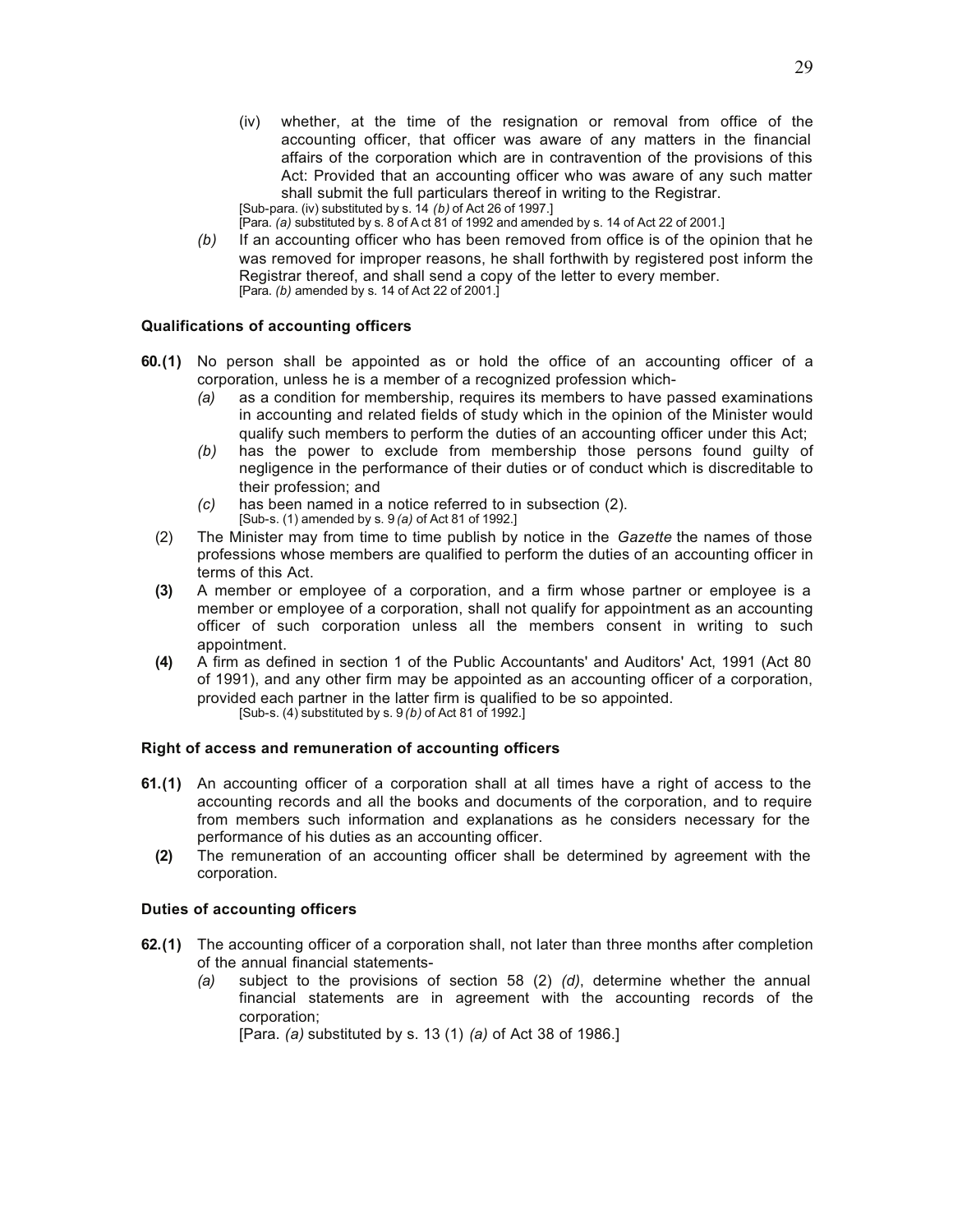*(b)* review the appropriateness of the accounting policies represented to the accounting officer as having been applied in the preparation of the annual financial statements; and

[Para. *(b)* substituted by s. 13 (1) *(a)* of Act 38 of 1986 and by s. 4 *(a)* of Act 17 of 1990.]

- *(c)* report in respect of paragraphs *(a)* and *(b)* to the corporation.
- **(2)** *(a)* If during the performance of his duties an accounting officer becomes aware of any contravention of a provision of this Act, he shall describe the nature of such contravention in his report.
	- *(b)* Where an accounting officer is a member or employee of a corporation, or is a firm of which a partner or employee is a member or employee of the corporation, his report shall state that fact.
- **(3)** If an accounting officer of a corporation-
	- *(a)* at any time knows, or has reason to believe, that the corporation is not carrying on business or is not in operation and has no intention of resuming operations in the foreseeable future; or
	- *(b)* during the performance of his duties finds-
		- (i) that any change, during a relevant financial year, in respect of any particulars mentioned in the relevant founding statement has not been registered;
		- (ii) that the annual financial statements indicate that as at the end of the financial year concerned the corporation's liabilities exceed its assets; or
		- (iii) that the annual financial statements incorrectly indicate that as at the end of the financial year concerned the assets of the corporation exceed its liabilities, or has reason to believe that such an incorrect indication is given, [Sub-para. (iii) added by s. 13 (1) *(d)* of Act 38 of 1986.]

he shall forthwith by registered post report accordingly to the Registrar. [Sub-s. (3) amended by s. 14 of Act 22 of 2001.]

**(4)** If an accounting officer of a corporation has in accordance with subparagraph (ii) or (iii) of paragraph *(b)* of subsection (3) reported to the Registrar that the annual financial statements of the corporation concerned indicate that as at the end of the financial year concerned the corporation's liabilities exceed its assets or that the annual financial statements incorrectly indicate that as at the end of the financial year concerned the assets of the corporation exceed its liabilities, or that he has reason to believe that such an incorrect indication is given, and he finds that any subsequent financial statements of the corporation concerned indicate that the situation has changed or has been rectified and that the assets concerned then exceed the liabilities or that they no longer incorrectly indicate that the assets exceed the liabilities or that he no longer has reason to believe that such an incorrect indication is given, as the case may be, he may report to the Registrar accordingly.

[Sub-s. (4) added by s . 4 *(b)* of Act 17 of 1990.]

# **PART VIII LIABILITY OF MEMBERS AND OTHERS FOR DEBTS OF CLOSE CORPORATION (ss 63-65)**

## **Joint liability for debts of corporation**

- **63.** Notwithstanding anything to the contrary contained in any provision of this Act, the following persons shall in the following circumstances together with a corporation be jointly and severally liable for the specified debts of the corporation:
	- *(a)* Where the name of the corporation is in any way used without the abbreviation as required by section 22 (1), any member of the corporation who is responsible for, or who authorized or knowingly permits the omission of such abbreviation, shall be so liable to any person who enters into any transaction with the corporation from which a debt accrues for the corporation while that person, in consequence of such omission, is not aware that the person is dealing with a corporation; [Para. *(a)* substituted by s. 15 *(a)* of Act 26 of 1997.]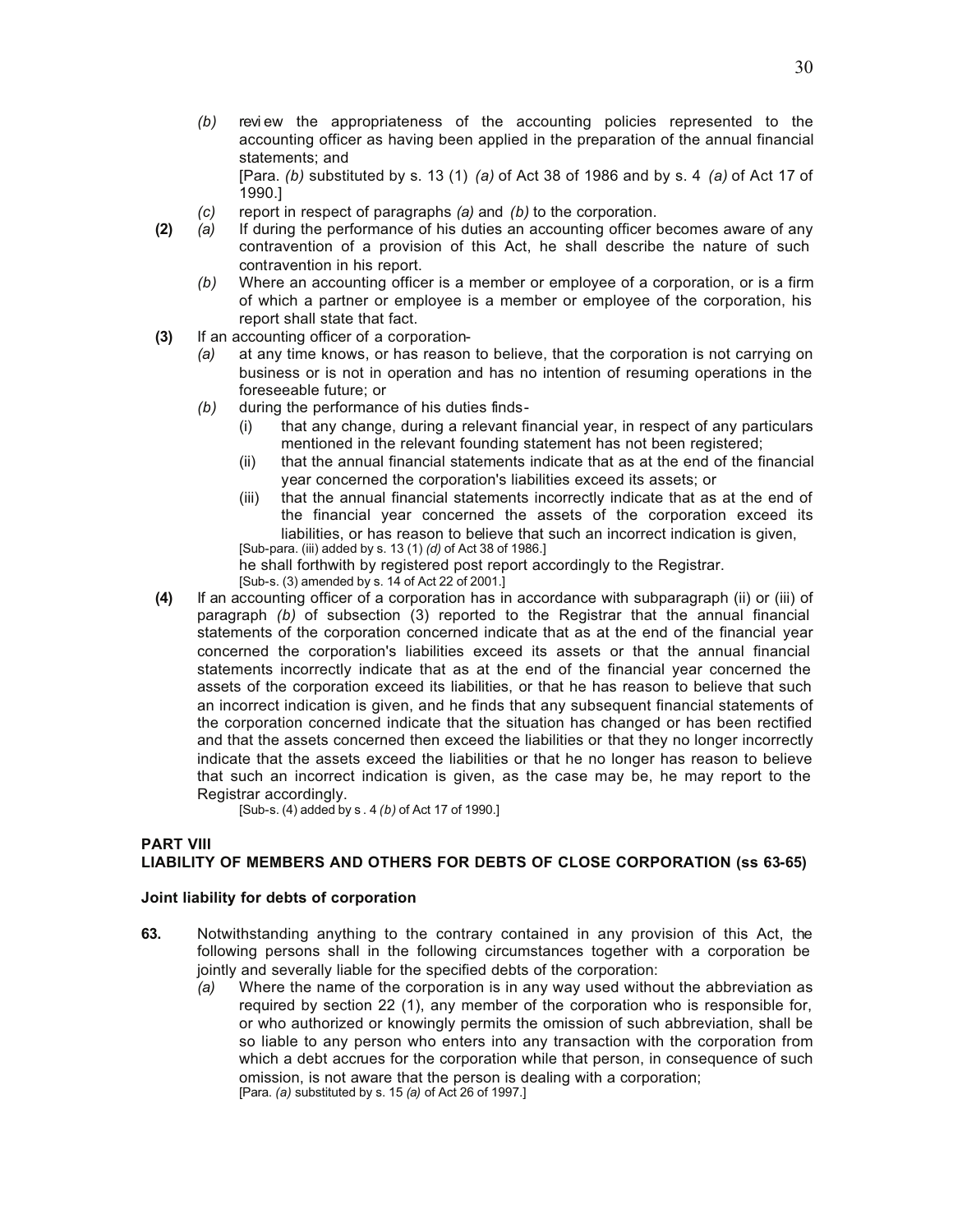- *(b)* where any member fails to pay money or to deliver or transfer property to the corporation as required by section 24 (4), that member shall be so liable for every debt of the corporation incurred from the date of registration of the founding statement in which particulars of the contribution concerned are stated to the date of the actual payment, delivery or transfer of such money or property; [Para. *(b)* substituted by s. 15 *(b)* of Act 26 of 1997.]
- *(c)* **......**
	- [Para. *(c)* deleted by s. 15 *(c)* of Act 26 of 1997.]
- *(d)* where a juristic person or a trustee of a trust *inter vivos* in that capacity purports to hold, whether directly or indirectly, a member's interest in the corporation in contravention of any provision of section 29, such juristic person or trustee of a trust *inter vivos* and any nominee referred to in that section shall, notwithstanding the invalidity of the holding of such interest, be so liable for every debt of the corporation incurred during the time the contravention continues; [Para. *(d)* substituted by s. 5 (1) of Act 64 of 1988.]
- *(e)* where the corporation makes a payment in respect of the acquisition of a member's interest in contravention of any provision of section 39, every person who is a member at the time of such payment and who is aware of the making of such payment, including a member or a former member who receives or who received such payment, shall be so liable for every debt of the corporation incurred prior to the making of such payment unless, in the case of a member who is so aware, he proves that he took all reasonable steps to prevent the payment;
- *(f)* where the corporation gives financial assistance for the purpose of or in connection with any acquisition of a member's interest in contravention of any provision of section 40, every person who is a member at the time of the giving of such assistance and who is aware of the giving of such assistance, and the person who receives such assistance, shall be so liable for every debt of the corporation incurred prior to the giving of such assistance unless, in the case of a member who is so aware, he proves that he took all reasonable steps to prevent the payment;
- *(g)* where a person takes part in the management of the business of the corporation while disqualified from doing so in terms of section 47 (1) *(b)* or *(c)*, that person shall be so liable for every debt of the corporation which it incurs as a result of his participation in the management of the corporation; and
- *(h)* where the office of accounting officer of the corporation is vacant for a period of six months, any person who at any time during that period was a member and aware of the vacancy, and who at the expiration of that period is still a member, shall be so liable for every debt of the corporation incurred during such existence of the vacancy and for every such debt thereafter incurred while the vacancy continues and he still is a member.

## **Liability for reckless or fraudulent carrying-on of business of corporation**

- **64.(1)** If it at any time appears that any business of a corporation was or is being carried on recklessly, with gross negligence or with intent to defraud any person or for any fraudulent purpose, a Court may on the application of the Master, or any creditor, member or liquidator of the corporation, declare that any person who was knowingly a party to the carrying on of the business in any such manner, shall be personally liable for all or any of such debts or other liabilities of the corporation as the Court may direct, and the Court may give such further orders as it considers proper for the purpose of giving effect to the declaration and enforcing that liability.
	- **(2)** Without prejudice to any other criminal liability incurred where any business of a corporation is carried on in any manner contemplated in subsection (1), every person who is knowingly a party to the carrying on of the business in any such manner, shall be guilty of an offence.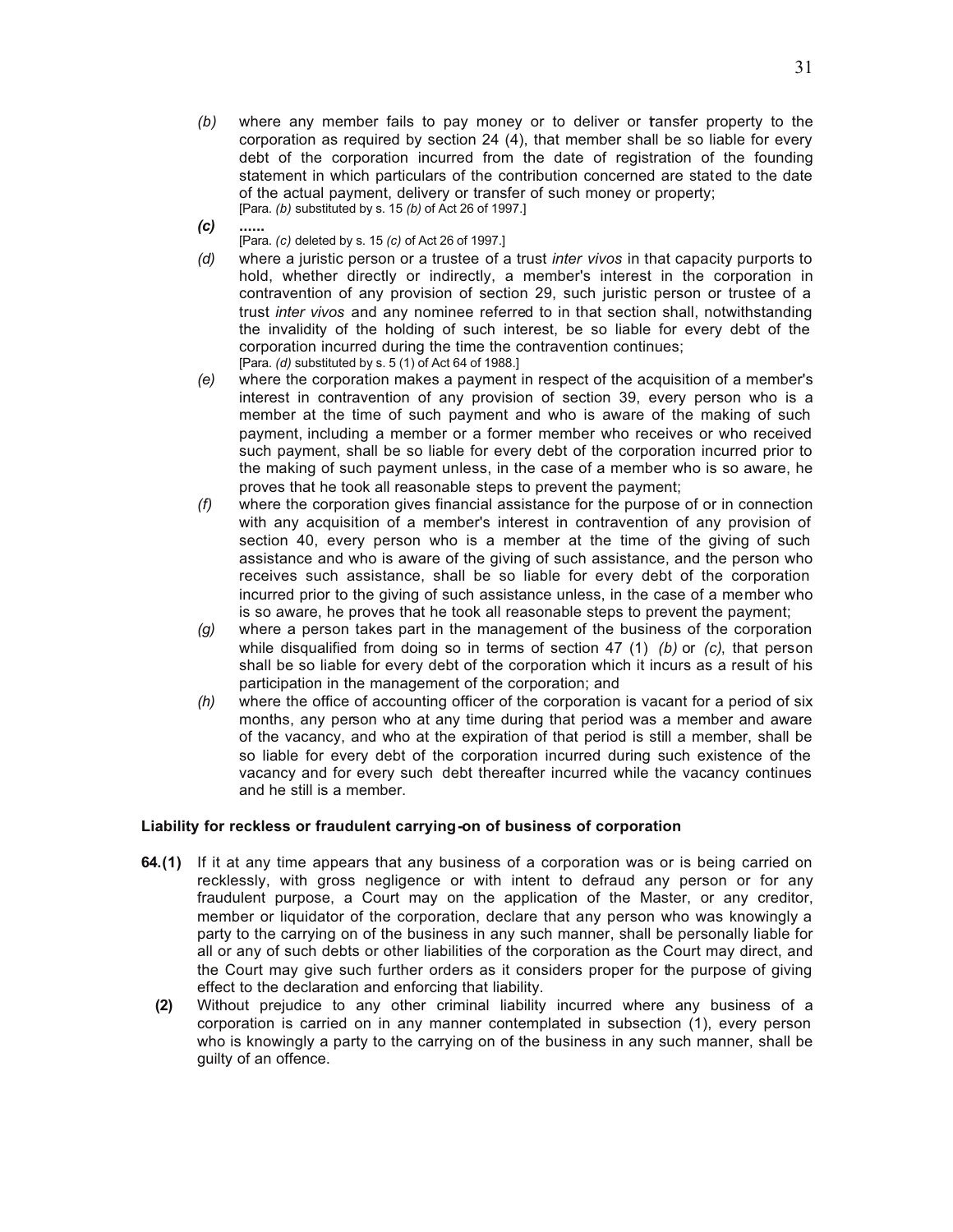#### **Powers of Court in case of abuse of separate juristic personality of corporation**

**65.** Whenever a Court on application by an interested person, or in any proceedings in which a corporation is involved, finds that the incorporation of, or any act by or on behalf of, or any use of, that corporation, constitutes a gross abuse of the juristic personality of the corporation as a separate entity, the Court may declare that the corporation is to be deemed not to be a juristic person in respect of such rights, obligations or liabilities of the corporation, or of such member or members thereof, or of such other person or persons, as are specified in the declaration, and the Court may give such further order or orders as it may deem fit in order to give effect to such declaration.

## **PART IX WINDING-UP (ss 66-81)**

#### **Application of Companies Act, 1973**

- **66.(1)** The provisions of the Companies Act which relate to the winding-up of a company, including the regulations made thereunder, (except sections 311, 312, 313, 337, 338, 344, 345, 346 (2), 347 (3), 349, 364, 365 (2), 367 to 370, inclusive, 377, 387, 389, 390, 395 to 399, inclusive, 400 (1) *(b)*, 401, 402, 417, 418, 419 (4), 421, 423 and 424), shall apply *mutatis mutandis* and in so far as they can be applied to the liquidation of a corporation in respect of any matter not specifically provided for in this Part or in any other provision of this Act.
	- [Sub-s. (1) substituted by s. 16 of Act 26 of 1997.]
	- **(2)** For the purposes of subsection (1)-
		- *(a)* any reference in a relevant provision of the Companies Act, and in any provision of the Insolvency Act, 1936 (Act 24 of 1936), made applicable by any such provision-
			- (i) to a company, shall be construed as a reference to a corporation;
			- (ii) to a share in a company, shall be construed as a reference to a member's interest in a corporation;
			- (iii) to a member, director, shareholder or contributory of a company, shall be construed as a reference to a member of a corporation;
			- (iv) to an auditor of a company, shall be construed as a reference to an accounting officer of a corporation;
			- (v) to an officer or a secretary of a company, shall be construed as a reference to a manager or a secretary who is an officer of a corporation;
			- (vi) to a registered office of a company, shall be construed as a reference to a registered office of a corporation;
			- (vii) to a memorandum or articles of association of a company, shall be construed as a reference to a founding statement and an association agreement of a corporation, respectively;
			- (viii) to the Registrar of Companies, shall be construed as a reference to the Registrar:
			- (ix) to the Companies Act or the regulations made thereunder, or to any provision thereof, shall be construed as including a reference to this Act or the regulations made thereunder, or to any corresponding provision thereof, as the case may be;
			- (x) to an insolvent estate, shall be construed as a reference to a corporation;
			- (xi) to a provisional liquidator of a company, or to a liquidator of a company or a trustee of an insolvent estate, shall be construed as a reference to a provisional liquidator and to a liquidator of a corporation, respectively;
			- (xii) to a sheriff of a province, shall be construed as including a reference to a messenger of a magistrate's court;
			- (xiii) to a Registrar of a Court, shall be construed as including a reference to a clerk of a magistrate's court;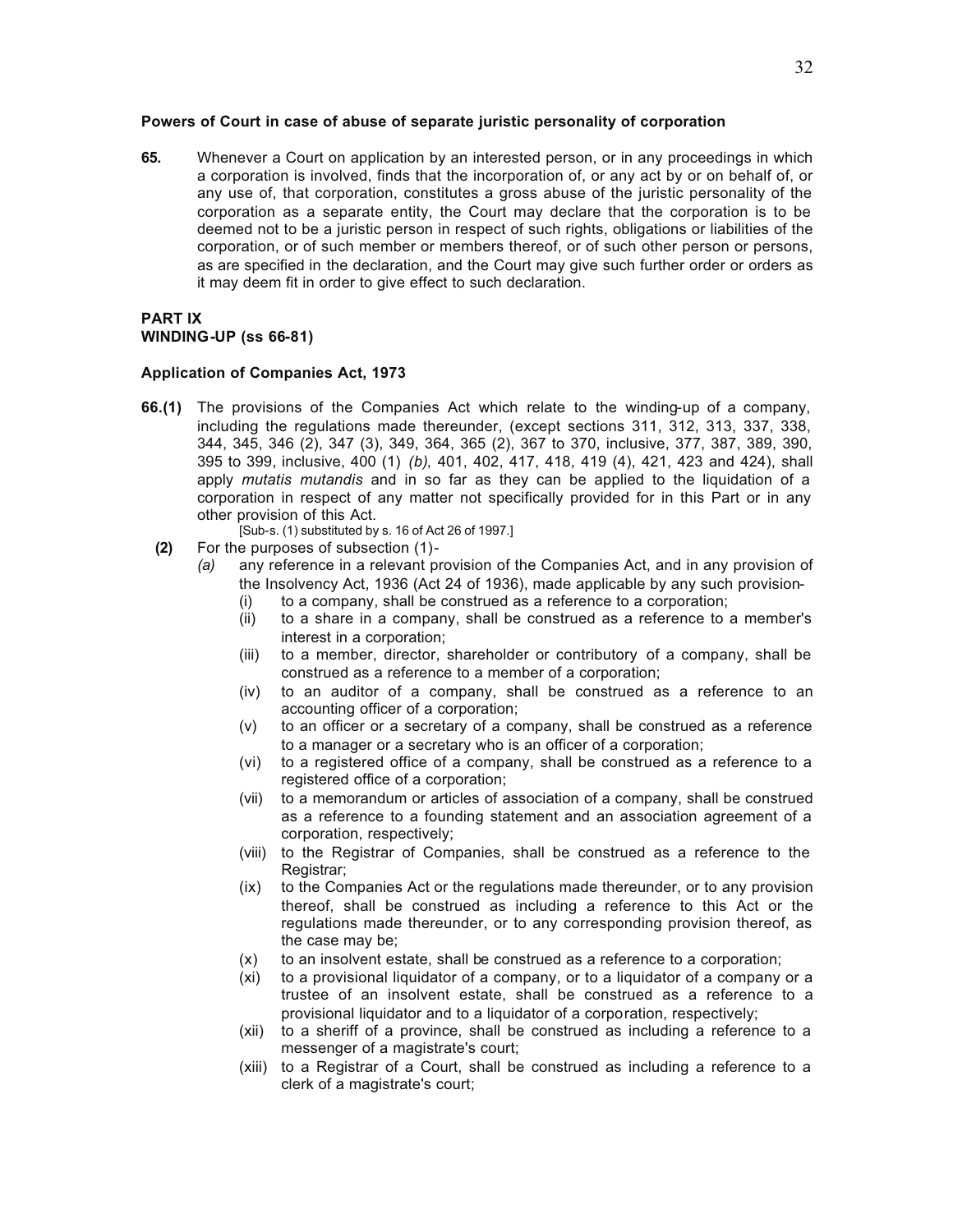- (xiv) to a Court, shall be construed as a reference to a Court having jurisdiction under this Act; and
- (xv) to a Master, shall be construed as a reference to a Master having jurisdiction under this Act;
- *(b)* a reference to a special resolution-
	- (i) referred to in sections 340 (2), 350 (1), 351 (1), 352, 356 (2), 357 (3) and (4), 359 (1), 362 (1) and 363 (1) of the Companies Act, shall be construed as a reference to a written resolution for the voluntary winding-up of a corporation in terms of section 67 of this Act; and
	- (ii) referred to in section 422 (1) *(b)* of the Companies Act, shall be construed as a reference to a written resolution signed by or on behalf of all the members of a corporation; and
- *(c)* it shall be deemed that the following paragraph has been substituted for paragraph *(b)* of section 358 of the Companies Act:
	- '*(b)* where any other action or proceeding is being or about to be instituted against the company in any court in the Republic, apply to such court for an order restraining further proceedings in the action or proceeding,'.

# **Voluntary winding-up**

- **67.(1)** A corporation may be wound up voluntarily if all its members so resolve at a meeting of members called for the purpose of considering the winding-up of the corporation, and sign a written resolution that the corporation be wound up voluntarily by members or creditors, as the case may be.
	- **(2)** A copy of the written resolution, in duplicate in the prescribed form, shall be lodged within 28 days after the date of the passing of the resolution, together with the prescribed fee, with the Registrar, who shall register such resolution if it complies with the provisions of subsection (1).
	- **(3)** If such copy of the written resolution is not so registered by the Registrar within 90 days from the date of the passing of the resolution, the resolution shall lapse and be void.
	- **(4)** A resolution in terms of this section shall not take effect until it has been registered by the Registrar.

## **Liquidation by Court**

- **68.** A corporation may be wound up by a Court, if-
	- *(a)* members having more than one half of the total number of votes of members, have so resolved at a meeting of members called for the purpose of considering the winding-up of the corporation, and have signed a written resolution that the corporation be wound up by a Court;
	- *(b)* the corporation has not commenced its business within a year from its registration, or has suspended its business for a whole year;
	- *(c)* the corporation is unable to pay its debts; or
	- *(d)* it appears on application to the Court that it is just and equitable that the corporation be wound up.

## **Circumstances under which corporation deemed unable to pay debts**

- **69.(1)** For the purposes of section 68 *(c)* a corporation shall be deemed to be unable to pay its debts, if-
	- *(a)* a creditor, by cession or otherwise, to whom the corporation is indebted in a sum of not less than two hundred rand then due has served on the corporation, by delivering it at its registered office, a demand requiring the corporation to pay the sum so due, and the corporation has for 21 days thereafter neglected to pay the sum or to secure or compound for it to the reasonable satisfaction of the creditor; or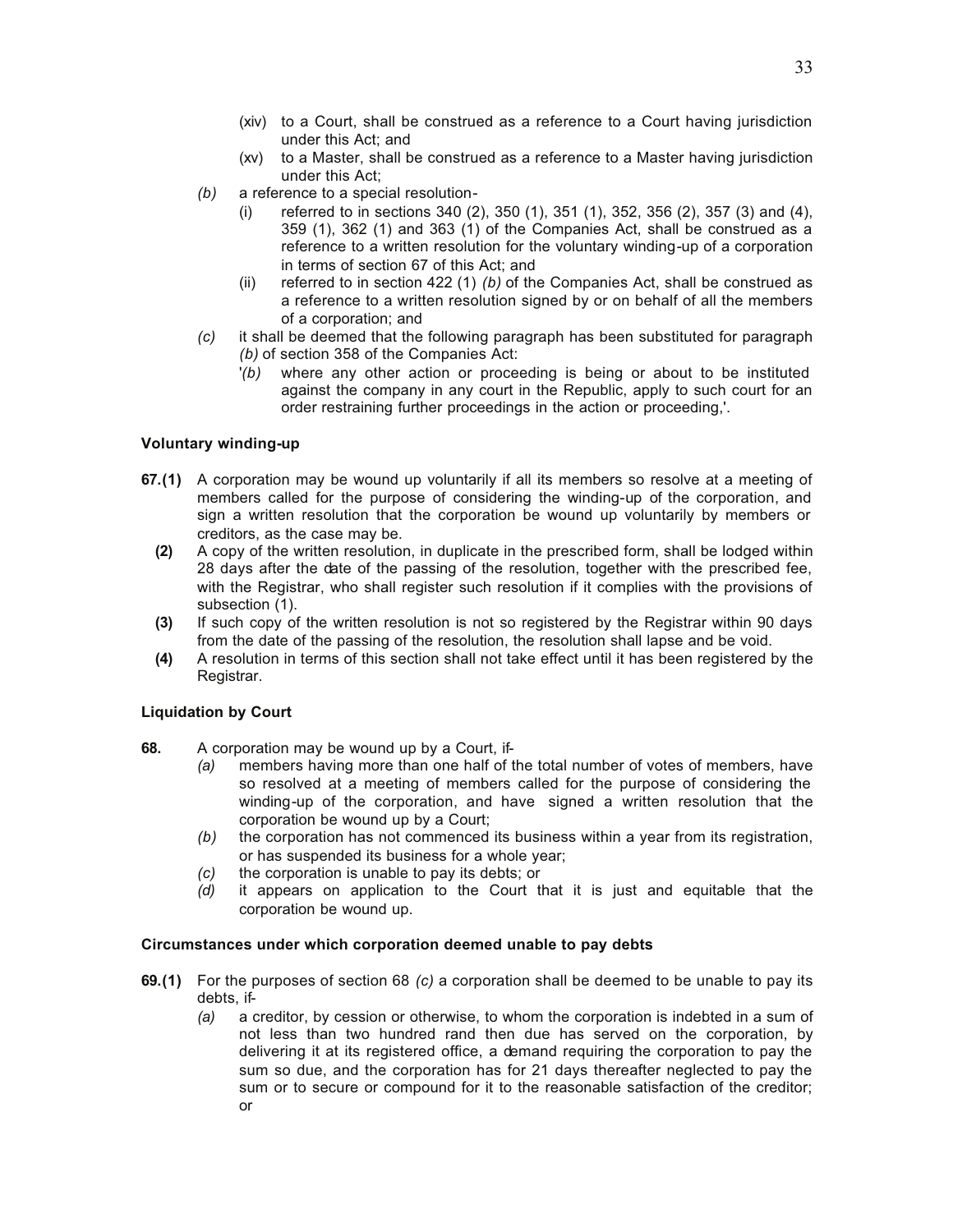- *(b)* any process issued on a judgment, decree or order of any court in favour of a creditor of the corporation is returned by a sheriff, or a messenger of a magistrate's court, with an endorsement that he has not found sufficient disposable property to satisfy the judgment, decree or order, or that any disposable property found did not upon sale satisfy such process; or
- *(c)* it is proved to the satisfaction of the Court that the corporation is unable to pay its debts.
- (2) In determining for the purposes of subsection (1) whether a corporation is unable to pay its debts, the Court shall also take into account the contingent and prospective liabilities of the corporation.

## **Repayments by members**

- **70.(1)** Subject to the provisions of this section, no member of a corporation shall in the windingup of the corporation be liable for the repayment of any payment made by the corporation to him by reason only of his membership, if such payment complies with the requirements of section 51 (1).
	- **(2)** In the winding-up of a corporation unable to pay its debts, any such payment made to a member by reason only of his membership within a period of two years before the commencement of the winding-up of the corporation, shall be repaid to the corporation by the member, unless such member can prove that-
		- *(a)* after such payment was made, the corporation's assets, fairly valued, exceeded all its liabilities; and
		- *(b)* such payment was made while the corporation was able to pay its debts as they became due in the ordinary course of its business; and
		- *(c)* such payment, in the particular circumstances, did not in fact render the corporation unable to pay its debts as they became due in the ordinary course of its business.
	- **(3)** A person who has ceased to be a member of the corporation concerned within the said period of two years, shall also be liable for any repayment provided for in subsection (2) if, and to the extent that, repayments by present members, together with all other available assets, are insufficient for paying all the debts of the corporation.
	- **(4)** A certificate given by the Master as to the amount payable by any member or former member in terms of subsection (2) or (3) to the corporation, may be forwarded by the liquidator to the clerk of the magistrate's court in whose area of jurisdiction the registered office of the corporation is situated, who shall record it, and thereupon such notice shall have the effect of a civil judgment of that magistrate's court against the member or former member concerned.
	- **(5)** The court in question may, on application by a member or former member referred to in subsection (3), make any order that it deems fit in regard to any certificate referred to in subsection (4).

## **Repayment of salary or remuneration by members**

- **71.(1)** If a corporation being wound up is unable to pay its debts, and-
	- *(a)* any direct or indirect payment of a salary or other remuneration was made by the corporation within a period of two years before the commencement of its windingup to a member in his capacity as an officer or employee of the corporation; and
	- *(b)* such payment was, in the opinion of the Master, not *bona fide* or reasonable in the circumstances,

the Master shall direct that such payment, or such part thereof as he may determine, be repaid by such member to the corporation.

**(2)** A person who has within a period of two years referred to in subsection (1) *(a)* ceased to be a member of a corporation referred to in that subsection may, under the circumstances referred to therein, be directed by the Master to make a repayment provided for in subsection (1), if, and to the extent that, any such repayments by present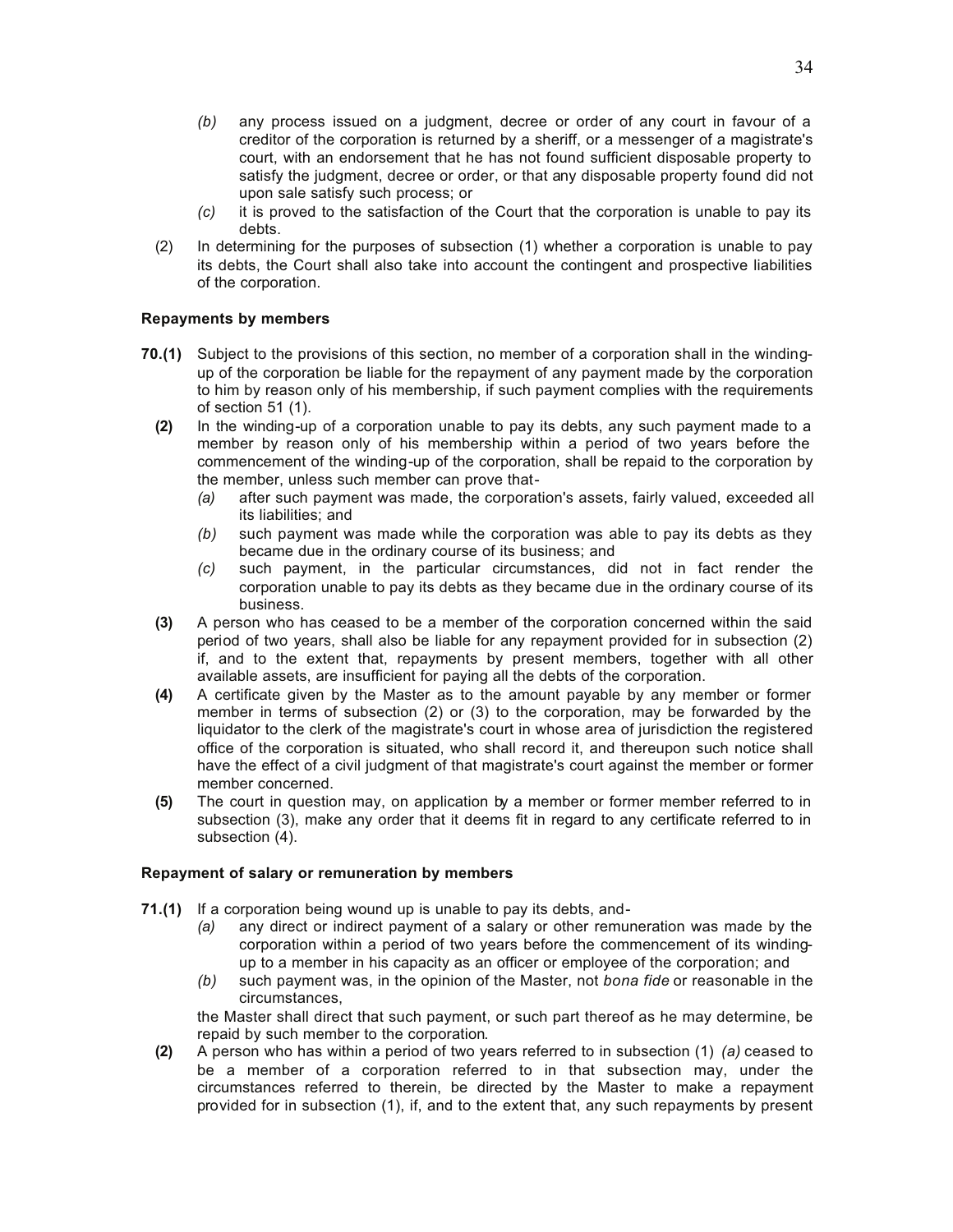members are, together with all other available assets, insufficient for paying all the debts of the corporation.

**(3)** The provisions of subsections (4) and (5) of section 70 shall *mutatis mutandis* apply in respect of any repayment to a corporation in terms of subsection (1) or (2).

## **Composition**

- **72.(1)** Any person, in this section referred to as 'the offeror', may at any time after the commencement of the liquidation of a corporation which is unable to pay its debts, submit to the liquidator a written offer of composition.
	- **(2)** If the liquidator is of the opinion that the creditors will probably accept the offer of composition, the liquidator shall send by registered post or deliver to every known creditor as well as the Master, a copy of the offer referred to in subsection (1) with the liquidator's report thereon, and an explanation of the effect of the composition.
	- **(3)** If the liquidator is of the opinion that there is no likelihood that the creditors will accept the composition or that he or she has insufficient information at his or her disposal to make a recommendation, the liquidator shall inform the offeror in writing that the offer is unacceptable and that he or she does not propose to send a copy thereof to the creditors and the Master.
	- **(4)** The offer or may, within 30 days from the date on which the liquidator advised that offer or of the rejection of the offer, submit representations in writing to the Master who, after having allowed the liquidator 14 days to comment in writing, shall consider the representations and comment and may thereafter direct the liquidator to send by registered post or deliver a copy of the offer to every known creditor of the corporation together with the liquidator's report thereon, and an explanation of the effect of the composition.
	- **(5)** Whenever the liquidator posts or delivers to the creditors and the Master an offer of composition in terms of the provisions of this section, he or she shall simultaneously give notice to the creditors of the meeting at which the offer and any other matter mentioned in the notice, are to be considered.
	- **(6)** An offer of composition may be considered at a general meeting of creditors of the corporation in terms of this Act, provided that notice was given to creditors and the Master not less than 10 days and not more than 28 days before the date of such a meeting.
	- **(7)** An offer of composition which has been accepted by creditors whose votes amount to not less than two-thirds in value and two-thirds in number, calculated in accordance with the provisions of section 52 of the Insolvency Act, 1936 (Act 24 of 1936), of the votes of all the creditors who proved claims against the corporation, shall be binding upon every person who had notice of and was entitled to vote at that meeting, whether or not that person was present or represented at the meeting, as if that person were a party to the composition: Provided that -
		- *(a)* no offer may be so accepted if it contains any condition whereby any creditor would obtain any benefit to which that creditor would not have been entitled upon the distribution of the estate in the ordinary way;
		- *(b)* payment under the composition has been made or security for such payment has been given as specified in the offer of composition; and
		- *(c)* the right of any secured or preferent creditor shall not be prejudiced thereby, except insofar as that creditor has expressly and in writing waived the preference.
	- **(8)** A composition shall not affect the liability of a surety of the corporation.
	- **(9)** Any money to be paid and anything to be done for the benefit of creditors in pursuance of a composition shall be paid and done through the liquidator: Provided that any creditor who has failed to prove a claim before the liquidator has made a final distribution amongst those creditors who have proved their claims, shall be entitled to prove a claim and share in such final distribution up to the amount to which that creditor may have been entitled to under the composition: Provided further, that no claim shall be proved against the corporation after the expiration of six months as from the date of the meeting at which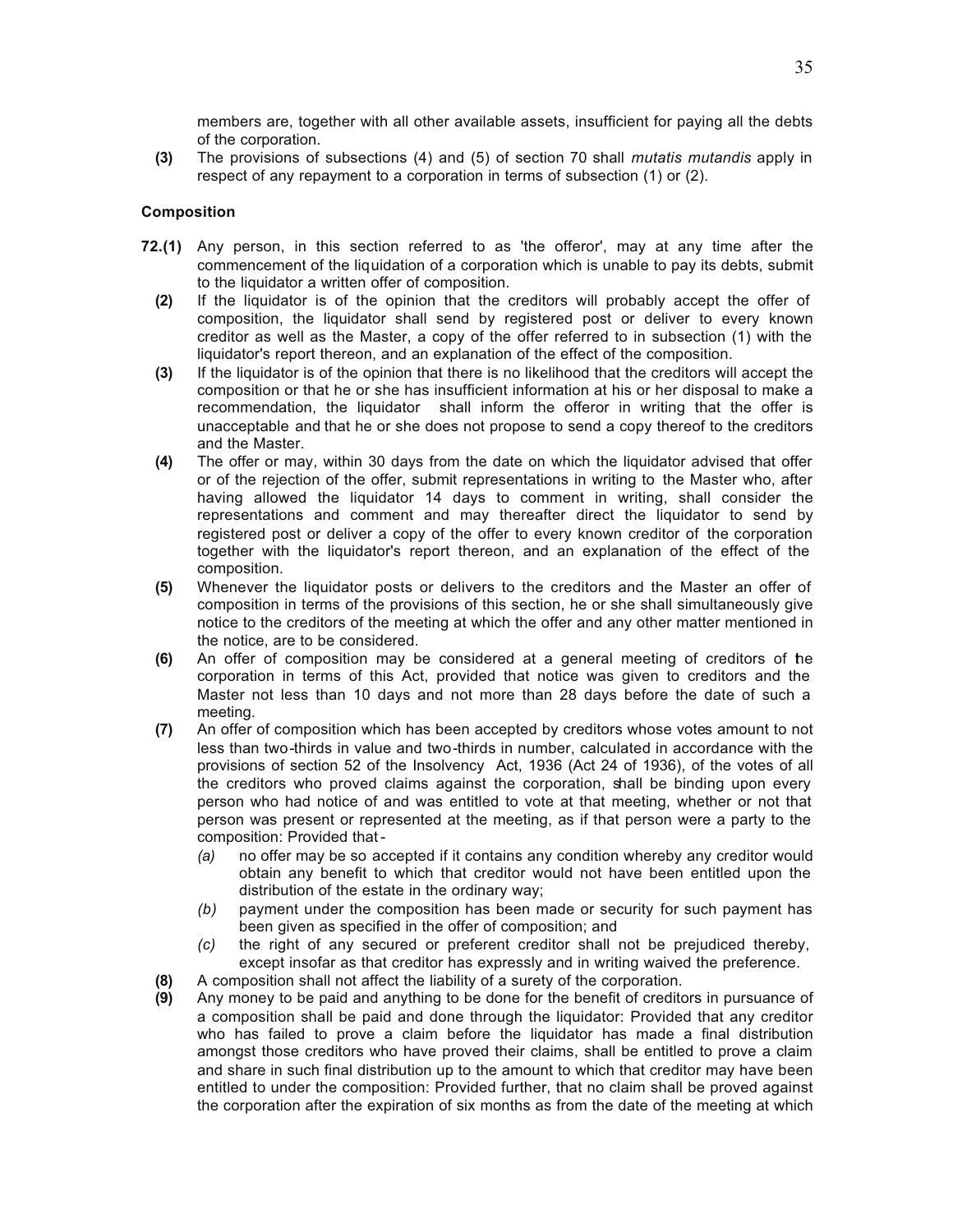the composition was accepted, except with leave of the Court or Master and on payment of such sum to cover the costs or any part thereof, occasioned by the late proof of the claim, as the Court or Master may direct.

- **(10)** When a composition has been entered into between a corporation and its creditors, the liquidator shall, in terms of this Act, frame an account and plan of distribution of all the assets which are or will become available for creditors under the composition.
- **(11)** If an accepted offer of composition so provides, the offeror may apply to the Court for the setting aside of the winding-up of the corporation and the Court may make such an order provided that the offeror has, not less than three weeks before making the application, given notice by advertisement in the *Gazette*, of the intention to make the application and has served a copy of the application on the Master, the Registrar and the liquidator.
- **(12)** The application for the setting aside of the liquidation of the corporation may be opposed by any creditor or other interested person on the following grounds:
	- *(a)* That the composition approved under this section unfairly prejudices the interests of a creditor of the corporation;
	- *(b)* that there has been some material irregularity at or in the relation to the meetings held for the consideration of the composition;
	- *(c)* that insufficient or materially inaccurate information on the composition was disclosed; or
	- *(d)* any other grounds that the Court may deem sufficient. [S. 72 substituted by s. 17 of Act 26 of 1997.]

## **Repayments, payments of damages and restoration of property by members and others**

- 73.(1) Where in the course of the winding-up of a corporation it appears that any person who has taken part in the formation of the corporation, or any former or present member, officer or accounting officer of the corporation has misapplied or retained or become liable or accountable for any money or property of the corporation, or has been guilty of any breach of trust in relation to the corporation, a Court may, on the application of the Master or of the liquidator or of any creditor or member of the corporation, inquire into the conduct of such person, member, officer or accounting officer and may order him to repay or restore the money or property, or any part thereof, with interest at such rate as the Court considers just, or to contribute such sum to the assets of the corporation by way of compensation or damages in respect of the misapplication, retention or breach of trust, as the Court considers just.
	- **(2)** The provisions of subsection (1) shall apply in respect of any person, member, officer or accounting officer referred to therein, notwithstanding the fact that such person may also be criminally responsible in respect of any conduct contemplated therein.

## **Appointment of liquidator**

- **74.(1)** For the purposes of conducting the proceedings in a winding-up of a corporation, the Master shall, in accordance with policy determined by the Minister, appoint a suitable natural person as liquidator.
	- [Sub-s. (1) substituted by s. 21 of Act 16 of 2003.]
	- **(2)** The Master shall make an appointment as soon as is practicable after a provisional winding-up order has been made, or a copy of a resolution for a voluntary winding-up has been registered in terms of section 67 (2).
	- **(3)** When the Master in the case of a voluntary winding-up by members makes an appointment, he shall take into consideration any further resolution at a meeting of members nominating a person as liquidator.
	- **(4)** In the case of a creditors' voluntary winding-up and a winding-up by the Court, the Master shall, subject to the provisions of section 76, if a person is nominated as co-liquidator at the first meeting of creditors, appoint such person as co-liquidator as soon as he has given security to the satisfaction of the Master for the proper performance of his duties.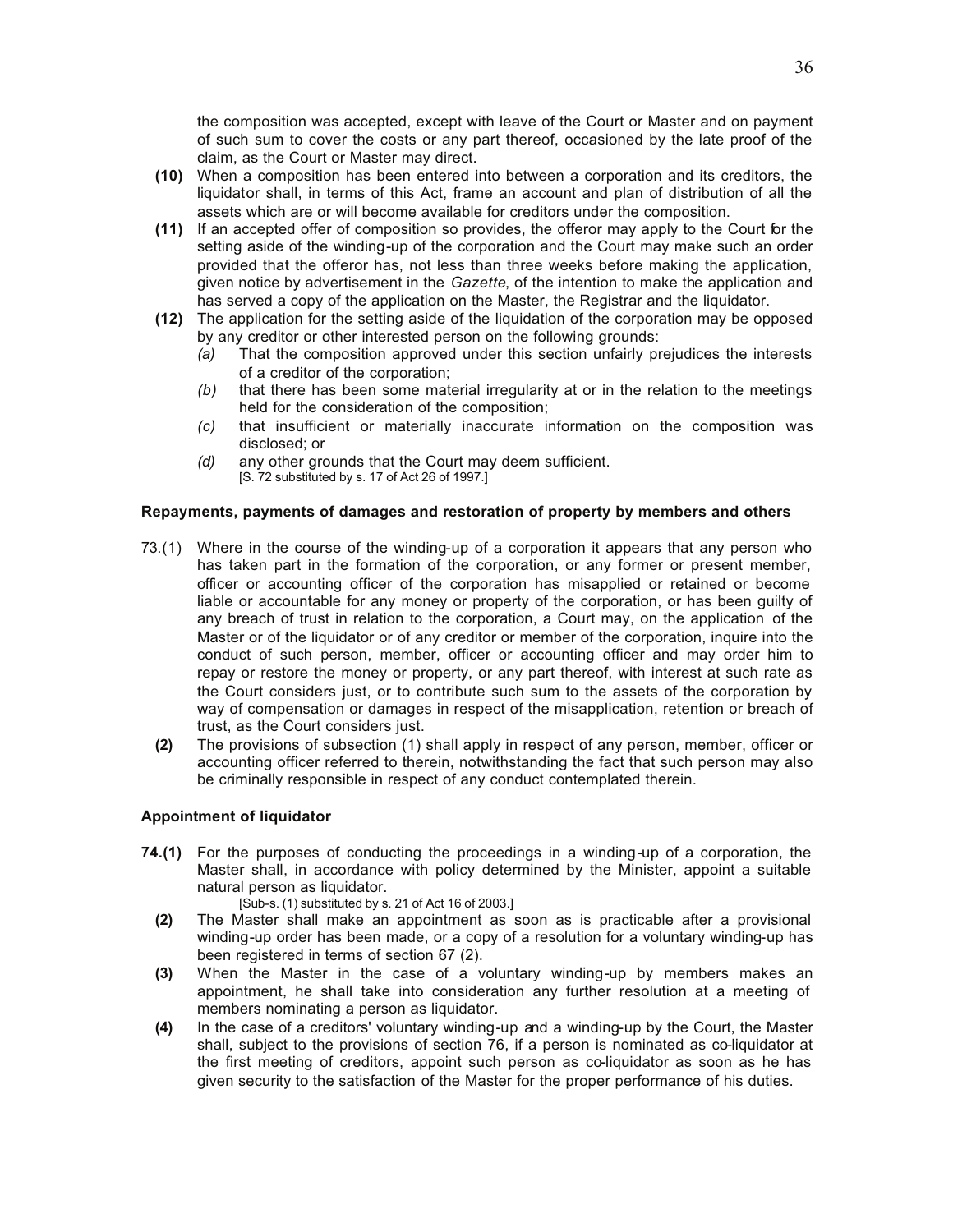#### **Vacancies in office of liquidators**

- **75.(1)** When a vacancy occurs in the office of a liquidator of a corporation, the Master may
	- *(a)* where the vacancy occurs in the office of a liquidator nominated by members or creditors, direct any remaining liquidator to convene a meeting of creditors or members, as the case may be, to nominate a liquidator to fill the vacancy;
	- *(b)* in a case other than a case contemplated in paragraph *(a)*, if he is of opinion that any remaining liquidator will be able to complete the winding-up, dispense with the appointment of a liquidator to fill the vacancy, and direct the remaining liquidator to complete the winding-up; or
	- *(c)* in any other case, appoint a liquidator to fill the vacancy.
	- **(2)** The provisions of the Companies Act relating to the nomination or appointment of a liquidator, as applied by section 66 of this Act, and of this Act, shall apply to the nomination or appointment of a liquidator to fill a vacancy in the office of liquidator.

## **Refusal by Master to appoint nominated person as liquidator**

- **76.(1)** If a person who has been nominated as liquidator by any meeting of creditors or of members of a corporation was not properly nominated, or is disqualified from being nominated or appointed as liquidator pursuant to section 372 or 373 of the Companies Act, as applied by section 66 of this Act, or has failed to give within a period of 21 days as from the date upon which he was notified that the Master had accepted his nomination or within such further period as the Master may allow, the security mentioned in section 375 (1) of the Companies Act, as so applied, or, if in the opinion of the Master the person nominated as liquidator should not be appointed as liquidator of the corporation concerned, the Master shall give notice in writing to the person so nominated that he declines to accept his nomination or to appoint him as liquidator, and shall in such notice state his reasons for declining to accept his nomination or to appoint him: Provided that if the Master declines to accept the nomination for appointment as liquidator because he is of the opinion that the person nominated should not be appointed as liquidator, it shall be sufficient if the Master states in that notice, as such reason, that he is of the opinion that the person nominated should not be appointed as liquidator of the corporation concerned. [Sub-s. (1) amended by s. 14 of Act 38 of 1986.]
	- **(2)** *(a)* When the Master has so declined to accept the nomination of any person or to appoint him as liquidator, or when the Minister has under section 371 (3) of the Companies Act, as applied by section 66 of this Act, set aside the appointment of a liquidator, the Master shall convene a meeting of creditors or members, as the case may be, of the corporation concerned for the purpose of nominating another person for appointment as liquidator.
		- *(b)* In the notice convening any said meeting the Master shall state that he has declined to accept the nomination for appointment as liquidator of the person previously nominated, or to appoint the person so nominated and, subject to the proviso to subsection (1), the reasons therefor, or that the appointment of the person previously appointed as liquidator has so been set aside by the Minister, as the case may be, and that the meetings are convened for the purpose of nominating another person for appointment as liquidator.
		- *(c)* The Master shall post a copy of such notice to every creditor whose claim against the company was previously proved and admitted.
		- *(d)* Any meeting referred to in paragraph *(a)* shall be deemed to be a continuation of the relevant first meeting of creditors or of members, or of any such meeting referred to in section 75, as the case may be.
	- **(3)** If the Master again so declines for any reason mentioned in subsection (1) to accept the nomination for appointment as liquidator by any meeting referred to in subsection (2), or to appoint a person so nominated-
		- *(a)* he shall act in accordance with the provisions of subsection (1); and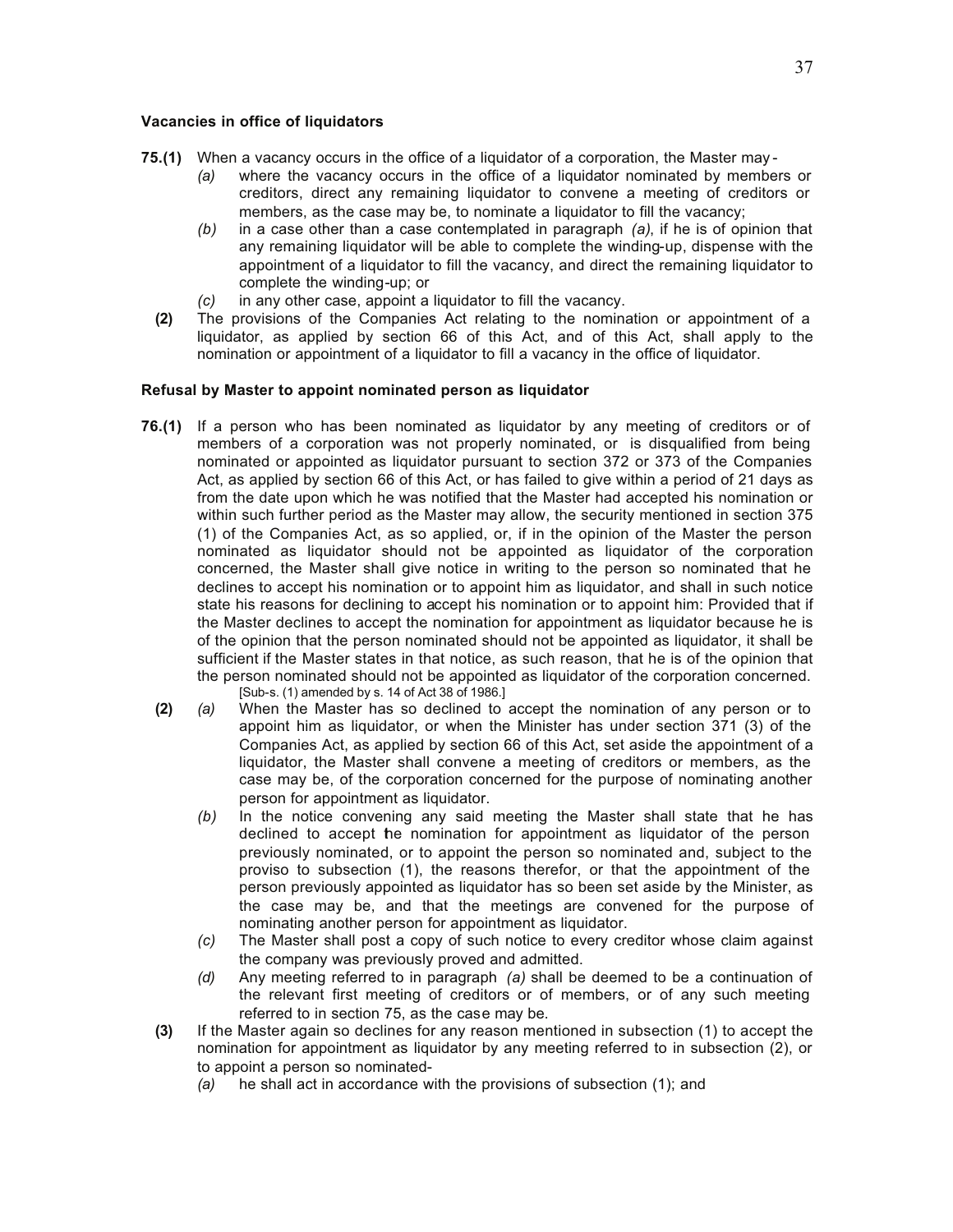*(b)* if the person so nominated as sole liquidator has not or if all the persons so nominated have not been appointed by him or her, he or she shall, in accordance with policy determined by the Minister, appoint as liquidator or liquidators of the corporation concerned any other person or persons not disqualified from being liquidator of that corporation. [Para. *(b)* substituted by s. 22 of Act 16 of 2003.]

#### **Resignation and absence of liquidator**

- **77.(1)** At the request of a liquidator the Master may relieve him of his office upon such conditions as the Master may think fit.
	- **(2)** A liquidator shall not be absent from the Republic for a period exceeding 60 days, unless- *(a)* the Master has before his departure from the Republic granted him permission in writing to be absent; and
		- *(b)* he complies with such conditions as the Master may think fit to impose.
	- **(3)** Every liquidator who is relieved of his office by the Master, or who is permitted to absent himself for a period exceeding 60 days from the Republic, shall give notice thereof in the *Gazette.*

#### **First meeting of creditors and members**

- **78.(1)** A liquidator shall as soon as may be and, except with the consent of the Master, not later than one month after a final winding-up order has been made by a Court or a resolution of a creditors' voluntary winding-up has been registered-
	- *(a)* summon a meeting of the creditors of the corporation for the purpose of-
		- (i) considering the statement as to the affairs of the corporation lodged with the Master;
		- (ii) the proving of claims against the corporation;
		- (iii) deciding whether a co-liquidator should be appointed and, if so, nominating a person for appointment; and
		- (iv) receiving or obtaining, in a winding-up by the Court or a creditors' voluntary winding-up, directions or authorization in respect of any matter regarding the liquidation; and
	- *(b)* summon a meeting of members of the corporation for the purpose of-
		- (i) considering the said statement as to the affairs of the corporation, unless the meeting of members when passing a resolution for the voluntary winding-up of the corporation has already considered the said statement; and
		- (ii) receiving or obtaining directions or authorization in respect of any matter regarding the liquidation.
	- **(2)** *(a)* The provisions of the law relating to insolvency in respect of voting, the manner of voting and voting by an agent at meetings of creditors, shall apply *mutatis mutandis* in respect of any meeting referred to in this section: Provided that in a winding-up by the Court a member or former member of a corporation shall have no voting right in respect of the nomination of a liquidator based on his loan account with the corporation or claims for arrear salary, travelling expenses or allowances due by the corporation, or claims paid by such member or former member on behalf of the corporation.
		- *(b)* The provisions of paragraph *(a)* shall *mutatis mutandis* apply in respect of a person to whom a right contemplated in that paragraph has been ceded.

#### **Report to creditors and members**

**79.** Except in the case of a members' voluntary winding-up, a liquidator shall, as soon as practicable and, except with the consent of the Master, not later than three months after the date of his appointment, submit to a general meeting of creditors and members of the corporation concerned a report as to the following matters: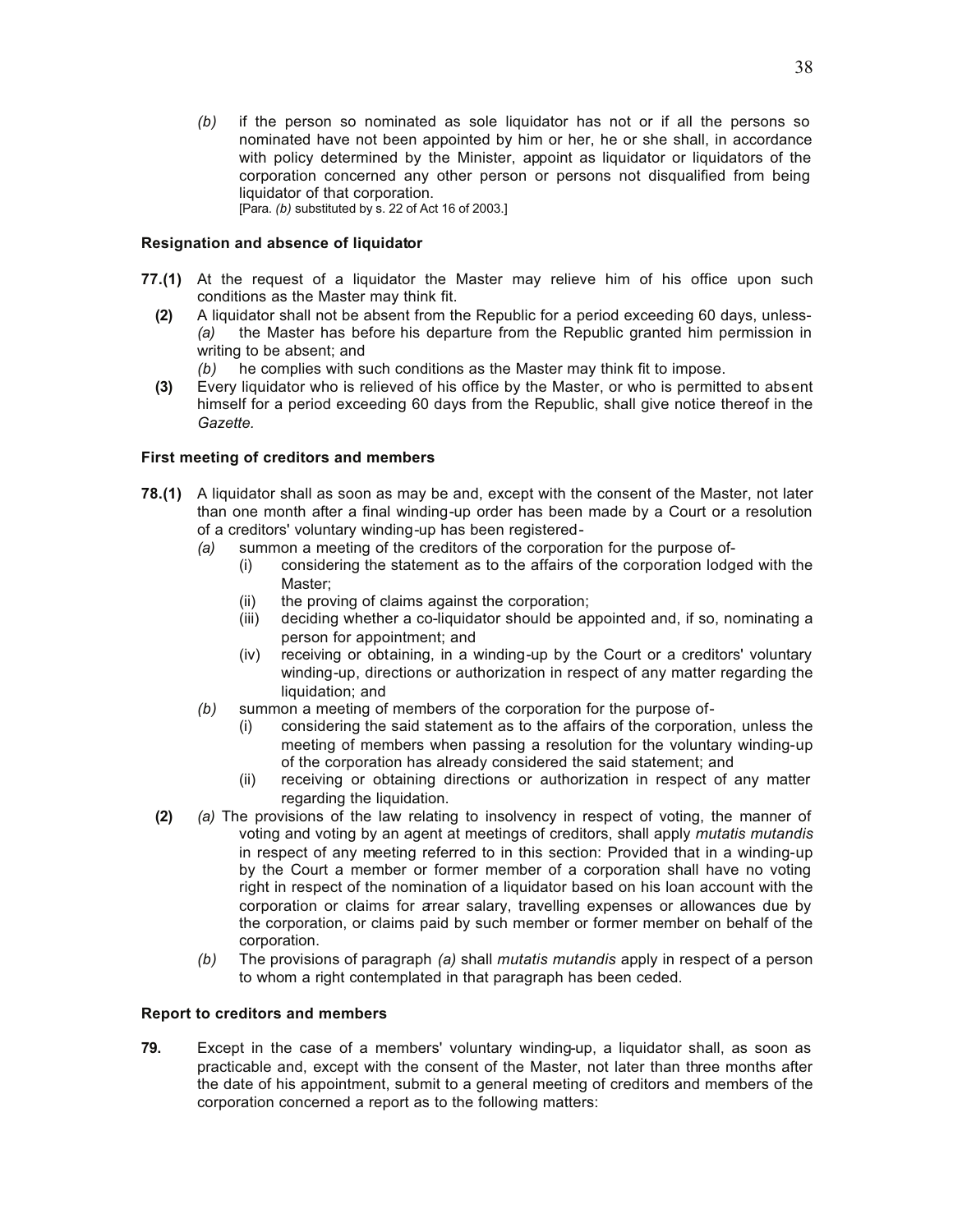- *(a)* The estimated amounts of the corporation's assets and liabilities;
- *(b)* if the corporation has failed, the causes of the failure;
- *(c)* whether or not he has submitted or intends to submit to the Master a report under section 400 (2) of the Companies Act, as applied by section 66 of this Act;
- *(d)* whether or not any member or former member appears to be liable-
	- (i) to the corporation on the ground of breach of trust or negligence;
	- (ii) to make repayments to the corporation in terms of section 70 (2) or (3) or section 71 (1) or (2);
	- (iii) to either a creditor of the corporation or the corporation itself, as the case may be, by virtue of any provision of Part VIII of this Act;
- *(e)* any legal proceedings by or against the corporation which may have been pending at the date of the commencement of the winding-up, or which may have been or may be instituted;
- *(f)* whether or not further enquiry is in his opinion desirable in regard to any matter relating to the formation or failure of the corporation or the conduct of its business;
- *(g)* whether or not the corporation has kept the accounting records required by section 56 and, if not, in what respects the requirements of that section have not been complied with;
- *(h)* the progress and prospects in respect of the winding-up; and
- *(i)* any other matter which he may consider fit, or in connection with which he may require the directions of the creditors.

#### **Repayments by members or former members**

- **80.** The liquidator of a corporation unable to pay its debts-
	- *(a)* shall ascertain whether members or former members of the corporation are liable in terms of section 70 (2) or (3) to make repayments;
	- *(b)* shall ascertain whether circumstances justify an approach to the Master for a direction that members or former members of the corporation make repayments in terms of section 71 (1) or (2);
	- *(c)* may, if necessary, enforce such repayments; and
	- *(d)* may, in the event of the death of such member or former member liable for or directed to make a repayment, or of the insolvency of his estate, claim the amount due from the estate concerned.

## **Duties of liquidator regarding liability of members to creditors or corporation**

- **81.(1)** The liquidator of a corporation unable to pay its debts shall ascertain whether, on the facts reasonably available to him, there is reason to believe that any member or former member of the corporation, or any other person, has by virtue of any provision of Part VIII of this Act incurred any liability to a creditor of the corporation or to the corporation itself, as the case may be.
	- **(2)** If the liquidator finds that there is such reason in respect of any creditor who has proved a claim, he shall in writing inform such creditor accordingly, and if the creditor recovers the amount of his claim or part thereof from such member or former member, or from such other person, the liquidator shall take such recovery into account in determining the dividend payable to that creditor.
	- **(3)** In particular the liquidator shall determine whether an application to the Court in terms of section 64 (1) is justified and advisable.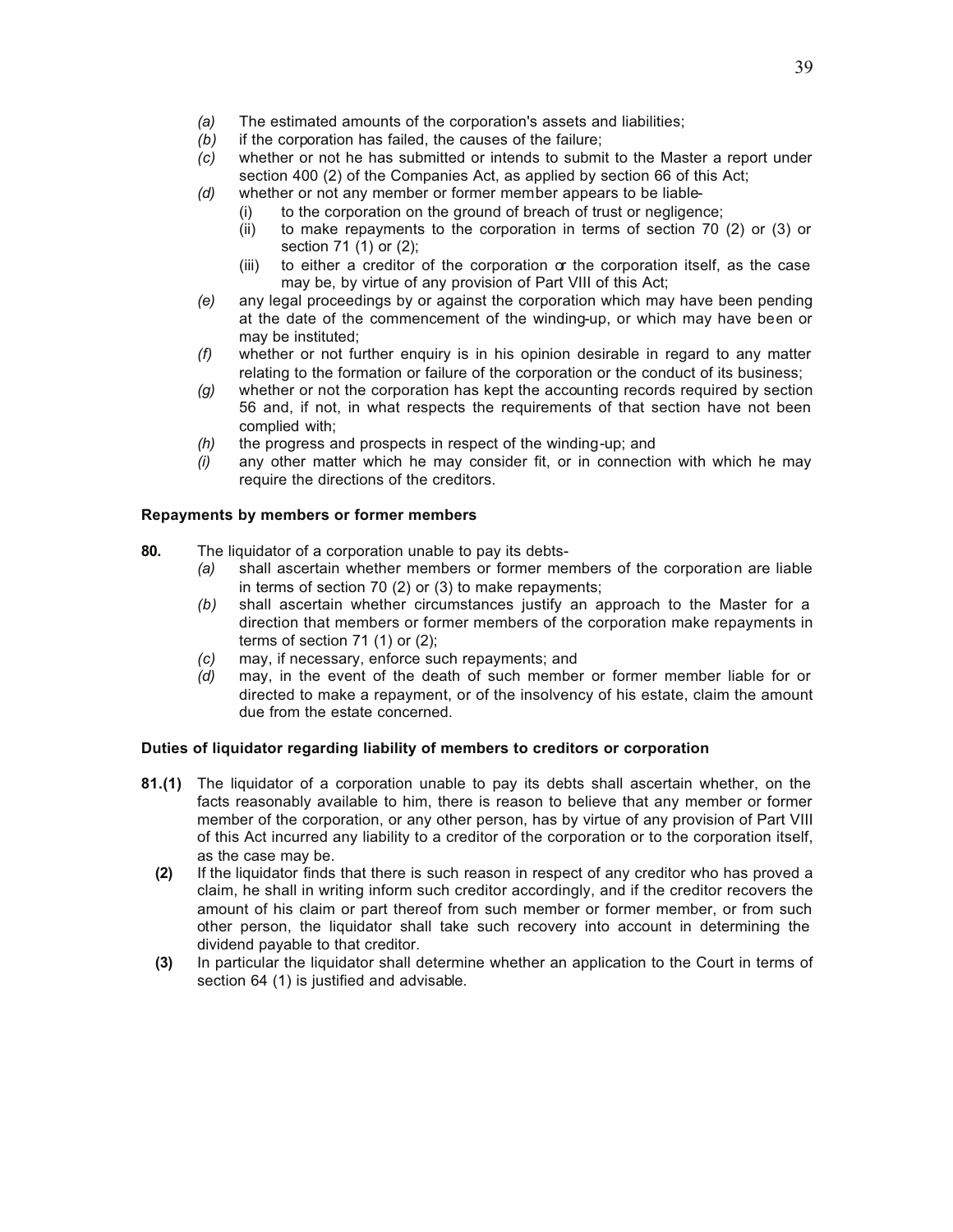## **PART X PENALTIES AND GENERAL (ss 82-83)**

#### **Penalties**

- **82.(1)** Any corporation or a member or officer of a corporation or any other person convicted of any offence in terms of this Act, shall be liable to be sentenced, in the case of an offence referred to-
	- *(a)* in section 52, 56 or 64, to a fine not exceeding R2 000 or imprisonment for a period not exceeding two years, or to both such fine and such imprisonment;
	- *(b)* in section 58, to a fine not exceeding R1 000 or imprisonment for a period not exceeding one year, or to both such fine and such imprisonment;
	- *(c)* in section 20, 22, 22A, 23 or 47, to a fine not exceeding R500 or imprisonment for a period not exceeding six months, or to both such fine and such imprisonment; and [Para. *(c)* substituted by s. 10 of Act 81 of 1992 and by s. 18 of Act 26 of 1997.]
	- *(d)* in section 16, 41 or 49, to a fine not exceeding R100 or imprisonment for a period not exceeding three months, or to both such fine and such imprisonment.
	- **(2)** The Court convicting any such corporation, member, officer or person for failure to perform any act required to be performed by it or him under this Act, may, in addition to any penalty which the Court imposes, order such corporation, member, officer or person to perform such act within such period as the Court may determine.
	- **(3)** Any person who, in respect of any offence under any provision of the Companies Act, or of the Insolvency Act, 1936 (Act 24 of 1936), which is made applicable by any provision of this Act, is convicted of any such offence under any such provision as so applied, shall be liable to be sentenced to the penalties which are imposed in respect of any such offence by any applicable provision of the said Companies Act or Insolvency Act, as the case may be.

#### **Short title and commencement**

**83.** This Act shall be called the Close Corporations Act, 1984, and shall come into operation on a date fixed by the State President by proclamation in the *Gazette*.